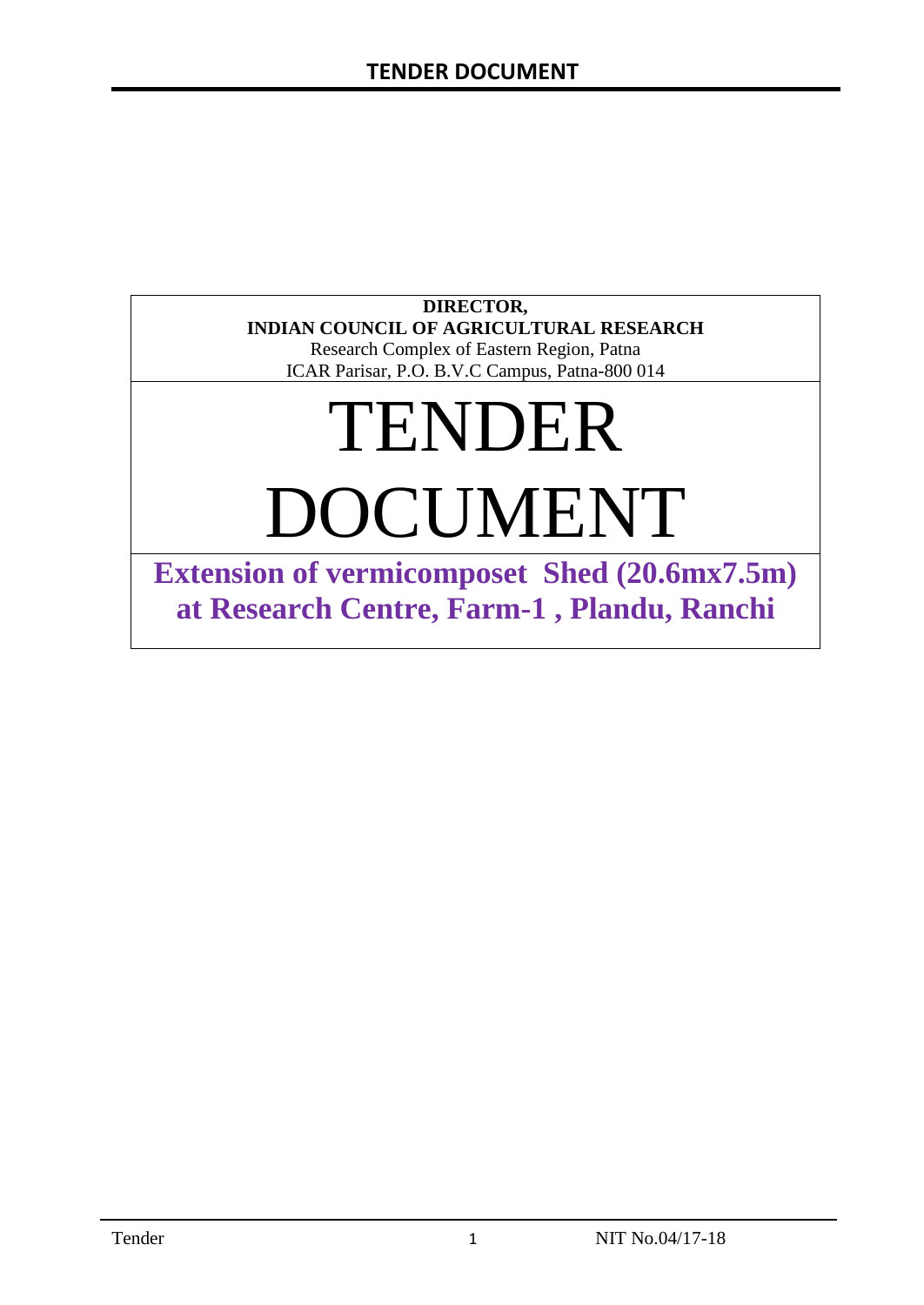# **INDIAN COUNCIL OF AGRICULTURAL RESEARCH RESEARCH COMPLEX OF EASTERN REGION PATNA**

# **TENDER DOCUMENT**

**Extension of vermicomposet Shed (20.6mx7.5m) at Research Centre, Farm-1 , Plandu, Ranchi**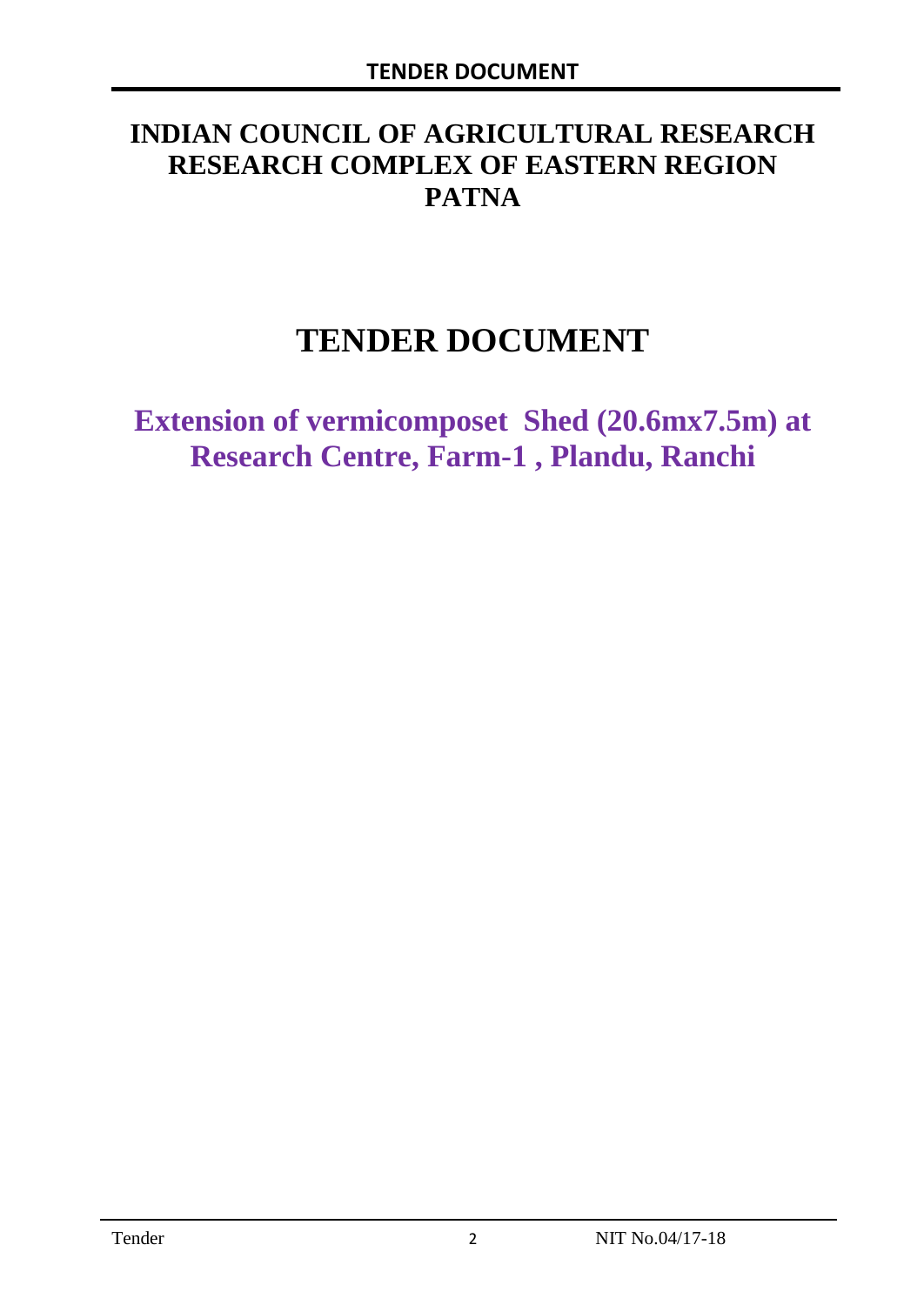# **INDEX**

| Sl. No.                 | <b>Details</b>                                               |        |  |  |
|-------------------------|--------------------------------------------------------------|--------|--|--|
| 1.                      | <b>NOTICE INVITING TENDERS</b>                               |        |  |  |
| 2.                      | <b>INSTRUCTIONS TO TENDERERS</b>                             | 6      |  |  |
| A)                      | General                                                      | 6      |  |  |
| B)                      | Tender document                                              |        |  |  |
| $\mathcal{C}$           | Preparation of tenders                                       | 8      |  |  |
| D)                      | Submission of tenders                                        | $9-10$ |  |  |
| E)                      | Tender opening and evaluation                                | 11     |  |  |
| F)                      | Award of contract                                            | 12     |  |  |
| 3                       | <b>QUALIFICATION INFORMATION (ANNEXURE-I)</b>                | 13     |  |  |
|                         | <b>CHECKLIST TO ACOMPANY THE TENDER</b>                      |        |  |  |
| $\overline{\mathbf{4}}$ | <b>CONDITIONS OF CONTRACT</b>                                | 14     |  |  |
|                         | <b>TENDER</b>                                                | 15     |  |  |
| $\overline{A}$          | General                                                      | 17     |  |  |
| B                       | Time for completion                                          | 20     |  |  |
| $\mathcal{C}$           | Quality control                                              | 22     |  |  |
| D                       | Cost control                                                 | 23     |  |  |
| E                       | Finishing the contract                                       | 26     |  |  |
| $\mathbf{F}$            | Special conditions                                           | 27     |  |  |
| 5                       | <b>ADDITIONAL CONDITIONS TO TENDER NOTICE</b>                | 39     |  |  |
| 6                       | <b>GENERAL SPECIFICATIONS</b>                                | 40     |  |  |
| 7                       | <b>DRAWINGS</b>                                              | 41     |  |  |
| 8                       | <b>BILL OF QUANTITIES</b>                                    | 42     |  |  |
| 9                       | <b>SCHEDULE - A: PRICE SCHEDULE &amp; BILL OF QUANTITIES</b> | 46     |  |  |
| A)                      | Price schedule of contract                                   | 48     |  |  |
| B)                      | Price summary                                                | 49     |  |  |
| $\mathcal{C}$           | Price schedule and Plan/Layout                               | 50     |  |  |
| 10                      | <b>Contract Form</b>                                         | 51-52  |  |  |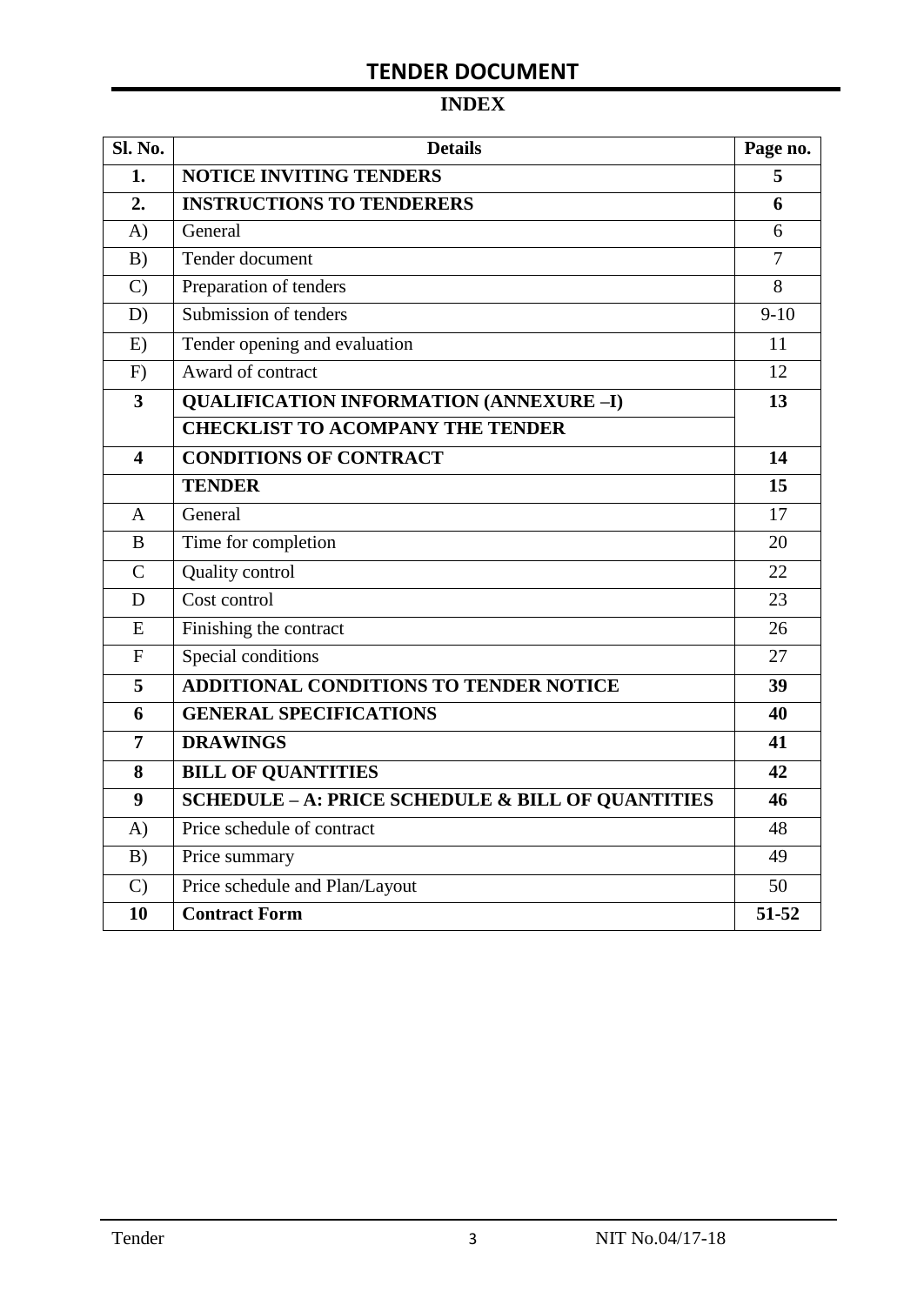# **NOTICE INVITING TENDERS**

# **No. 04/17-18**

# **INDIAN COUNCIL OF AGRICULTURAL RESEARCH RESEARCH COMPLEX OF EASTERN REGION PATNA**

**Name of Work: Extension of vermicomposet Shed (20.6mx7.5m) at Research Centre, Farm-1 , Plandu, Ranchi**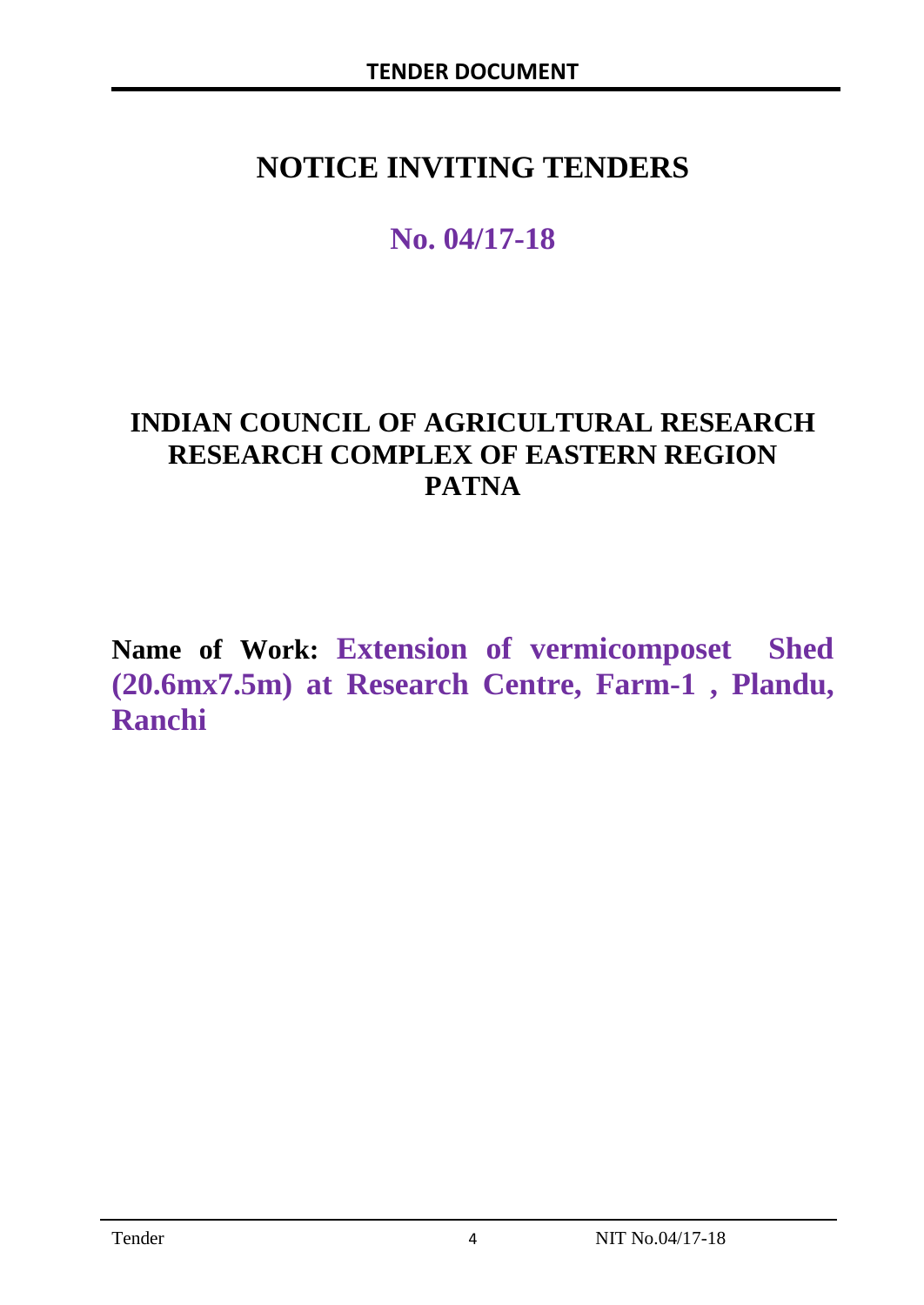## **Notice Inviting Tenders No. 04/17-18**

I) Tenders are invited from eligible Contractors for the work mentioned below:-

| 1.               | <b>Name of the Work</b>                                      | Extension of vermicomposet Shed (20.6mx7.5m) at<br>Research Centre, Farm-1, Plandu, Ranchi |
|------------------|--------------------------------------------------------------|--------------------------------------------------------------------------------------------|
| 2.               | Estimated cost of the work<br>without Tax                    | <b>Rs 4.65 lakh</b>                                                                        |
| 3.               | Period of completion of work                                 | 60 days from the award of the work                                                         |
| $\overline{4}$ . | Form of contract / class of firms<br>eligible.               | PWD/<br>CCW/<br>Registered<br>from<br>contractor<br>CPWD/RWD and similar govt. agencies.   |
| 5.               | E.M.D to be paid in the shape of                             | Rs. 11625.00 (Rs. Eleven thousand six hundred                                              |
|                  | Demand Draft obtained from                                   | twenty five only)                                                                          |
|                  | Nationalized Bank only.                                      |                                                                                            |
| 6.               | Issue of tender document                                     | Tender documents can be purchased on payment of                                            |
|                  |                                                              | <b>Rs.500/-</b> for the work which estimated cost is <b>less</b>                           |
|                  |                                                              | than Rs.3.0 lakhs and Rs. 1000/- for the work which                                        |
|                  |                                                              | estimated cost is higher than 3.0 lakhs) in shape of                                       |
|                  |                                                              | demand draft towards cost of tender document or                                            |
|                  |                                                              | down loaded from website: www.icarrcer.in in which                                         |
|                  |                                                              | case, a demand draft for Rs.500/- or Rs.1000/- per                                         |
|                  |                                                              | work to be enclosed alongwith tender in favour of                                          |
|                  |                                                              | Head, <b>ICAR RCER RC, Ranchi</b> , payable at Ranchi.                                     |
| 7.               | time<br>date<br>for<br>Last<br>and                           | 09.10.2017 up to 11.00 A.M.                                                                |
|                  | submission of tender.                                        |                                                                                            |
| 8.               | Date and time of opening of $\vert$ 09.10.2017 at 11.30 A.M. |                                                                                            |
|                  | tender.                                                      |                                                                                            |

#### II) **Eligibility criteria for tenderer.**

- a) Registered contractor from CCW/CPWD/ PWD/ RWD and similar govt. agencies.
- b) Any type of single civil work of not less than Rs.3.50 lakhs in preceding three years.
- c) Should have a net worth of at least Rs.3.50 lakhs
- d) Certificates in support of existing Commitments.
- e) Valid Labour license and Income Tax Clearance certificate for last Financial Year must be submitted alongwith tender document.
- f) Copy of GST Registration.
- III) To purchase tender documents by paying an amount of Rs. 500/- or Rs. 1000/- (as applicable) towards cost of tender document including GST etc. Those not able to purchase tender document can down load the application from web site www.icarrcer.in and submit the D.D for Rs.500/- or Rs. 1000/- (as applicable) along with EMD in the shape of Demand Draft of **Rs. 11625/-** on Tender Value issued by any Nationalized Bank/Scheduled Commercial bank in favour of "**Head, ICAR RCER, RC, Ranchi**" to be valid for 3 months from the date of NIT along with bid. The tenderer shall invariably furnish original DD towards EMD to the tender inviting authority along with the Tender Document.
- IV) The tenders will be opened by the Tender Cum Works committee, ICAR-RCER, RC, Ranchi in the presence of tenderers/or their authorized representatives on the date mentioned above.
- V) If the office happens to be closed on the dates specified above, the respective activity will be performed at the designated time on the next working day without any notification.
- VI) Any other details can be obtained from the Office of the **AAO (P), ICAR-RCER, Patna or www.icarrcer.in**.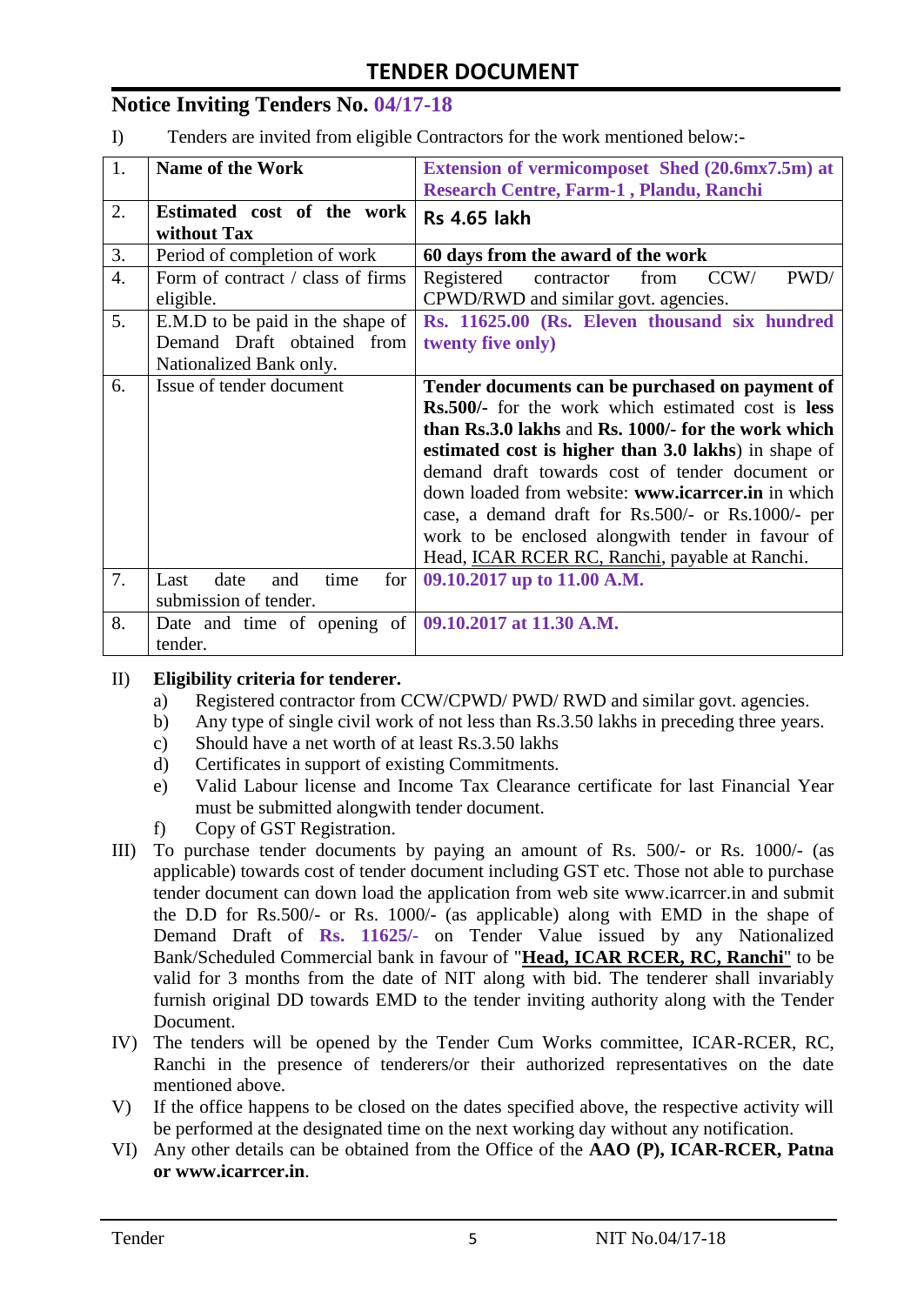#### **INSTRUCTIONS TO TENDERERS A – GENERAL**

#### **1. Name & Scope of work:**

1.1 Brief details of the work are as follows:

|               | location of work           | removing vegetation $\&$ in-equalities water, mud, etc and<br>disposal of rubbish with all complete jobs. $20.6X7.5=154.5$                                                                                                                                                                                                                                                                                                                                                                                                                                                                                                                                                                                                                                                                                                                                                                                                                                                                                                                                                                                                                                                                                                                                                                                                                                              |
|---------------|----------------------------|-------------------------------------------------------------------------------------------------------------------------------------------------------------------------------------------------------------------------------------------------------------------------------------------------------------------------------------------------------------------------------------------------------------------------------------------------------------------------------------------------------------------------------------------------------------------------------------------------------------------------------------------------------------------------------------------------------------------------------------------------------------------------------------------------------------------------------------------------------------------------------------------------------------------------------------------------------------------------------------------------------------------------------------------------------------------------------------------------------------------------------------------------------------------------------------------------------------------------------------------------------------------------------------------------------------------------------------------------------------------------|
| A             | Brief description and      | Cleaning grass & surface dressing of ground including<br>sqm<br>Excavating holes more than $0.10$ cum $\&$ upto $0.5$ cum<br>including getting out the excavated soil, then returning the<br>soil as required in layers not exceeding 20 cm in depth,<br>including consolidating each deposited layer by ramming,<br>watering etc, $0.3 d$ of 0.76m 10 nos<br>Providing and laying in position specified grade cement<br>$\bullet$<br>concrete, excluding the cost of centering, shuttering, finishing -<br>All work up to plinth level: 1:2:4 Hole<br>10x0.30x.30.x0.76=0.68 cum<br>Supplying & filling sand in plinth or under floor including<br>$\bullet$<br>watering, ramming, consolidating and dressing with all<br>complete jobs.20.6x7.50x0.05(2") = 7.72cum<br>Dry brick on edge flooring in required pattern with bricks of class<br>designation 7.5 on a bed of 12 mm mud mortar, including filling<br>joints with sand, with common burnt clay non modular bricks.<br>154.5sqm<br>Cement concrete flooring 1:2:4 finished with a floating coat of<br>$\bullet$<br>neat cement, including cement slurry. complete. 154.5sqm<br>Cutting of R.C.C. work & making groove to fix GI sheet<br>$\bullet$<br>manually/ by mechanical means including disposal of<br>unserviceable material within 50 metres lead as per direction of<br>E/I 7.5x0.125x0.11=0.10cum |
|               |                            | Steel work in built up tubular (round, square or rectangular<br>$\bullet$<br>hollow tubes etc.) trusses etc., including cutting, hoisting, fixing<br>in position and applying a priming coat of approved steel primer,<br>including welding and bolted with special shaped washers etc.                                                                                                                                                                                                                                                                                                                                                                                                                                                                                                                                                                                                                                                                                                                                                                                                                                                                                                                                                                                                                                                                                 |
|               |                            | complete.                                                                                                                                                                                                                                                                                                                                                                                                                                                                                                                                                                                                                                                                                                                                                                                                                                                                                                                                                                                                                                                                                                                                                                                                                                                                                                                                                               |
|               |                            | Providing corrugated G.S. sheet roofing including vertical /<br>$\bullet$<br>curved surface fixed with polymer coated J or L hooks, bolts and<br>nuts 8 mm diameter with bitumen and G.I. limpet washers or<br>with G.I. limpet washers filled with white lead, including a coat of<br>approved steel primer and two coats of approved paint on<br>overlapping of sheets complete (up to any pitch in horizontal/<br>vertical or curved surfaces), excluding the cost of purlins, rafters<br>and trusses and including cutting to size and shape wherever<br>21.07x8.4=176.99>177sqm<br>required                                                                                                                                                                                                                                                                                                                                                                                                                                                                                                                                                                                                                                                                                                                                                                        |
|               |                            | Providing ridges or hips of width 60 cm overall width plain G.S.<br>$\bullet$<br>sheet fixed with polymer coated J. or L hooks, bolts and nuts 8                                                                                                                                                                                                                                                                                                                                                                                                                                                                                                                                                                                                                                                                                                                                                                                                                                                                                                                                                                                                                                                                                                                                                                                                                        |
|               |                            | mm dia G.I. limpet and bitumen washers complete20.6m                                                                                                                                                                                                                                                                                                                                                                                                                                                                                                                                                                                                                                                                                                                                                                                                                                                                                                                                                                                                                                                                                                                                                                                                                                                                                                                    |
| B             | Scope of work:             | Civil work                                                                                                                                                                                                                                                                                                                                                                                                                                                                                                                                                                                                                                                                                                                                                                                                                                                                                                                                                                                                                                                                                                                                                                                                                                                                                                                                                              |
| $\mathcal{C}$ | of<br>Period<br>Completion | 60 days from the award of the work                                                                                                                                                                                                                                                                                                                                                                                                                                                                                                                                                                                                                                                                                                                                                                                                                                                                                                                                                                                                                                                                                                                                                                                                                                                                                                                                      |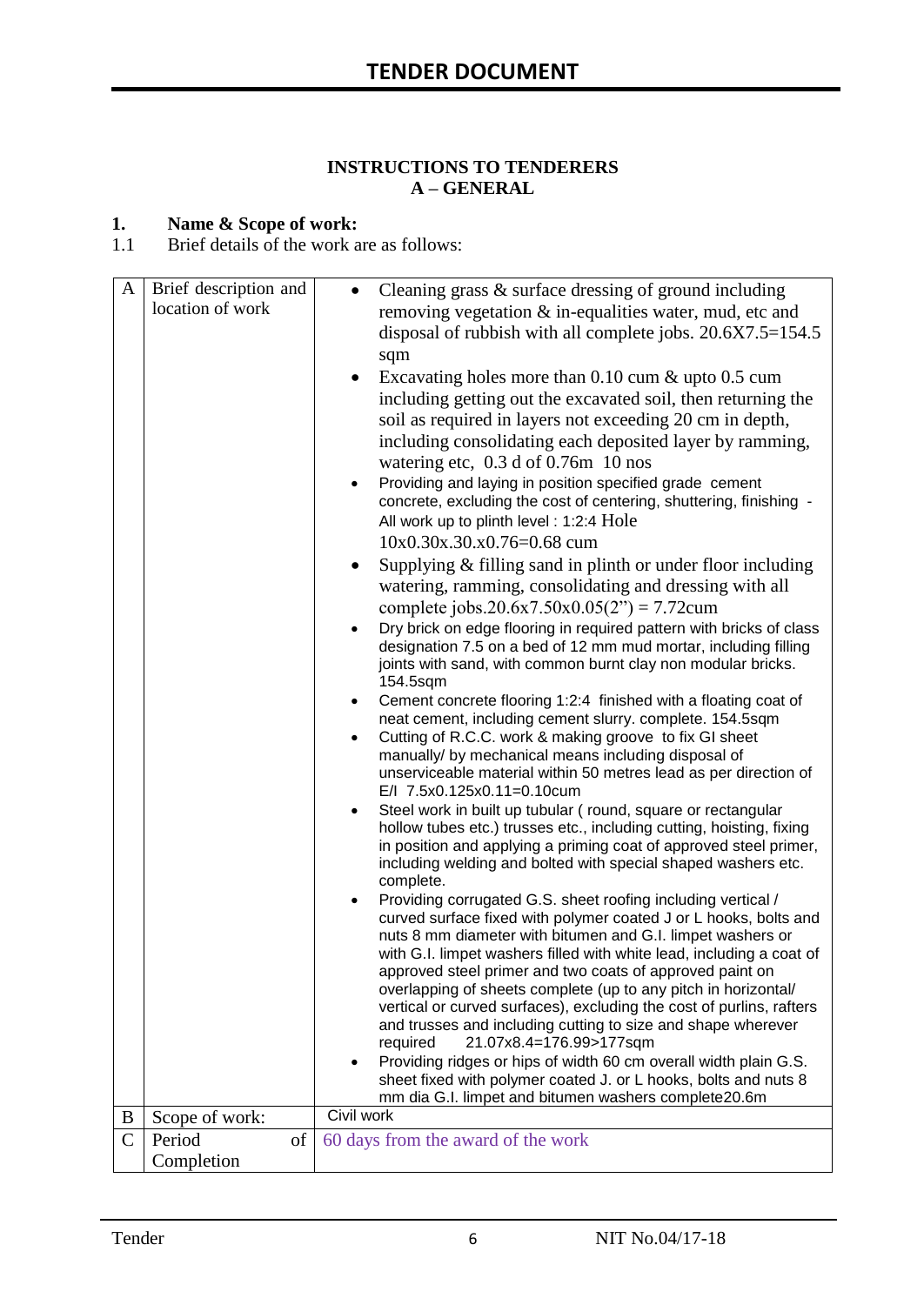- **1.2 The Director, ICAR-RCER, Patna invites tenders along with** EMD of Rs. **11625/-** in the shape of Demand Draft issued by any Nationalized Bank**, Payable at Ranchi** to be valid for 3 months from the date of NIT along with bid. Bids without EMD will be summarily rejected.
- **1.3** The successful tenderer is expected to complete the work within the stipulated time period, as specified in 1.1 C.

#### **2. Firms Eligible to Tender:**

- 2.1 The Firms who are having;
	- a) Registered contractor from CCW/PWD/CPWD/RWD and similar govt. agencies.
	- b) Any type of single civil work of not less than **Rs.3.50** lakhs in preceding the years.
	- c) Should have net worth of at least **Rs.3.50** Lakhs.
	- d) Experience in any type of civil work.
	- e) Certificates in support of Existing Commitments.
	- f) Valid Labour license, Income Tax Clearance certificate for last Financial Year and Copy of GST Registration must be submitted alongwith tender document.

#### **3. Qualification data of the Tenderers:**

- 3.1 The tenderer shall furnish the following particulars in the formats enclosed, supported by documentary evidence as specified in the formats.
	- a) Check slip to accompany the tender **(in Annexure-I)**.
	- b) Attested copies of documents relating to experience in the similar type of works.
- 3.2 Even though the tenderers meet the above qualifying criteria, they are liable to be disqualified / debarred / suspended / blacklisted if they have
	- Furnished false / fabricated particulars in the forms, statements and /annexure submitted in proof of the qualification requirements and/or
	- Not turned up for entering into agreement, when called upon.
	- Record of poor progress such as abandoning the work, not properly completing the contract, inordinate delays in completion, litigation history or financial failures etc. and/or
	- Participated in the previous bidding for the same work and had quoted unreasonably high tender rate and
	- Even while execution of the work, if found that the work was awarded to the Contractor based on false / fake certificates of experience, the Contractor will be blacklisted and work will be taken over invoking relevant standard rules of GOI.
- 3.3 **A tenderer submitting a Tender which the tender accepting authority considers excessive and or indicative of insufficient knowledge of current prices or definite attempt of profiteering will render him liable to be debarred permanently from tendering or for such period as the tender accepting authority may decide. The tenderer overall quote should be based on the controlled prices for the materials, if any, fixed by the Government or the reasonable prices permissible for the tenderer to charge a private purchaser under the provisions of clause-6 of the hoarding and profiteering prevention ordinance of 1943 as amended from time to time and on similar principle in regard to labour supervision on the construction.**

#### **4. One Tender per Tenderer:**

4.1 Each Tenderer shall submit only one Tender for the work. A Tenderer who submits more than one Tender will cause disqualification of all the Tenders submitted by the Tenderer.

#### **5. Cost of Tendering**

5.1 The Tenderer shall bear all costs associated with the preparation and submission of his Tender and the tender inviting authority will in no case be responsible and liable for those costs.

#### **6. Site Visit.**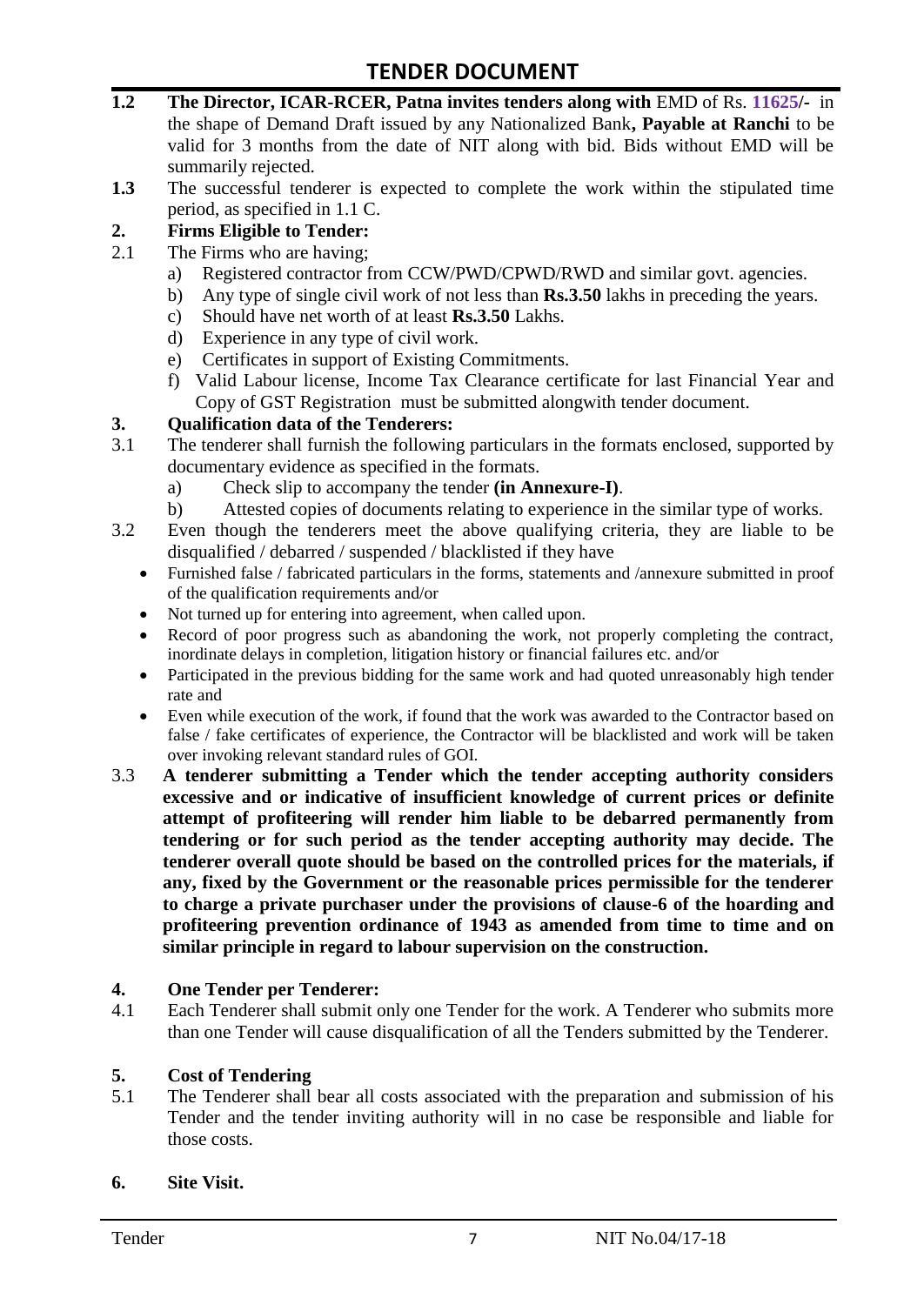6.1 The Tenderer, at the Tenderer's own responsibility and risk is advised to visit and examine the Site of Work and its surroundings and obtain all information that may be necessary for preparing the Tender for entering into a contract, for construction of the work. The costs of visiting the site shall be at the Tenderer's own expenses.

# **B. TENDER DOCUMENT**

#### **7. Contents of Tender document.**

- 7.1 One set of Tender document, comprises of the following:
	- 1) **Notice Inviting Tenders (NIT)**
	- **2) Instruction to Tenderers**
	- **3) Forms of Tender and qualification information**
	- **4) Conditions of Contract.**
	- **5) Specifications.**
	- **6) Drawings.**
	- **7) Forms of Securities. i.e., EMD, Additional Security etc.**
	- **8) Bill of quantities and Price.**

#### **8. Clarification on Tender Documents.**

8.1 A prospective Tenderer requiring any clarification on Tender documents may contact the Administrative Officer at the address **indicated in the NIT**. The Administrative Officer will also respond to any request for clarification, received through post.

#### **9. Amendment to Tender Documents.**

- 9.1 Before the last date for submission of Tenders, the Tender Inviting Officer may modify any of the Contents of the Tender Notice, Tender documents by issuing amendment / Addendum.
- 9.2 Any addendum/amendments issued by the Tender Inviting Officer shall be part of the Tender Document and it shall either be communicated in writing to all the purchasers of the Tender documents or notified on the Website in which NIT was published.
- 9.3 To give prospective Tenderers reasonable time to take an addendum into account in preparing their bids, the Tender Inviting Officer may extend if necessary, the last date for submission of tenders.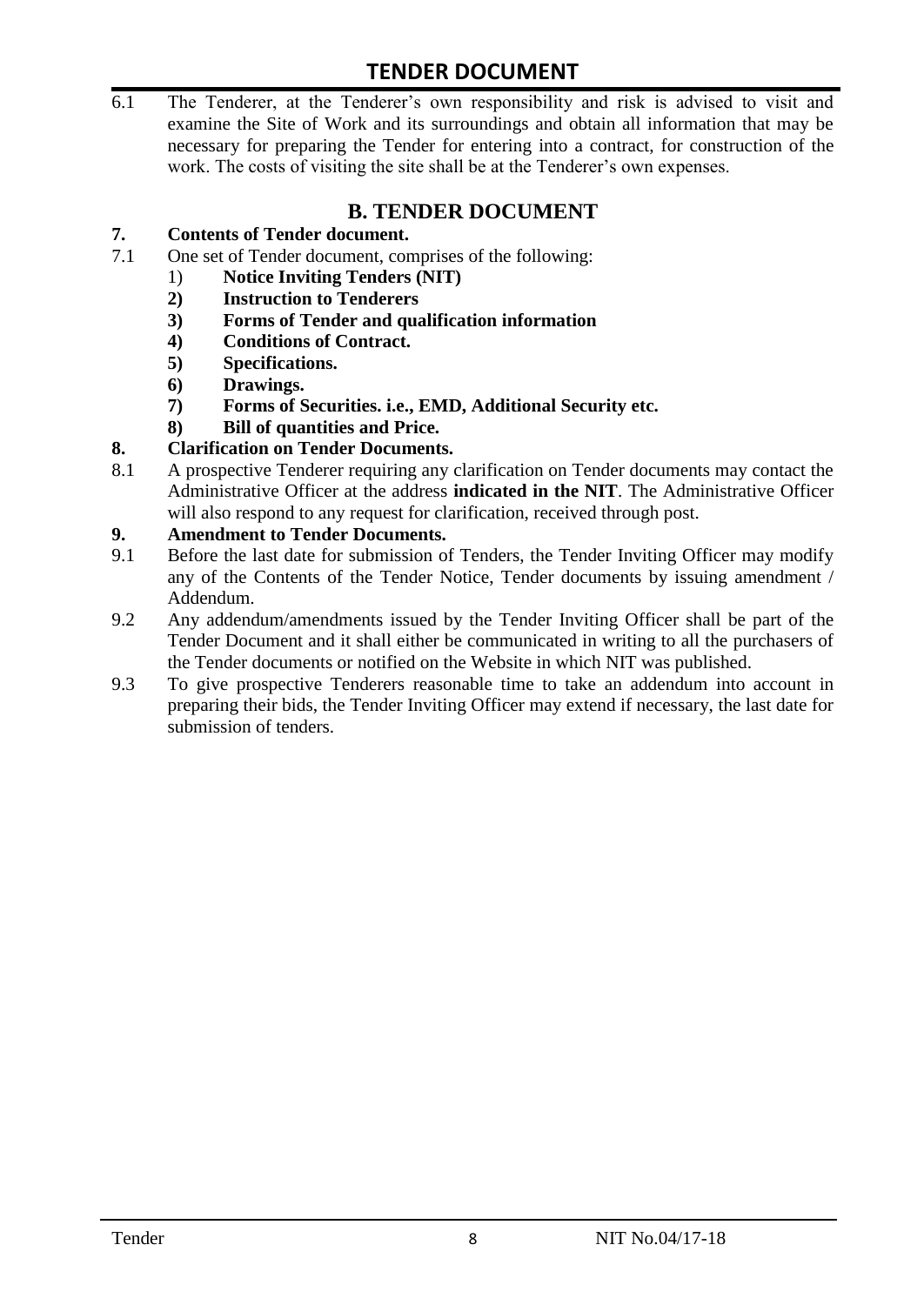# **C. PREPARATION OF TENDERS**

**10. Language of the Tender:** All documents relating to the tender shall be in the English Language only.

#### **11. Documents comprising of the Tender.**

- 11.1 The bidders are requested to submit a proposal as detail in this document.
- 11.2 The bidders, who are desirous of participating in the Tender, shall sign on all the statements, documents, certificates, tender document purchased by him, owning responsibility for their correctness/authenticity.
- 11.3 **Earnest Money Deposit (EMD):** The bidders shall submit EMD as indicated earlier along with the Proposal. The proposals without EMD are liable for rejection.

#### **11.4 The tenderer should place two bids in separate envelopes namely;**

#### **a) Technical bid**

**b) Financial bid or Price bid Both the envelope should clearly mention the NIT No. and type of bid i.e. technical or financial or price bid.**

#### **11.5 Proposal of Technical Bid**

- a. In preparing the Technical bid, bidders are expected to examine the documents comprising this tender document in detail. Material deficiencies in providing the information requested may result in rejection of a Proposal.
- b. While preparing the Technical bid, bidders must give particular attention to the following:
	- I) If a bidder considers that they do not have all the expertise for the Assignment, it may obtain a full range of expertise by associating with other firms as appropriate.
	- II) The Technical Proposal should provide the following information using the attached Standard Forms, where ever applicable
	- III) A brief description of the bidder organization and an outline of recent experience on assignments of a similar nature. For each assignment, the outline should indicate, inter alia, duration of the assignment, contract amount, and bidder involvement.
	- IV) List of equipment make, model etc with technical brochures, if any equipment is to be supplied.
	- V) List of personnel who will be looking after the work execution.
	- VI) Any comments or suggestions on the proposed scope of work, list of services, and any facilities expected to be provided by the **ICAR-RCER, Patna**.
	- VII) Any additional comments/ remarks.
- c. The Technical Proposal shall not include any financial information.
- **11.6** The Technical proposal will be reviewed by Tender cum Works Monitoring Committee of the **ICAR-RCER, Patna** and the clarifications, particulars if any required from the bidders will be obtained or in the conventional method by addressing the bidders.
- **11.7 The Tender Document will be opened in front of Purchase and Works Committees of the ICAR-RCER RC, Ranchi at the time and date as specified in the tender documents.**

#### **12. Price Offer:**

- 12.1 The tenderer should however quote his lump sum tender based on this schedule of quantities. He should quote his offer as an overall tender percentage. The over all tender percentage should be written both in words and figures. The bid offers i.e., percentage shall be written both in figures and words legibly and free from erasures, over writings or corrections of figures. Corrections where unavoidable should be made by crossing out, and rewriting duly inalization with date.
- 12.2 The Schedule A contains not only the quantities but also the rates worked out by the department and the amount for each item and total value of the estimated contract. The tenderer should workout his own rates keeping in view the work, site conditions and quote his overall tender percentage with which he intends to execute the work.
- 12.3 The bid offer shall be for the whole work and not for individual items / part of the work.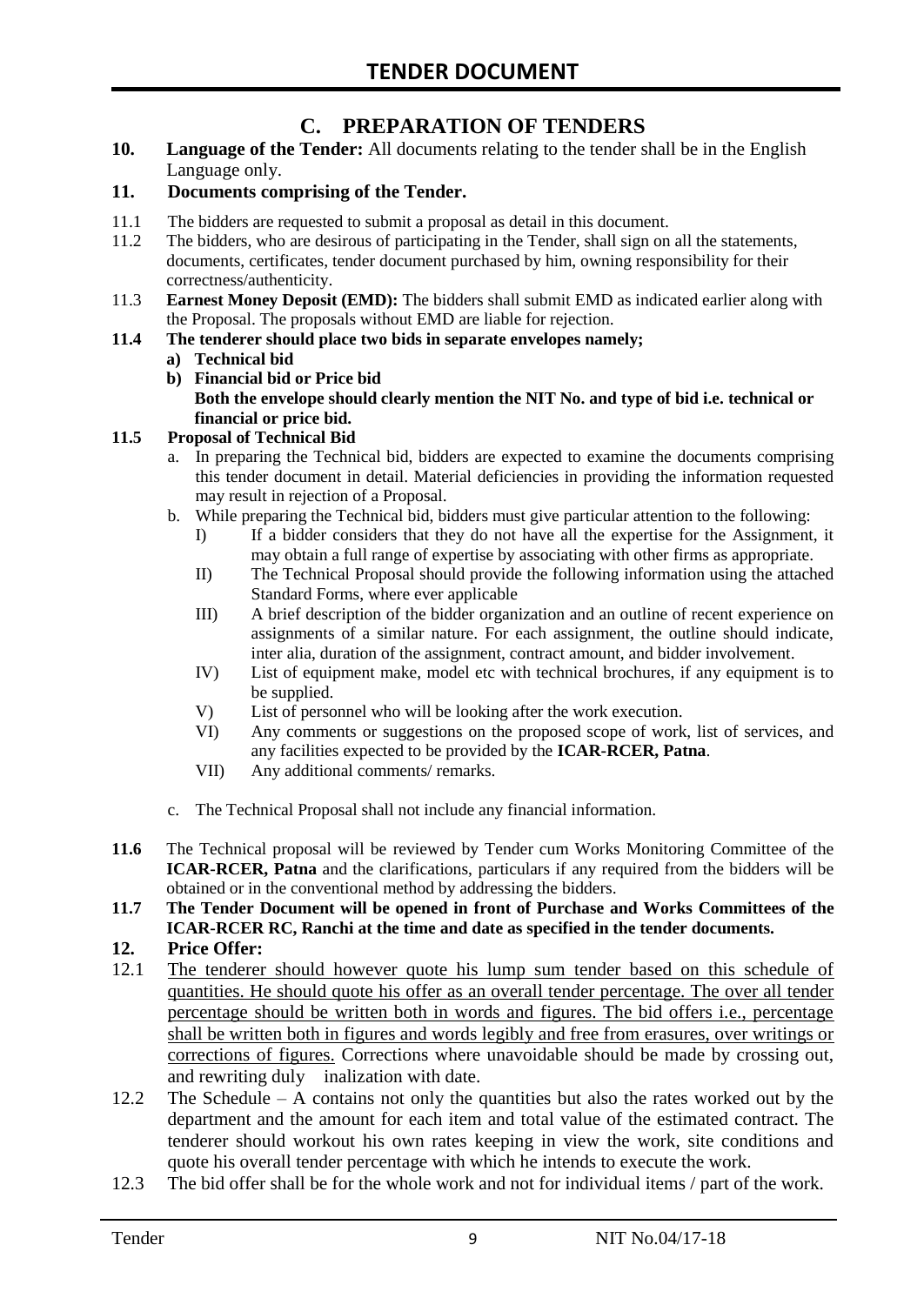- 12.4 All duties, taxes, and other levies payable by the contractor as per State / Central Government rules, shall be included in the tender percentage quoted by the tenderer.
- 12.5 **The tendered contract amount as computed based on overall tender percentage is subject to variation during the performance of the Contract in accordance with variation in quantities etc.**

#### **13. Validity of Tenders:**

- 13.1 Tenders shall remain valid for a period of not less than six months from the last date for receipt of Tender.
- 13.2 During the above mentioned period no plea by the tenderer for any sort of modification of the tender based upon or arising out of any alleged misunderstanding or misconceptions or mistake or for any reason will be entertained.
- 13.3 In exceptional circumstances, prior to expiry of the original time limit, the Tender Inviting Officer may request the bidders to extend the period of validity for a specified additional period. Such request to the Tenderers shall be made in writing. A Tenderer may refuse the request without forfeiting his E.M.D. A tenderer agreeing to the request will not be permitted to modify his Tender, but will be required to extend the validity of his E.M.D for a period of the extension.

#### **14. Signing of Tenders**

- 14.1 If the tender is made by an individual, it shall be signed with his full name and his address shall be given. If it is made by a firm, it shall be signed with the co-partnership name by a member of the firm, who shall also sign his own name, and the name and address of each member of the firm shall be given, if the tender is made by a corporation it shall be signed by a duly authorized officer who shall produce with his tender satisfactory evidence of his authorization. Such tendering corporation may be required before the contract is executed, to furnish evidence of its corporate existence. Tenders signed on behalf of G.P.A holder will be rejected.
- 14.2 The tender shall contain no alterations or additions, except those to comply with instructions issued by the tender inviting officer, or as necessary to correct errors made by the tenderer, in which case all such corrections shall be inalizat by the person signing the tender.
- 14.3 No alteration which is made by the tenderer in the contract form, the conditions of the contract, the drawings, specifications or statements / formats or quantities accompanying the same will be recognized, and, if any such alterations are made the tender will be void.

# **D. SUBMISSION OF TENDERS.**

# **15. Submission of Tenders:**

- 15.1 The tenderer shall invariably ensure that the following are to be submitted along with tender document.
	- **a) Check slip**
	- **b) Copy of Experience Certificate in Civil type of Work.**
	- **c) Any type of single civil work of not less than Rs.3.50 lakhs in preceding three years.**
	- **d) DD towards EMD.**
	- **e) Declaration towards the genuineness of the certificates**
- 15.2 The successful tenderer shall furnish the original hard copies of all the documents/ EMD / certificates / statements by them before concluding the agreement.
- 15.3 Submit tenders in as explained above. The tender should be submitted in a water proof covers and duly sealed. The cover should clearly indicate the Tender Number, Name of work tendered, due date for opening, address of the bidder and the Bid schedule. The EMD should be enclosed prominently along with the BID.

# **16. Last date / time for submission of the tenders.**<br>**16.1** Tenders must be submitted not later than the date

16.1 Tenders must be submitted not later than the date and time specified in NIT. In the event of the specified date / time for the submission of bids declared as holiday, the bids will be received on the next working day.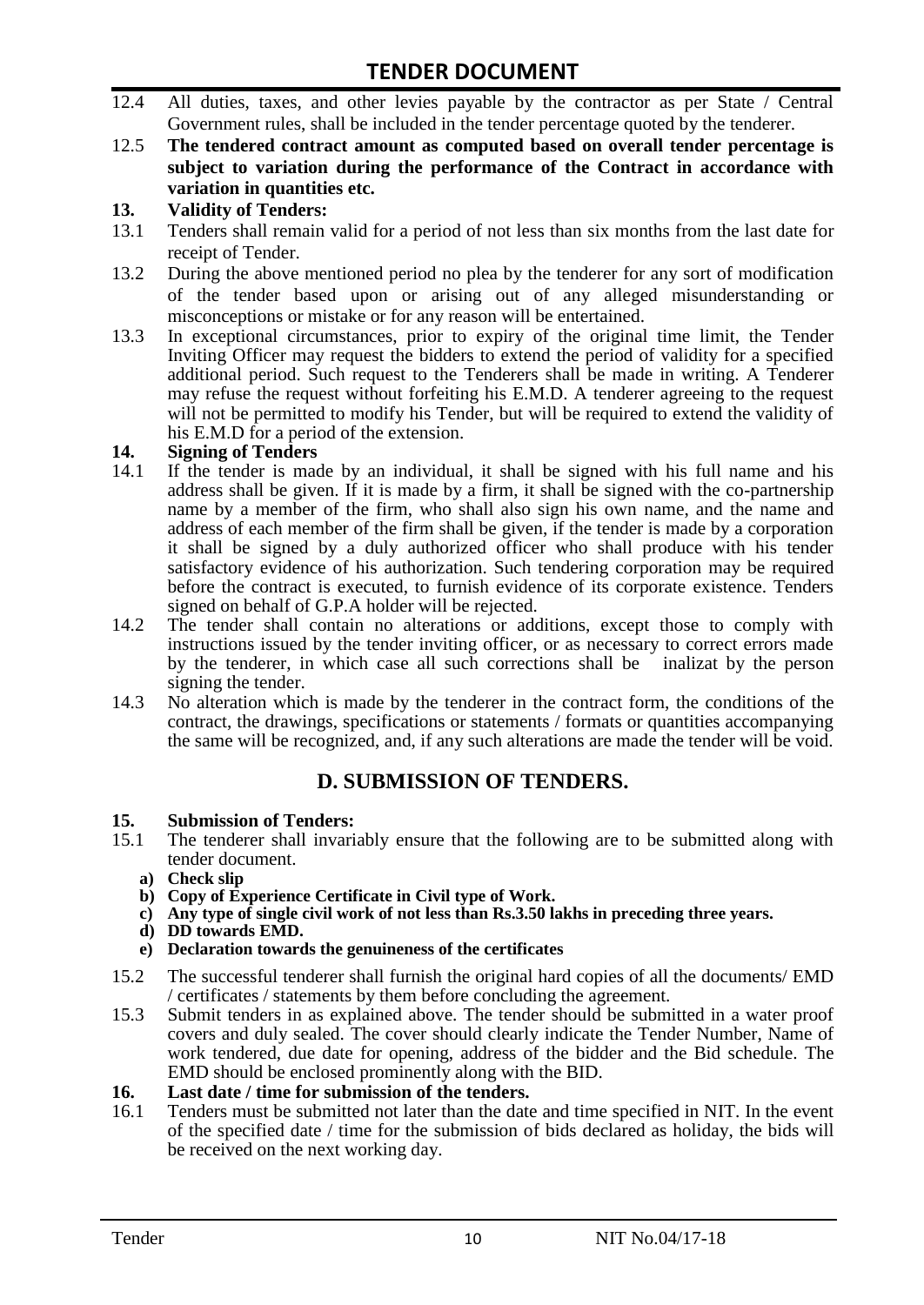- 16.2 The Director, ICAR-RCER may extend the dates for issue and receipt of Tenders by issuing an amendment in which case all rights and obligations of the Incharge and the Tenderers will remain same as previously.
- **17. Late tenders**
- 17.1 Any tender received after the last date / time prescribed will be summarily rejected.<br>18. Modification to the tender
- **18. Modification to the tender**<br>18.1 No tender shall be modified
- No tender shall be modified after the last date / time of submission of tenders.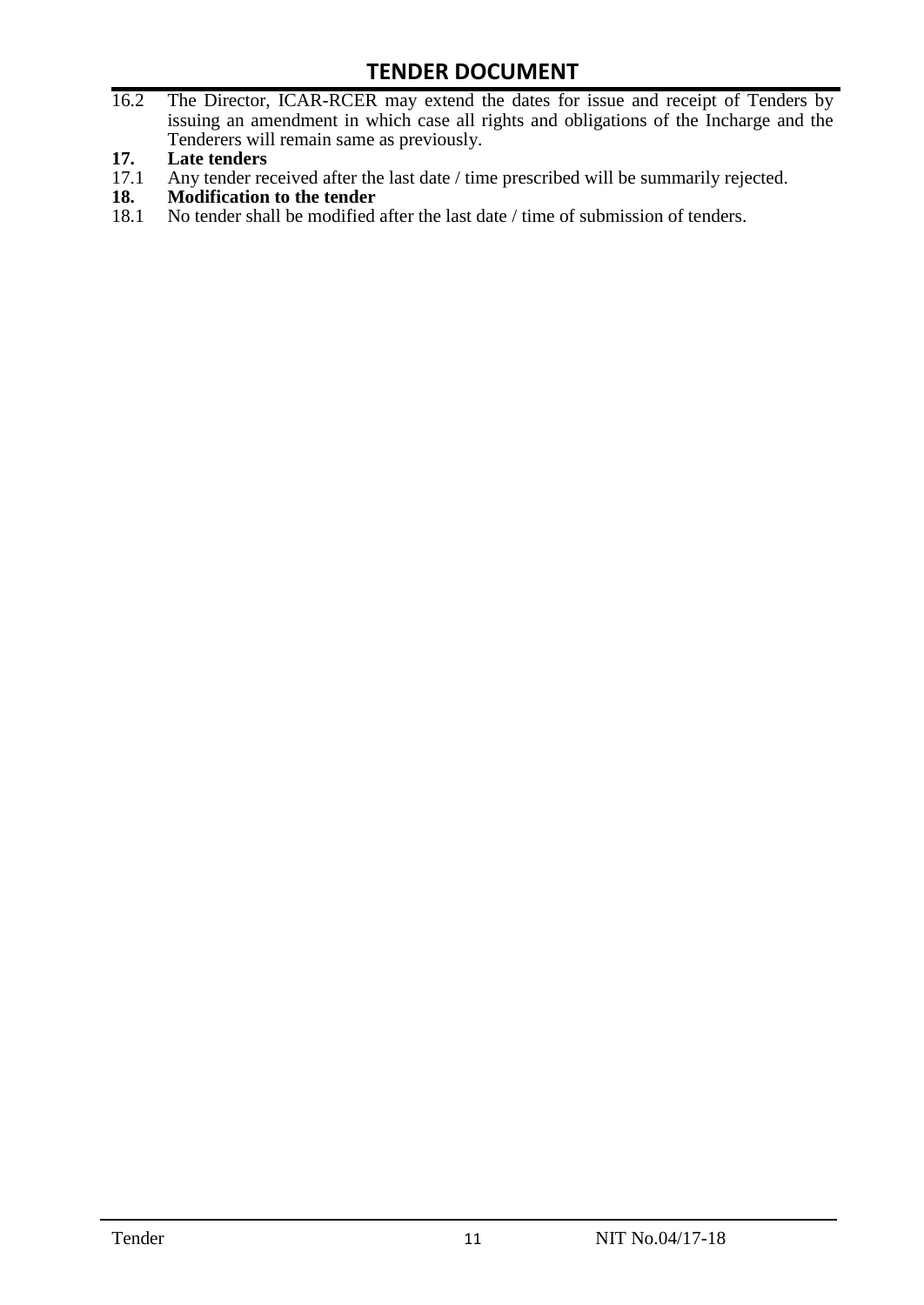### **E. TENDER OPENING AND EVALUATION**

- **19. Tender opening**
- 19.1 **The tenderers or their authorized representatives can be present at the time of opening of the tenders. Either the tenderer himself or one of his representative with proper authorization only will be allowed at the time of tender opening. If any of the tenderer is not present at the time of opening of tenders, the tender opening authority will, on opening the tender of the absentee tenderer, reads out and record the deficiencies if any, which shall be binding on the tenderer.**
- 19.2 **The technical bid containing qualification requirements as per Annexure: I and statement I to VII in 11:5 (b) will be evaluated by the tender opening authority and the minutes are recorded which will be signed by the tender opening authority as well as tenderers or their authorized representatives present.**

#### **20. Clarification of the Tender Document.**

- 20.1 The tender opening authority may call upon any tenderer for clarification on the statements, documentary proof relating to the Tender Document. The request for clarification and response thereto shall be in writing and it shall be only on the qualification information furnished by the tenderer. The clarification called for from the tenderers shall be furnished within the stipulated time, which shall not be more than a week.
- 20.2 The tenderer if so desirous, shall agree in writing to furnish the clarification called for within the stipulated time and, for disqualification and rejection of his tender in the event of failure to do so.

# **21. Examination of Tender Document and determination of responsiveness**

- 21.1 The Director, ICAR-RCER will evaluate whether each tenderer is satisfying the eligibility criteria prescribed in the tender document and declares them as a qualified tenderer.
- 21.2 If any alteration is made by the tenderer in the tender documents, the conditions of the contract, the drawings, specifications or statements / formats or quantities the tender will be rejected.
- 21.3 Tenders shall be scrutinized in accordance with the conditions stipulated in the Tender document. In case of any discrepancy of non-adherence conditions the tender accepting authority shall communicate the same which will be binding both on the tender opening authority and the tenderer. In case of any ambiguity, the decision taken by the tender accepting authority on tenders shall be final.
- 21.4 Those proposals which are found to meet the minimum standards as prescribed by the Director, ICAR-RCER will be treated as responsive bids.

# **22. Evaluation and comparison of price.**

- The committee will evaluate and compare the price of all the qualified tenderers.
- 22.2 Negotiations at any level are strictly prohibited. However, good gesture rebate, if offered by the lowest tenderer prior to finalization of tenders may be accepted by the tender accepting authority.
- 22.3 Selection of tenderer among the lowest and equally quoted tenderers will be in the following orders:
	- **a) The tenderer whose bid capacity is higher will be selected.**
	- **b) In case the bid capacity is also same the tenderer whose annual turnover is more will be preferred.**
	- **c) Even if the criteria incidentally become the same, the turnover on similar works and thereafter machinery available for the work and then the clean track record will be considered for selection.**

#### **23. Process to be confidential**

- 23.1 Information relating to the examination, clarification, evaluation and comparison of tenders and recommendations for the award of a contract shall not be disclosed to tenderers or any other persons not officially concerned with such process until the award to the successful tenderer has been announced by the tender accepting authority. Any effort by a tenderer to influence the processing of tenders or award decisions may result in the rejection of his tender.
- 23.2 No Tenderer shall contact the Director, ICAR-RCER or any authority concerned with finalization of tenders on any matter relating to its Tender from the time of the Tender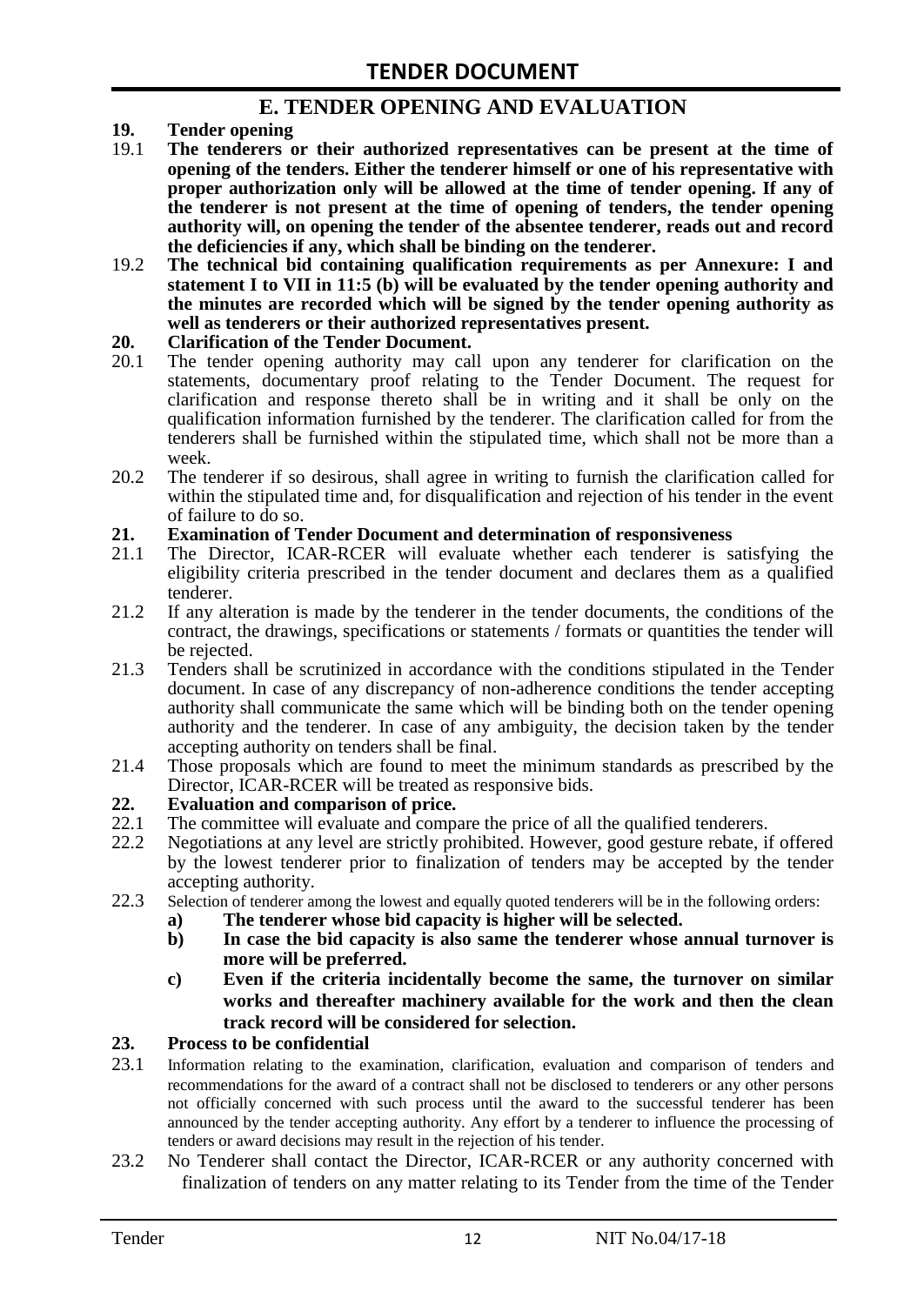opening to the time the Contract is awarded. If the Tenderer wishes to bring additional information to the notice of the Director, it should do so in writing.

23.3 Before recommending / accepting the tender, the tender recommending / accepting authority shall verify the correctness of certificates submitted to meet the eligibility criteria and specifically experience. The authenticated agreements of previous works executed by the lowest tenderer shall be called for.

# **F. AWARD OF CONTRACT**

#### **24. Award Criteria**

- 24.1 The Director, ICAR-RCER will award or recommend to the competent tender accepting authority for award of the contract to the tenderer who is found technically qualified as per the tender conditions and whose price is lowest.
- 24.2 The tender accepting authority reserves the right to accept or reject any tender or all tenders and to cancel the tendering process, at any time prior to the award of contract, without thereby incurring any liability to the affected tenderer or tenderers or any obligation to inform the affected tenderer or tenderers of the reasons for such action.
- 25. Notification of award and signing of agreement
- 25.1 **The Tenderer whose Tender has been accepted will be notified of the award of the work by The Director ICAR-RCER prior to expiration of the Tender validity period by registered letter. This letter (hereinafter and in the Conditions of Contract called "Letter of Acceptance") will indicate the sum that the Government will pay the Contractor in consideration of the execution, completion, and maintenance of the Works by the Contractor as prescribed by the Contract (hereinafter and in the Contract called the "Contract Amount").**
- 25.2 The successful tenderer has to sign an agreement within a period of 15 days from the date of receipt of communication of acceptance of his tender. On failure to do so his tender will be cancelled duly forfeiting the E.M.D., paid by him without issuing any further notice and action will be initiated for black listing the tenderer.

#### **26. Corrupt or fraudulent practices**

- 26.1 The Government requires that the bidders / suppliers / contractors under Government financed contracts, observe the highest standard of ethics during the procurement and execution of such contracts. In pursuance of this policy, the Government
- (a) Define for the purposes of the provision, the terms set forth below as follows:
- (i) "corrupt practices" means the offering, giving, receiving or soliciting of anything of value to influence the action of a Government official in procurement process or in contract execution: and
- (ii) "fraudulent practice" means a misrepresentation of facts in order to influence a procurement process or the execution of a contract to the detriment of the Government and includes collusive practice among Tenderers (prior to or after Tender submission) designed to establish in Tender prices at artificial noncompetitive levels and to deprive the Government of the benefits of free and open competition.
- (b) Will reject a proposal for award if it determines that the tenderer recommended for award has engaged in corrupt or fraudulent practices in competing for the contract in question.
- I Will blacklist / or debar a firm, either indefinitely or for a stated period of time, if at any time determines that the firm has engaged in corrupt or fraudulent practices in competing for, or in executing a Government contract.
- (d) Further more, tenderers shall be aware of the provisions stated in the general conditions of contract.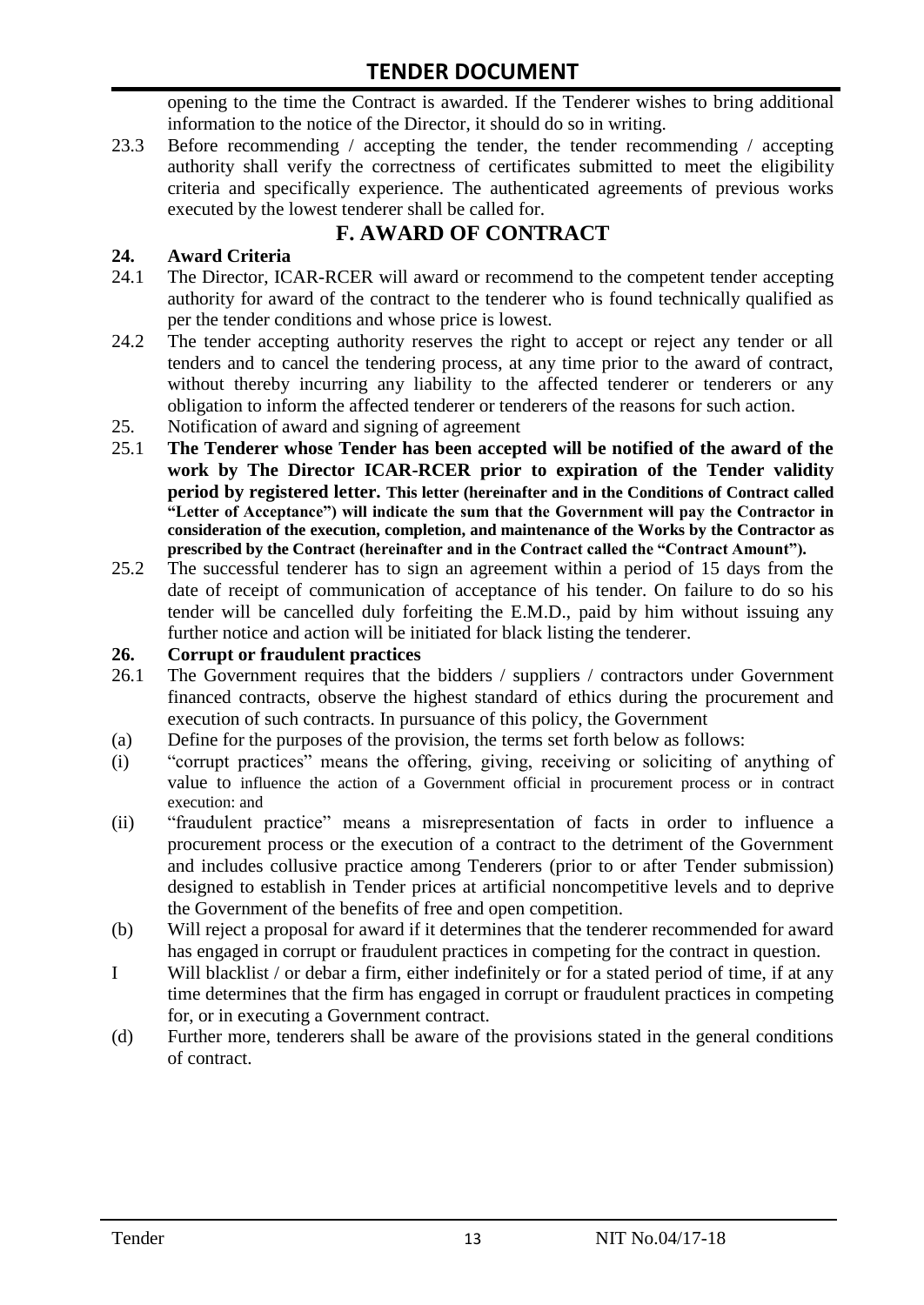#### **QUALIFICATION INFORMATION Annexure –I CHECKLIST TO ACOMPANY THE TENDER**

| Sl.            | <b>Description</b>                                       | <b>Submitted</b> | Page No.  |
|----------------|----------------------------------------------------------|------------------|-----------|
| No.            |                                                          | Yes/No           | (see Note |
|                |                                                          |                  | below)    |
| 1              | 2                                                        | 3                |           |
| $\mathbf{1}$   | Attested photocopy of Registered contractor from         | Yes / No         |           |
|                | CCW/CPWD/ PWD/ RWD and similar govt. agencies            |                  |           |
| 2              | Any type of single civil work of not less than Rs.3.50   | Yes / No         |           |
|                | lakhs in preceding three years.                          |                  |           |
| 3              | Certificates in support of Existing Commitments.         | Yes / No         |           |
| 4              | DD towards EMD.                                          | Yes / No         |           |
| 5              | Declaration towards the genuineness of the certificates  | Yes / No         |           |
| 6              | <b>Experience :</b> Experience in any type of civil work | Yes / No         |           |
| $\overline{7}$ | Valid Labour license and Income Tax Clearance            | Yes / No         |           |
|                | certificate for last Financial Year must be submitted    |                  |           |
|                | alongwith tender document.                               |                  |           |
| 8              | Copy of GST Registration                                 | Yes / No         |           |

#### **Notes:-**

- 1) All the statements copies of the certificates, documents etc., enclosed to the Tender Document shall be given page numbers on the right corner of each certificate, which will be indicated in column (4) against each item. The statements furnished shall be in the formats appended to the tender document.
- 2) The information shall be filled-in by the Tenderer in the checklist and **statements VI & VII** of section 11.5 (b) and shall be enclosed to the Technical bid for the purposes of verification as well as evaluation of the tenderer's Compliance to the qualification criteria as provided in the Tender document. All the Certificates, documents, statements as per check-list shall be submitted by the tenderer.
- 3) The bidder shall sign all the statements/documents/certificates received by him owing responsibility for their correctness/authenticity. The successful tenderer shall furnish the original hard copies of all the documents / certificates / statements received by them before concluding the Agreement.

#### **DECLARATION**

I / WE ………………………………………………………………. have gone through carefully all the Tender conditions and solemnly declare that the certificates or the documents uploaded by me/us are genuine and I/We will abide by any penal action such as disqualification or black listing or determination of contract or any other action deemed fit, taken by, the Institute against us, if it is found that the statements, documents, certificates produced by me/us are false/fabricated.

I / WE hereby declare that, I / WE have not been blacklisted / debarred / Suspended / demoted in any department in any State due to any reasons.

Signature of the Tenderer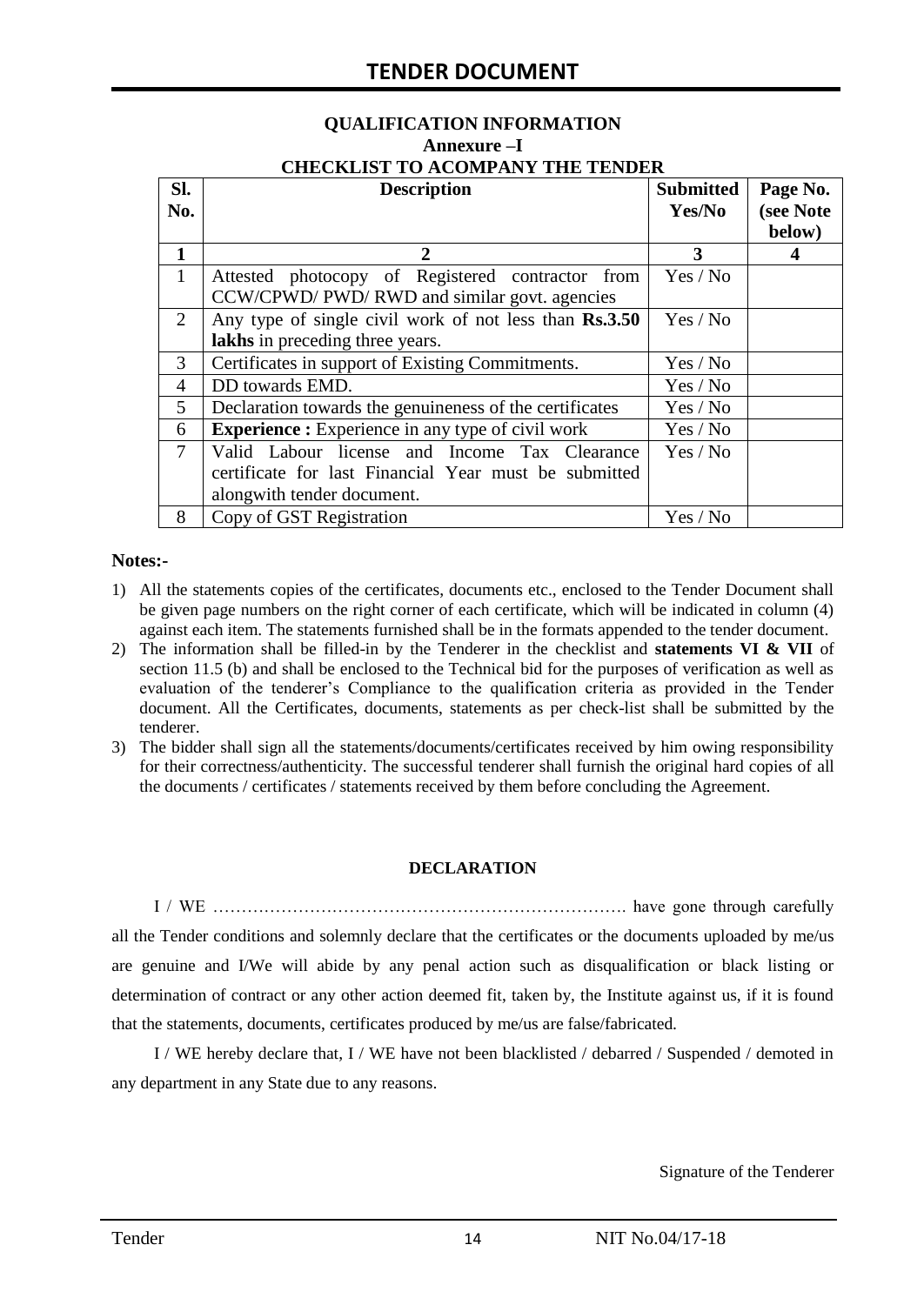## **CONDITIONS OF CONTRACT**

#### **TENDER**

Date: ……………

To The Director, ICAR-RCER, Patna

Sir,

I / We do hereby tender and if this tender be accepted, under take to execute the work entitled "**Extension of vermicomposet Shed (20.6mx7.5m) at farm-1 , PLANDU"** as shown in the drawings and as per specifications described in this document of ICAR-RCER, Patna for the sum of **Rs. 4.65 lakhs** or such other sum as may be arrived under the clause of the standard preliminary specifications relating to "Payment by final measurement at unit rates"

I/WE have also quoted rates in Schedule 'A', annexed (in words and figures) for which I/We agree to execute the work when the lumpsum payment under the terms of the agreement is varied by payment on measurement quantities.

I/WE have quoted rates in Schedule 'A' both in words & figures. In case of any discrepancy between the Percentage excess or less on E.C.V., in words and figures, the rates quoted words only shall prevail.

I/WE agreed to keep the offer in this tender valid a period of six month(s) mentioned in the tender notice and not to modify the whole or any part of it for any reason within above period. If the tender is withdrawn by me/us for any reasons whatsoever, the earnest money paid by me/us will be forfeited to Government

I/WE hereby distinctly and expressly, declare and acknowledge that, before the submission of my/our tender I/We have carefully followed the instructions in the tender notice and have read the preliminary specifications and that I/We have made such examination of the contract documents and the plans, specifications and quantities and of the location where the said work is to be done, and such investigation of the work required to be done, and in regard to the material required to be furnished as to enable me/us to thoroughly understand the intention of same and the requirements, covenants, agreements, stipulations and restrictions contained in the contract, and in the said plans and specifications and distinctly agree that I/We will not hereafter make any claim or demand upon the Government based upon or arising out of any alleged misunderstanding or misconception /or mistake on my/or our part of the said requirement, covenants, agreements, stipulations, restrictions and conditions.

I / WE enclosed to my/our application for tender schedule a crossed demand draft (No.

dated: \_\_\_\_\_\_\_\_\_\_\_) for Rs: \_\_\_\_\_\_\_\_\_\_\_\_\_\_\_\_\_\_\_\_\_\_\_\_\_\_\_\_\_\_\_\_\_\_\_\_\_\_\_\_\_\_\_\_\_\_\_\_\_\_\_\_\_\_ as earnest money not to bear interest.

I / WE shall not assign the contractor or sublet any portion of the same. In case if it becomes necessary such subletting with the permission of the shall be limited to (1) Labour contract, (2) Material contract, (3) Transport contract and (4) Engaging specialists for special item of work.

IF MY / OUR tender is not accepted the sum shall be returned to me/us on application when intimation is sent to me/us of rejection or at the expiration of three months from last date of receipt of this tender, whichever is earlier. If my/our tender is accepted the earnest money shall be retained by the Government as security for the due fulfilment of this contract. If upon written intimation to me/us by the Office, I/We fail to attend the said office on the date herein fixed or if upon intimation being given to me/us or acceptance of my/our tender, and if I/We fail to make the additional security deposit or to enter into the required agreement as defined in tender document, then I/We agree the forfeiture of the earnest money. Any notice required to be served on me/us here under shall be sufficiently served on me/us if delivered to me/us hereunder shall be sufficiently served on me/us if delivered to me/us personally or forwarded to me/us by post to (registered or ordinary) or left at my/our address given herein. Such notice shall if sent by post be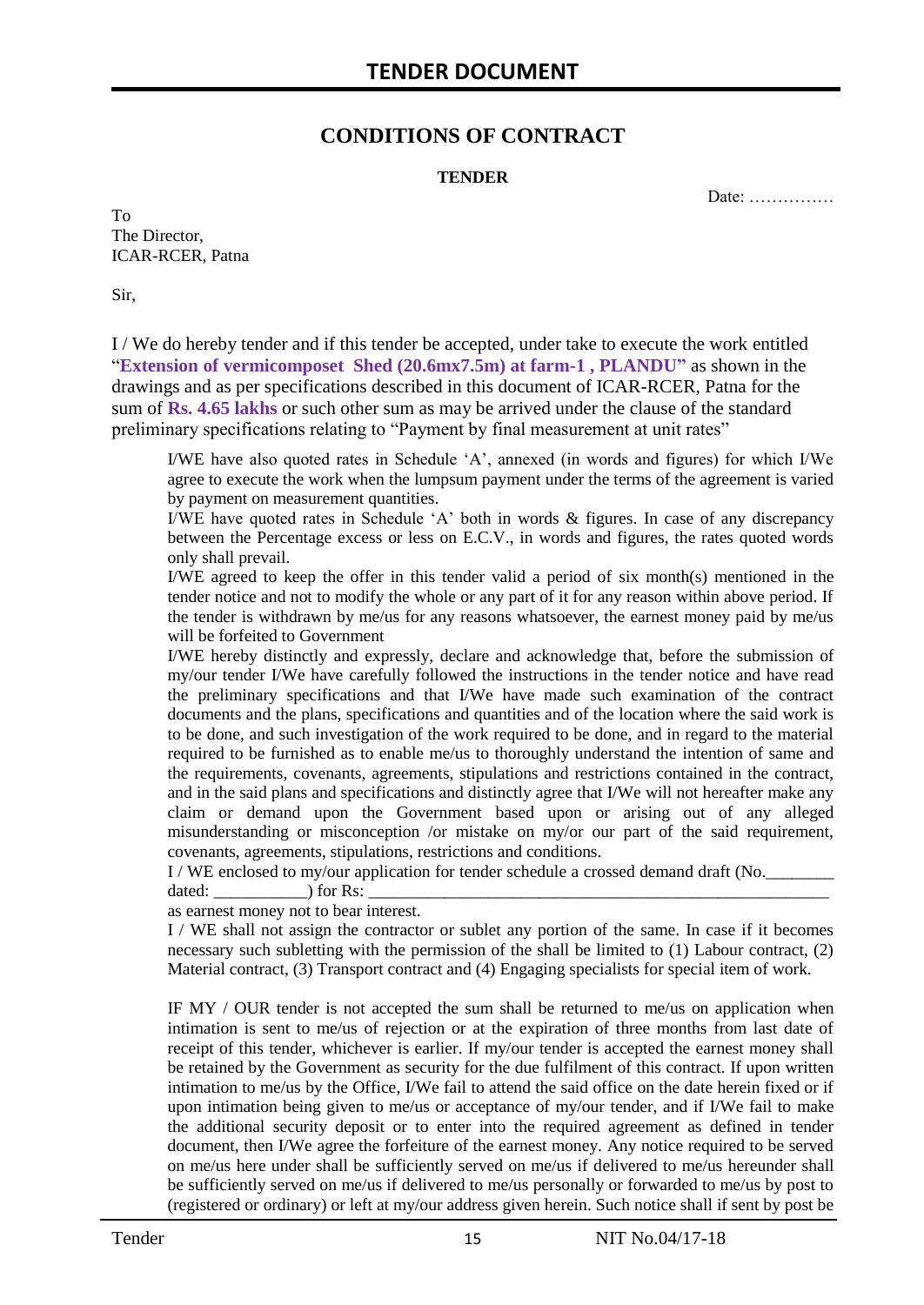deemed to have been served on me/us at the time when in due course of post it would be delivered at the address to which it is sent.

I/WE fully understand that the written agreement to be entered into between me/us and Government shall be the foundation of the rights of the both the parties and the contract shall not be deemed to be complete until the agreement has first been signed by me/us and then by the proper officer authorized to enter into contract on behalf of Government.

I AM/WE ARE professionally qualified and my/our qualifications are given below:

| S. No. | Name | Qualification |
|--------|------|---------------|
|        |      |               |
|        |      |               |
|        |      |               |
|        |      |               |
|        |      |               |
|        |      |               |
|        |      |               |
|        |      |               |

I/WE will employ the following technical staff for supervising the work and will see that one of them is always at site during working hours, personally checking all items of works and paint extra attention to such works as required special attention (eg) Main panel boards, Cable connections etc.,

| S. No. | Name | Qualification |
|--------|------|---------------|
|        |      |               |
|        |      |               |
|        |      |               |
|        |      |               |
|        |      |               |
|        |      |               |

I / WE declare that I / WE agree to recover the salaries of the technical staff actually engaged on the work by the department, from the work bills, if I / We fail to employ technical staff as per the tender condition.

#### **TENDERERS / CONTRACTOR'S CERTIFICATE.**

- (1) I/WE hereby declare that I/We have perused in detail and examined closely the Indian Standard Specifications, all clauses of the preliminary specifications with all amendments and have either examined all the standards specifications or will examine all the standard specifications for items for which I/We tender, before I/We submit such tender and agree to be bound and comply with all such specifications for this agreement which I/We execute in the different Government Departments.
- (2)I/WE certify that I/We have inspected the site of the work before quoting my price, I /We have satisfied about the quality, availability and transport facilities for all the materials.
- (3)I / WE am/are prepared to furnish detailed data in support of all my quoted rates, if and when called upon to do so without any reservations.
- $(4)$  I / WE hereby declare that I / We will not claim any price escalation.
- (5)I / WE hereby declare that I am / We are accepting for the defect liability period as 24 months.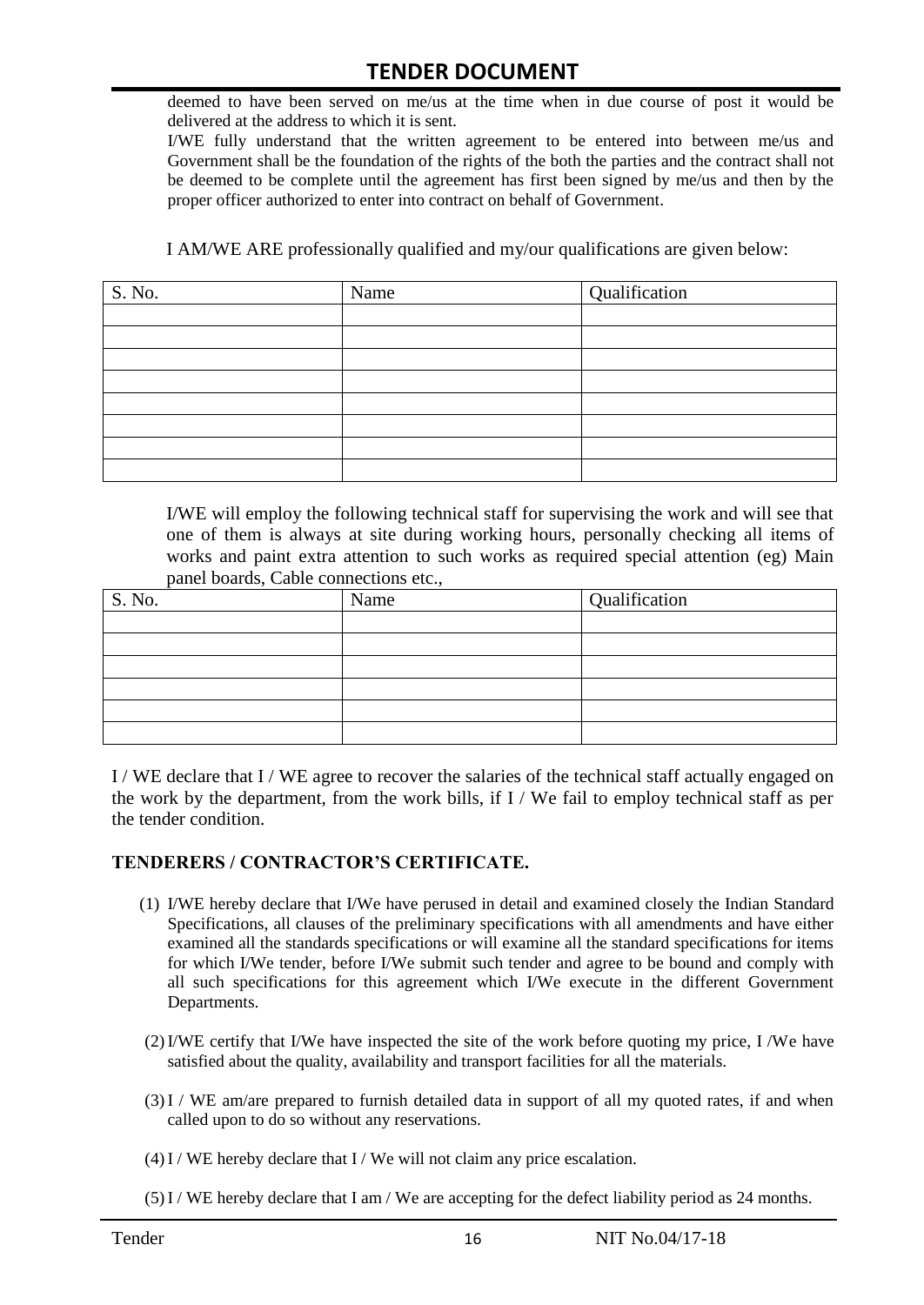- (6)I / WE declare that I / WE will not claim any extra amount towards any material used for the work other than the quoted works for respective schedule 'A' items.
- $(7)$  I / WE declare that I / WE will execute the work as per the mile stone programme, and if I / WE fail to complete the work as per the mile stone programme I abide by the condition to recover liquidated damages as per the tender conditions.
- (8)I / WE declare that I / WE will abide for settlement of disputes as per the tender conditions.

#### **DECLARATION OF THE TENDERER**

- 1) I/WE have not been black listed in any department due to any reasons.
- 2) I/We declare that all the Certificates/Documents submitted by Me/US are Genuine.
- 3) I/WE agree to disqualify me/us for any wrong declaration in respect of the above and to summarily reject my/our tender.

Address of the Tenderer:

Phone No.: Fax No.: Fax No.: CONTRACTOR.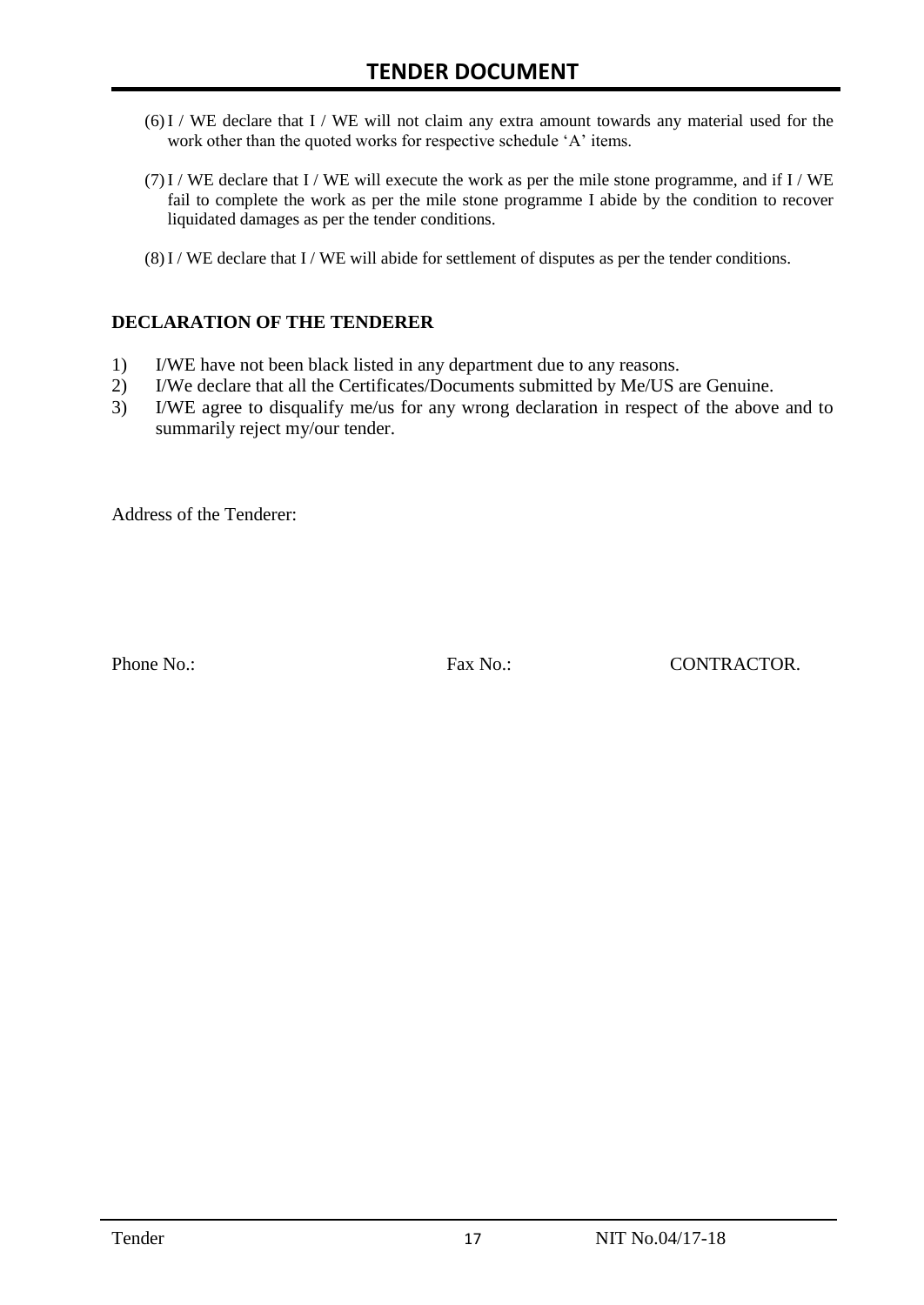# **CONDITIONS OF CONTRACT**

# **A. GENERAL**

#### **1. Interpretation:**

- 1.1 In interpreting these Conditions of Contract, singular also means plural, male also means female, and vice-versa. Headings have no significance. Works have their normal meaning under the language of the contract unless specifically defined. The Incharge will provide instructions clarifying queries about the conditions of Contract.
- 1.2 The documents forming the Contract shall be interpreted in the following order of priority:
- **1) Agreement**
- **2) Letter of Acceptance, notice to proceed with the works**
- **3) Contractor's Tender**
- **4) Conditions of contract**
- **5) Specifications**
- **6) Drawings**
- **7) Bill of quantities**
- **8) Any other document listed as forming part of the Contract.**

#### **2. Decisions:**

2.1 Except where otherwise specifically stated, the Director will decide the contractual matters between the Department and the Contractor in the role representing the Department.

#### **3. Delegation:**

3.1 The Director may delegate any of his duties and responsibilities to other officers and may cancel any delegation by an official order issued.

#### **4. Communications:**

4.1 Communications between parties, which are referred to in the conditions, are effective only when in writing. A notice shall be effective only when it is delivered **(in terms of Indian Contract Act)**

#### **5. Sub-contracting:**

**5.1 If the prime contractor desires to sub-let a part of the work, he should submit the same at the time of filing tenders itself or during execution, giving the name of the proposed Sub-contractor, along with details of his qualification and experience. The Tender Accepting Authority should verify the experience of the Sub-contractor and if the Sub-contractor satisfies the qualification criteria in proportion to the value of work proposed to be sub-let, he may permit the same. The total value of works to be awarded on sub-letting shall not exceed 50% of contract value. The extent of subletting shall be added to the experience of the sub-contractor and to that extent deducted from that of the main contractor.**

#### **6. Other Contractors:**

6.1 The Contractor shall cooperate and share the Site with other contractors, Public authorities, utilities, and the Department. The Contractor shall also provide facilities and services for them as directed by the Incharge.

#### **7. Personnel:**

- 7.1 The Contractor shall employ the required Key Personnel named in the Schedule of Key Personnel to carry out the functions stated in the Schedule or other personnel approved by the Incharge. The Incharge will approve any proposed replacement of Key Personnel only if their qualifications, abilities, and relevant experience are substantially equal to or better than those of the personnel listed in the Schedule.
- 7.2 Failure to employ the required technical personnel by the contractor the institute will depute its own technical person and expenditure of salary will be recovered from contractor.
- 7.3 The technical personnel should be on full time and available at site whenever required by Incharge to take instructions.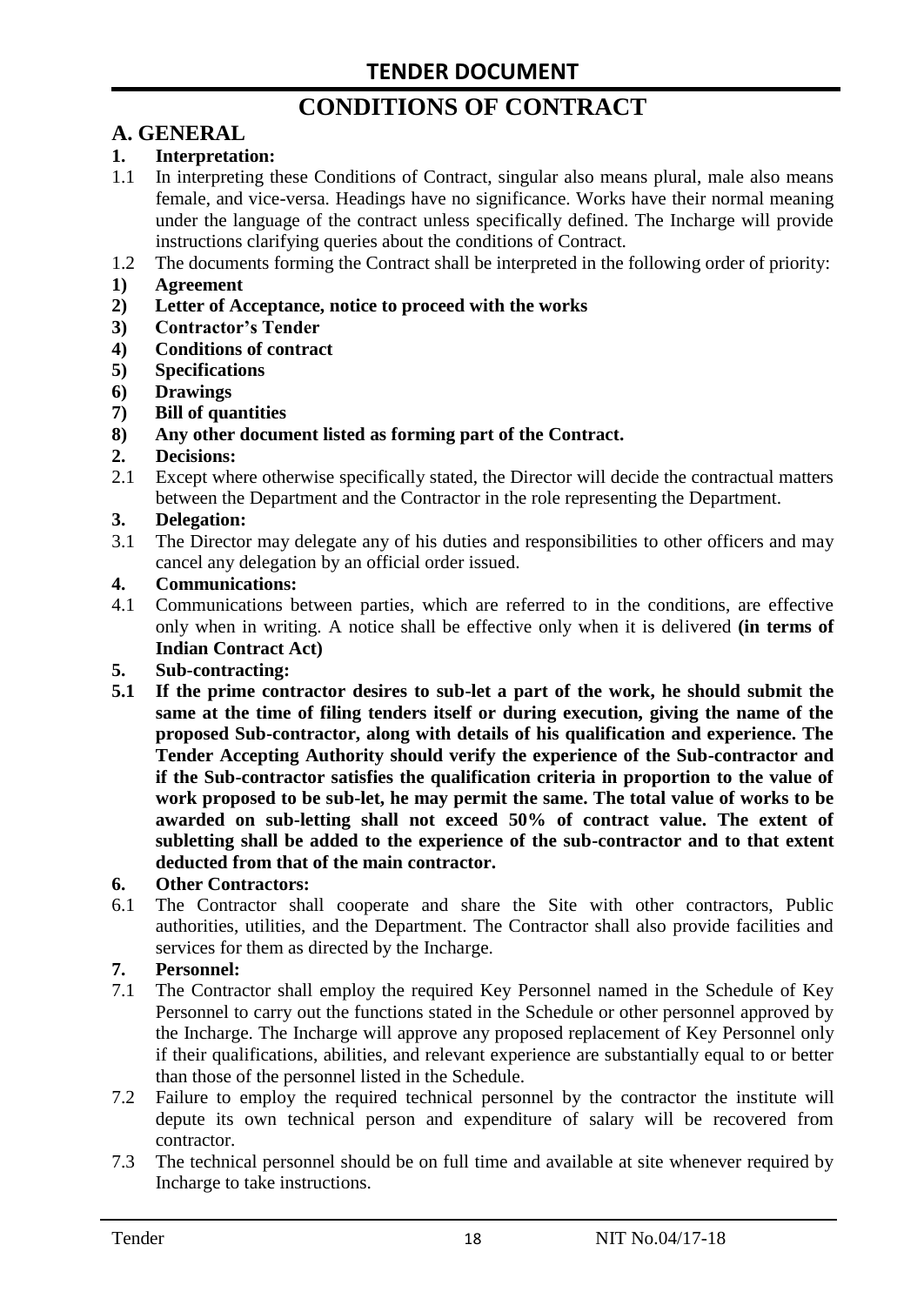- 7.4 The names of the technical personnel to be employed by the contractor should be furnished in the statement enclosed separately.
- 7.5 In case the contractor is already having more than one work on hand and has undertaken more than one work at the same time, he should employ separate technical personnel on each work.
- 7.6 If the contractor fails to employ technical personnel the work will be suspended or department will engage a technical personnel and recover the cost thereof from the contractor.
- 7.7 If the Incharge asks the Contractor to remove a person who is a member of Contractor's staff or his work force stating the reasons the Contractor shall ensure that the person leaves the site forthwith and has no further connection with the work in the contract.

#### **8. Contractor's Risks:**

- 8.1 All risks of loss of or damage to physical property and of personnel injury and death, which arise during and in consequence of the performance of the Contract are the responsibility of the Contractor.
- **9. Insurance:**
- **9.1 The Contractor shall provide, in the joint names of the Department and the contractor, insurance cover from the Start Date to the end of the Defects Liability Period i.e., 24 months after completion for the following events which are due to the Contractor's risks.**
- **a) loss of or damage to the Works, Plant and Materials;**
- **b) loss of or damage to the Equipment;**
- **c) loss of or damage of property in connection with the Contract; and**
- **d) Personal injury or death of persons employed for construction.**
- **9.2 Policies and certificates of insurance shall be delivered by the Contractor to the Incharge at the time of concluding Agreement. All such insurance shall provide for compensation to be payable to rectify the loss or damage incurred.**
- **i) The contractor shall furnish insurance policy in force in accordance with proposal furnished in the Tender and approved by the Department for concluding the agreement.**
- **ii) The contractor shall also pay regularly the subsequent insurance premia and produce necessary receipt to the Incharge well in advance.**
- **iii) In case of failure to act in the above said manner the department will pay the premium and the same will be recovered from the Contractors payments.**
- **9.3 Alterations to the terms of insurance shall not be made without the approval of the Incharge.**

#### **10. Site Inspections:**

- 10.1 The contractor should inspect the site and also proposed quarries of choice for materials source of water and quote his rate including quarrying, conveyance and all other charges etc.
- 10.2 The responsibility for arranging the land for borrow area rests with the Contractor and no separate payment will be made for procurement or otherwise. The contractor's quoted rate will be inclusive of land cost.

#### **11. Contractor to Construct the Works:**

11.1 The Contractor shall construct and Commission the Work in accordance with the specifications and Drawings.

#### **12. Power Supply.**

- 12.1 The contractor shall make his own arrangements for obtaining power from the Electricity dept., at his own cost. The contractor will pay the bills of Electricity Department for the cost of power consumed by him till the **(Name of work**) is handed over to ICAR-RCER.
- 12.2 **The contractor shall satisfy all the conditions and rules required as per Indian Electricity Act 1910 and under Rule-45(I) of the Indian Electricity Rules, 1956 as amended from time to time and other pertinent rules.**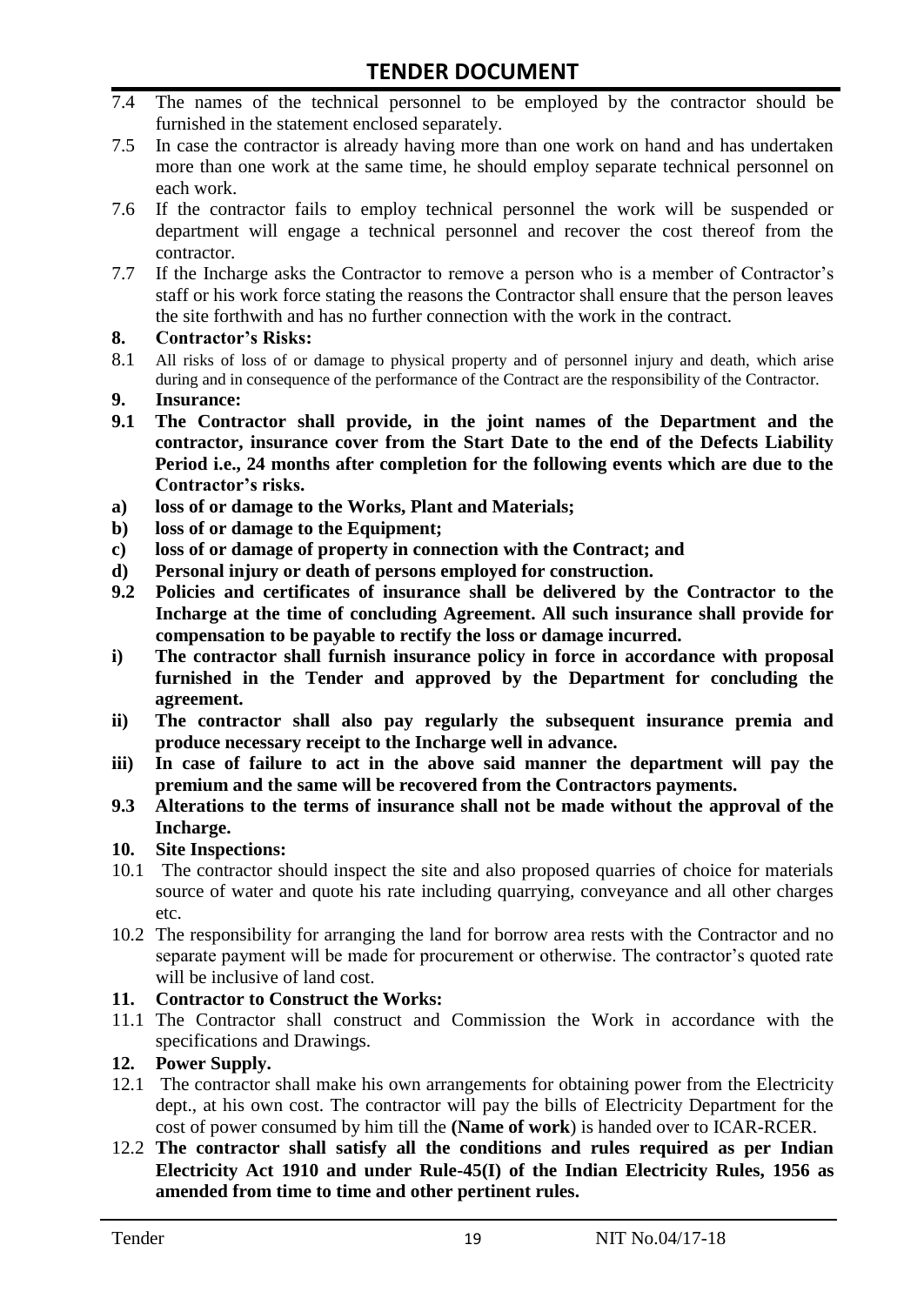12.3 The power shall be used for bonafide Departmental work only.

#### **13. Monsoon Damages:**

Damages due to rain or flood shall have to be made good by the contractor till the work is handed over to the Department. The responsibility of damages making good the damages due to rain or flood rests with the contractor. **No extra payment is payable** for such operations and the contractor shall therefore, have to take all necessary precautions to protect the work done during the construction period.

#### **14. The works to be Completed by the Intended Completion Date:**

14.1 The Contractor may commence execution of the Works on the Start Date and shall carry out the Works in accordance with the programme submitted by the Contractor, as updated with the approval of the Incharge, and complete the work by the Intended Completion Date.

#### **15. Safety:**

15.1 The Contractor shall be responsible for the safety of all activities on the Site.

#### **16. Discoveries:**

16.1 Anything of historical or other interest or of significant value unexpectedly discovered on the Site is the property of the Government. The Contractor is to notify the Incharge of such discoveries and carry out the Incharge instructions for dealing with them.

#### **17. Possession of the Site.**

17.1 The Department shall give possession of the site to the Contractor.

#### **18. Access to the Site:**

18.1 The Contractor shall provide the Incharge and any person authorised by the Incharge, access to the site and to any place where work in connection with the Contract is being carried out or is intended to be carried out.

#### **19. Instructions:**

- 19.1 The Contractor shall carry out all instructions of the Incharge and comply with all the applicable local laws where the Site is located.
- **20. Settlement of disputes:**
- 20.1 **If any dispute of difference of any kind whatsoever arises between the department and the Contractor in connection with, or arising out of the Contract, whether during the progress of the works or after their completion and whether before or after the termination, abandonment or breach of the Contract, it shall in the first place, be referred to and settled by the Incharge who shall, within a period of thirty days after being requested by the Contractor to do so, give written notice of his decision to the Contractor. Upon receipt of the written notice of the decision of the Incharge the Contractor shall promptly proceed without delay to comply with such notice of decision.**
- 20.2 **If the Incharge fails to give notice of his decision in writing within a period of thirty days after being requested or if the Contractor is dissatisfied with the notice of the decision of the Incharge the Contractor may within thirty days after receiving the notice of decision appeal to the Department who shall offer an opportunity to the contractor to be heard and to offer evidence in support of his appeal, the Department shall give notice of his decision within a period of thirty days after the Contractor has given the said evidence in support of his appeal, subject to arbitration, as hereinafter provided. Such decision of the Department in respect of every matter so referred shall be final and binding upon the Contractor and shall forthwith be given effect to by the Contractor, who shall proceed with the execution of the works with all due diligence whether he requires arbitration as hereinafter provided, or not. If the Department has given written notice of his decision to the Contractor and no claim to arbitration, has been communicated to him by the Contractor within a period of thirty days from receipt of such notice the said decision shall remain final and binding upon the Contractor. If the Department fail to give notice of his decision, as**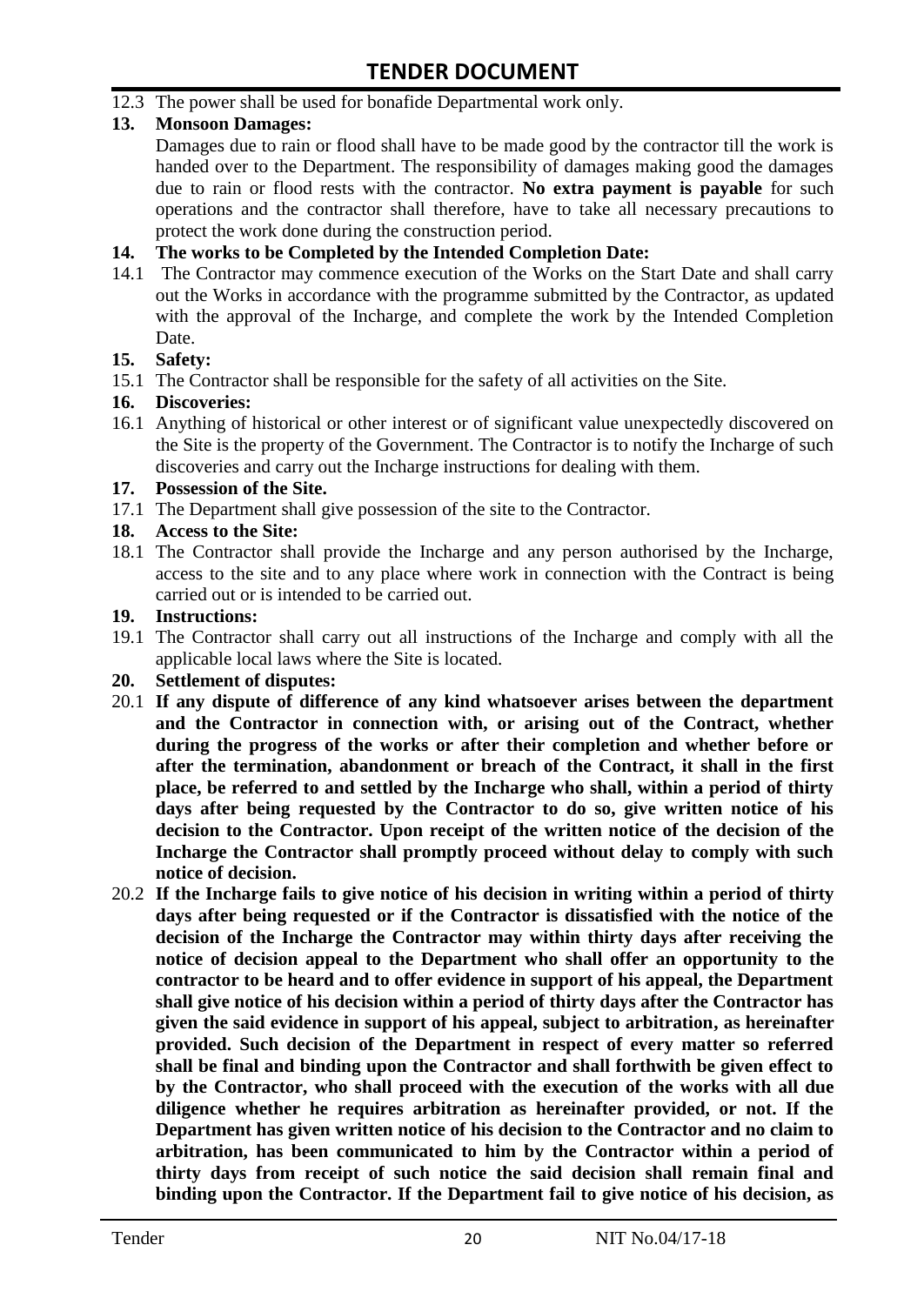**aforesaid within a period of thirty days after being requested as aforesaid, or if the Contractor be dissatisfied with any such decision, then and in any such case the contractor within thirty days after the expiration of the first named period of thirty days as the case may be, require that the matter or matters in dispute be referred to arbitration: jurisdiction of Patna limits.**

## **B. TIME FOR COMPLETION**

#### **21. Program:**

- 21.1 The total period of completion is (**duration of 60 days**) from the date of receipt of Work Order.
- 21.2 The attention of the tenderer is directed to the contract requirement at the time of beginning of the work. The rate of progress and proportionate value of work done from time to time as will be indicated by the Certificate for the value of work done will be required. Date of commencement of their programme will be the date for concluding agreement but not the date of handing over site.
- 21.3 After signing the agreement, the contractor shall forthwith begin the work, shall regularly and continuously proceed with them.
- 21.4 The contractor shall commence the works on site within the period specified under condition 23.1 to 23.2 after the receipt by him of a written order to this effect from the concerned authority and shall proceed with the same with due expedition and without delay, except as may be expressly sanctioned or ordered.
- 21.5 Save in so far as the contractor may prescribe, the extent of portions of the site of which the contractor is to be given possession from time to time and the order in which such portions shall be made available to him and, Subject to any requirement in the contract as to the order in which the works shall be executed, the 's written order to commence the works, give to the contractor possession of so much of the site as may be required to enable the contractor to commence proceed with the execution of the works in accordance with the programme if any, and otherwise in accordance with such reasonable proposals of the contractor as he shall by written notice to the Incharge, make and will from time to time as the works proceed, give to the contractor possession of such further portions of the site as may be required to enable the contractor to proceed with the execution of the works with due dispatch in accordance with the said programme or proposals as the case maybe; if the contractor suffers delay or incurs cost from failure on the part of the Concerned authority to give possession in accordance with the terms of this clause, the Concerned authority shall grant an extension of time for the completion of works.
- 21.6 The contractor shall bear all costs and charges for special or temporary way leases required by him in connection with access to the site. The contractor shall also provide at his own cost any additional accommodation outside the site required by him for the purposes of the work.
- 21.7 Subject to any requirement in the contract as to completion of any section of the works before completion of the whole of the works shall be completed in accordance with provisions of clauses in the Schedule within the time stated in the contract calculated from the last day of the period named in the statement to the tender as that within which the works are to be commenced or such extended time as may be allowed.

#### 21.8 **Delays and extension of time:**

No claim for compensation on account of delays or hindrances to the work from any cause whatever shall lie, except as hereafter defined. Reasonable extension of time will be allowed by the or by the office competent to sanction the extension, for unavoidable delays, such as may result from causes, which in the opinion of the , are undoubtedly beyond the control of the contractor. The shall assess the period of delay or hindrance caused by any written instructions issued by him, at twenty five per cent in excess or the actual working period so lost.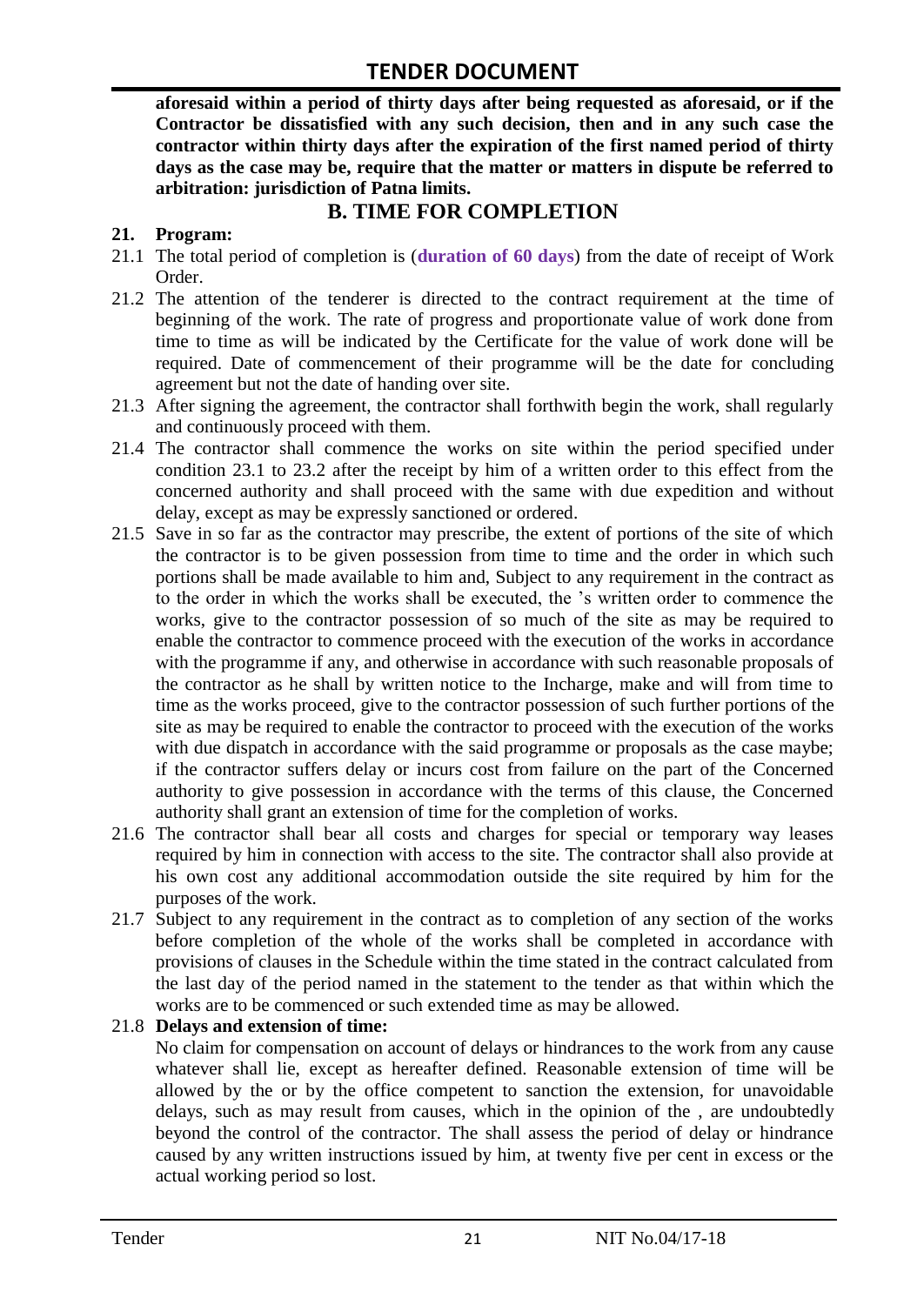In the event of the failing to issue necessary instructions and thereby causing delay and hindrance to the contractor, the latter shall have the right to claim an assessment of such delay by the Director, ICAR-RCER whose decision will be final and binding. The contractor shall lodge in writing with the statement of claim for any delay or hindrance referred to above, within fourteen days from its commencement, otherwise no extension of time will be allowed.

Whenever authorised alterations or additions made during the progress of the work are of such a nature in the opinion of the as to justify an extension of time in consequence thereof, such extension will be granted in writing by the or other competent authority when ordering such alterations or additions.

#### **22. Construction Programme:**

- 22.1 The Contractor shall furnish within 15 days of the order of the work a programme showing the sequence in which he proposed to carry out the work, monthly progress expected to be achieved, also indicating date of procurement of materials plant and machinery. The schedule should be such that it is practicable to achieve completion of the whole work within the time limit fixed and shall obtain the approval of the Incharge. Further rate of the progress as in the program shall be kept up to date. In case it is subsequently found necessary to alter this program, the contractor shall submit sufficiently in advance the revised program incorporating necessary modifications and get the same approved by the Incharge. No revised program shall be operative with out approval of Incharge.
- 22.2 The Director, ICAR-RCER shall have all times the right, without any way violating this contract, or forming grounds for any claim, to alter the order of progress of the works or any part thereof and the contractor shall after receiving such directions proceed in the order directed. The contractor shall also report the progress to the Director, ICAR-RCER within 7 days of the Incharge direction to alter the order of progress of works.
- 22.3 The Contractor shall give written notice to the Incharge whenever planning or progress of the works is likely to be delayed or disrupted unless any further drawings or order including a direction, instruction or approval is issued by the Incharge within a reasonable time. The notice shall include details of the drawing or order required and of why and by when it is required and of any delay or disruption likely to be suffered if it is late.
- 22.4 Rate of progress/percentage of work:

#### i) **(60 days) 100% of contract value**

#### **23. Speed of Work**

- 23.1 The Contractor shall at all times maintain the progress of work to conform to the latest operative progress schedule approved by the Incharge. The contractor should furnish progress report indicating the programme and progress once in a month. The Incharge may at any time in writing direct the contractor to slow down any part or whole of the work for any reason (which shall not be questioned) whatsoever, and the contractor shall comply with such orders of the Incharge. The compliance of such orders shall not entitle the contractor to any claim of compensation. Such orders of the Incharge for slowing down the work will however be duly taken into account while granting extension of time if asked by the contractor for which no extra payment will be entertained.
- 23.2 Delays in Commencement or progress or neglect of work and forfeiture of earnest money, Security deposit and withheld amounts:

If, at any time, the Incharge shall be of the opinion that the Contractor is delaying Commencement of the work or violating any of the provisions of the Contractor is neglecting or delaying the progress of the work as defined by the tabular statement. "Rate of progress" in the Articles of Agreement", he shall so advise the Contractors in writing and at the same time demand compliance in accordance with conditions of Tender notice. If the Contractor neglects to comply with such demand within seven days after receipt of such notice, it shall then or at any time there after, be lawful for the Director, ICAR-RCER to take suitable action in accordance with relevant Clauses.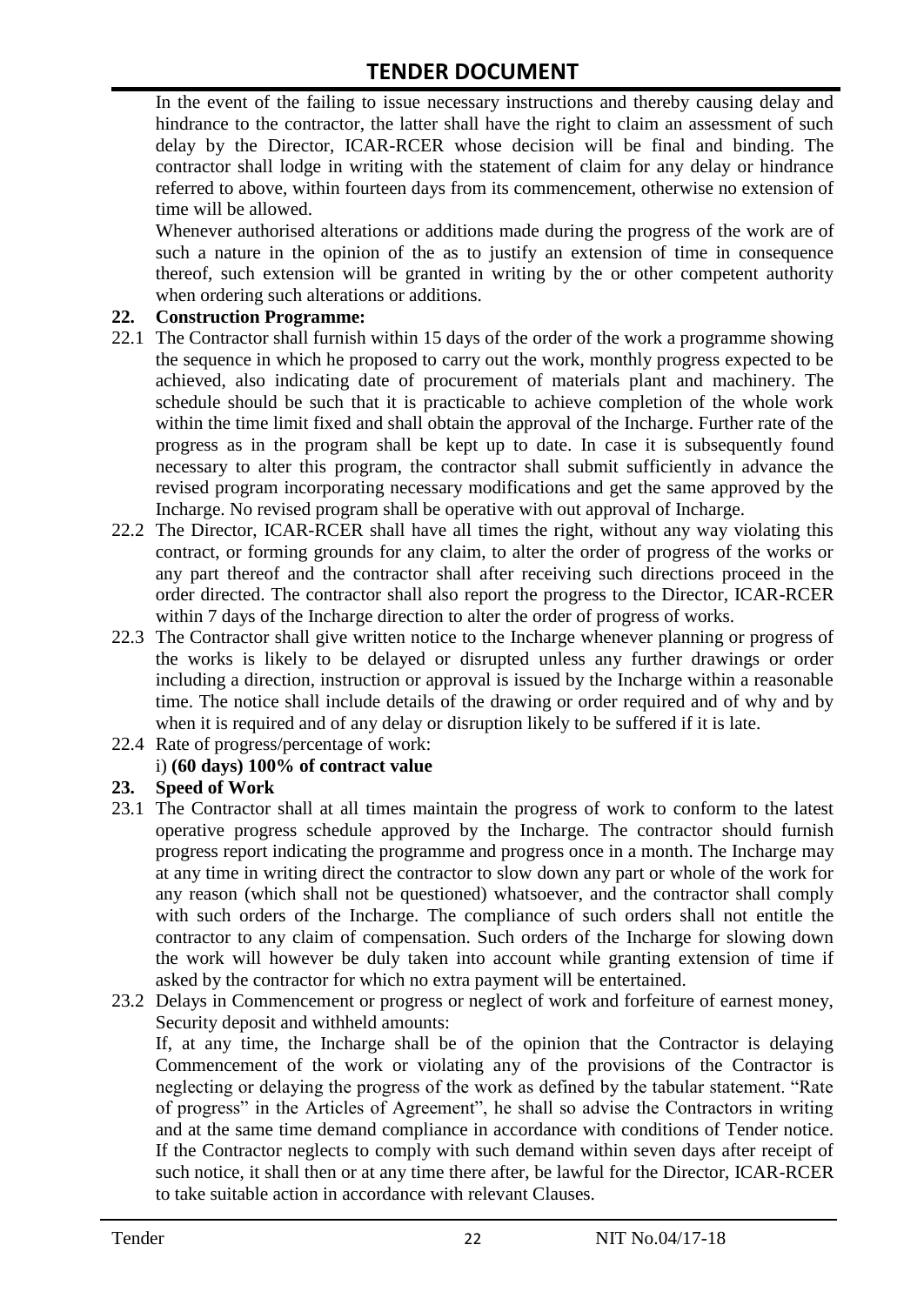#### **24. Suspension of works by the Contractor:**

- 24.1 If the Contractor shall suspend the works, or sublet the work without sanction of the Incharge, or in the opinion of the Incharge shall neglect or fail to proceed with due diligence in the performance of his part of the Contract as laid down in the Schedule rate of progress, or if he shall continue to default or repeat such default in the respects mentioned in relevant rules of GOI, Incharge shall take action in accordance with related Clauses.
- 24.2 If the Contractor stops work for 28 days and the Stoppage has not been authorised by the Incharge the Contract will be terminated as per the law.
- 24.3 If the Contractor has delayed the completion of works the Contract will be terminated under relavant Clauses.

#### **25. Extension of the Intended Completion Date:**

- 25.1 The Incharge shall extend or recommend for extension, in accordance with the Government orders in force, the Intended Completion Date if a Variation is issued which makes it impossible for Completion to be achieved by the Intended Completion Date.
- 25.2 The Incharge shall decide whether and by how much to extend the Intended Completion Date within 21 days of the Contractor asking the Engineer for a decision upon the effect of a Variation and submitting full supporting information. If the Contractor has failed to give early warning of a delay or has failed to cooperate in dealing with a delay, the delay by this failure shall not be considered in assessing the new Intended Completion Date.

#### **26. Delays Ordered by the Incharge**

26.1 The Incharge may instruct the Contractor to delay the start or progress of any activity within the Work.

#### **27. Early Warning:**

- 27.1 The contractor is to warn the Incharge at the earliest opportunity of specific likely future events or circumstances that may adversely affect the Execution of Works.
- 27.2 The Contractor shall cooperate with the Incharge in making and considering proposals for how the effect of such an event or circumstance can be avoided or reduced by anyone involved in the work and in carrying out any resulting instruction of the Incharge.

#### **28. Management Meetings:**

28.1 **The Incharge may require the Contractor to attend a management meeting. The business of a management meeting shall be to review the progress work.**

# **C. QUALITY CONTROL**

#### **29. Identifying Defects:**

29.1 The Incharge shall check the Contractor's work and notify the Contractor of any Defects that are found. Such checking shall not affect the Contractor's responsibilities. The Incharge may instruct the Contractor to verify the Defect and to uncover and test any work that the Engineer considers may be a Defect.

#### **30. Tests:**

30.1 If the Incharge instructs the Contractor to carry out a test not specified in the Specification to check whether any work has a Defect and the Contractor shall pay for the test and any samples.

#### **31. Correction of Defects:**

- 31.1 The Incharge shall give notice to the Contractor of any Defects before the end of the Defects Liability Period, which begins on Completion. The defects liability period shall be extended for as long as defects remain to be corrected by the Contractor.
- 31.2 Every time notice of a Defect is given, the Contractor shall correct the notified defect within the length of time specified by the Incharge's notice.

#### **32. Uncorrected defects**

32.1 If the contractor has not corrected the defect within the time specified in the Incharge's notice, the Incharge will assess the cost of having the defect corrected and the contractor will pay this amount.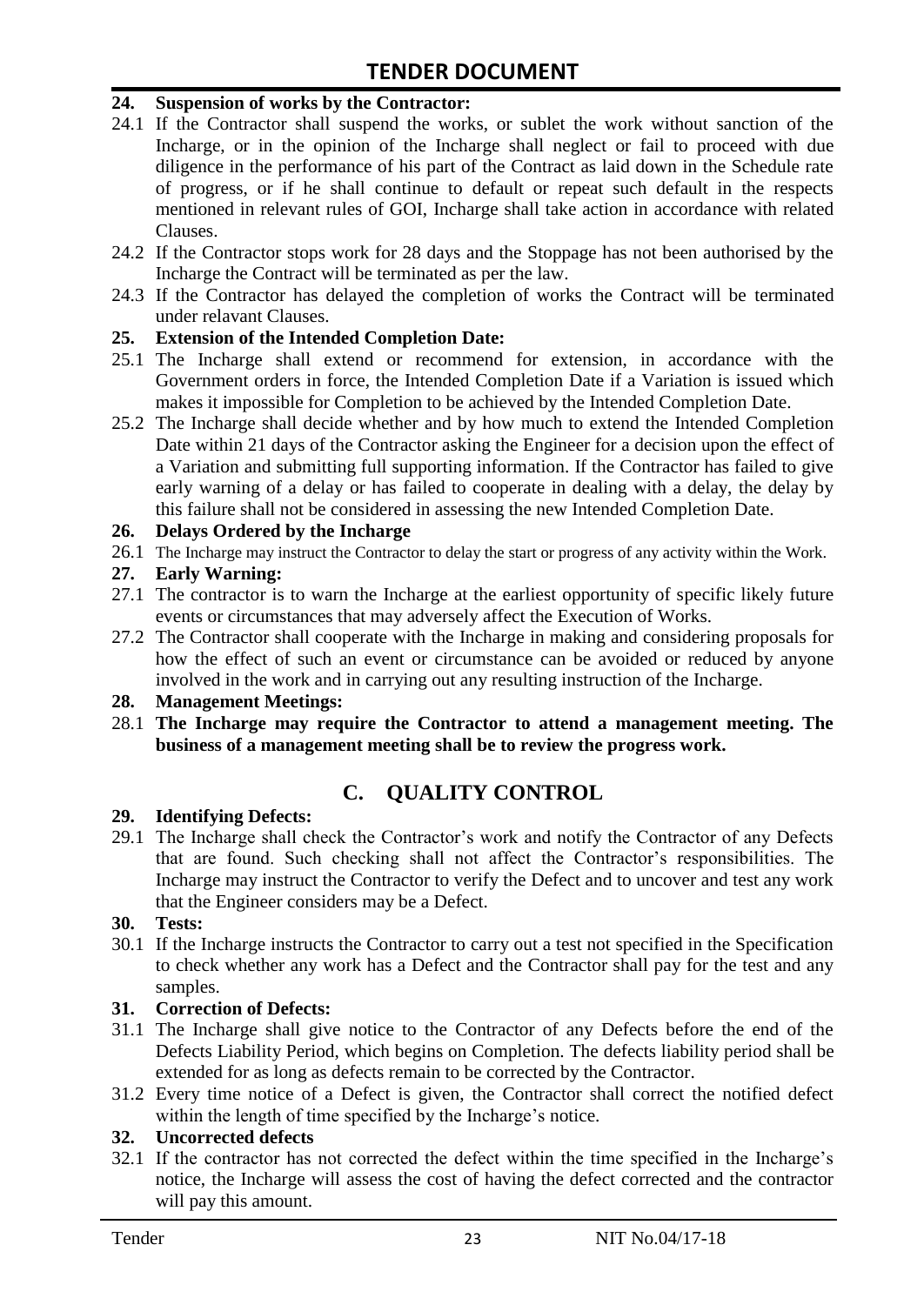#### **33. Quality Control:**

In addition to the normal inspection by the regular staff in charge of the execution of work, the work may also be inspected by the, Quality control Circle or by the State or District level Vigilance Cell Unit and any other authorised external Agency if any sub-standard work or excess payments are noticed with reference to measurement books etc., during inspection, action will be taken based on their observations and these will be effected by the Incharge of the execution of the work.

## **D. COST CONTROL**

#### **34. Bill of Quantities:**

- 34.1 The Bill Quantities shall contain items for the construction work to be done by the Contractor.
- 34.2 The Contractor is paid for the quantity of the work done as per quoted rate in the Bill of Quantities for each item.

#### **35. Changes in the Quantities:**

- 35.1 The contractor is bound to execute all supplemental works that are found essential, incidental and inevitable during execution of main work.
- 35.2 The payment of rates for such supplemental items of work will be regulated as under; Supplemental items directly deducible from similar items in the original agreement.
- 35.2.1 The rates shall be derived by adding to or subtracting from the agreement rate of such similar item the cost of the difference in the quantity of materials labour between the new items and similar items in the agreement worked out with reference to the Standard Schedule of Rates adopted in the sanctioned estimate with which the tenders are accepted.
- 35.2.2 (a) Similar items but the rates of which cannot be directly deduced from the original agreement.

(b) Purely new items which do not correspond to any item in the agreement.

35.2.3 The rates of all such items shall be Estimated Rates plus or minus overall Tender premium.

#### **36. Extra Items:**

- 36.1 Extra items of work shall not vitiate the contract. The contractor shall be bound to execute extra items of work as directed by the Incharge. The rates for extra items shall be worked out by the as per the conditions of the Contract and the same are binding on the Contractor.
- 36.2 The contractor shall before the 15th day of each month, submit in writing to the a statement of extra items if any that they have executed during the preceding month failing which the contractor shall not be entitled to claim any.

#### **36.3 Entrustment of additional items:**

- 36.3.1 Where ever additional items not contingent on the main work and outside the scope of original agreement are to be entrusted to the original contractor dispensing with bids and if the value of such items exceeds the limits up to which the officer is empowered to entrust works initially to contractor without calling for tenders, approval of next higher authority shall be obtained. Entrustment of such items on nomination shall be at rates not exceeding the estimated rates.
- 36.3.2 Entrustment of the additional items contingent on the main work will be authorised by the officers upto the monetary limits upto which they themselves are competent to accept items in the original agreement so long as the total amounts upto which they are competent to accept in an original agreement rates for such items shall be worked out in accordance with the procedure (I) For all items of work in excess of the quantities shown in the Bill of Quantities of the Tenders, the rate payable for such items shall be estimate rates for the items accepted by the competent authority.
- 36.3.3 Entrustment of either the additional or supplemental items shall be subject to the provisions of the agreement entered into by a Competent Authority after the tender is accepted. The Director being the authority next higher to the Director, who entered into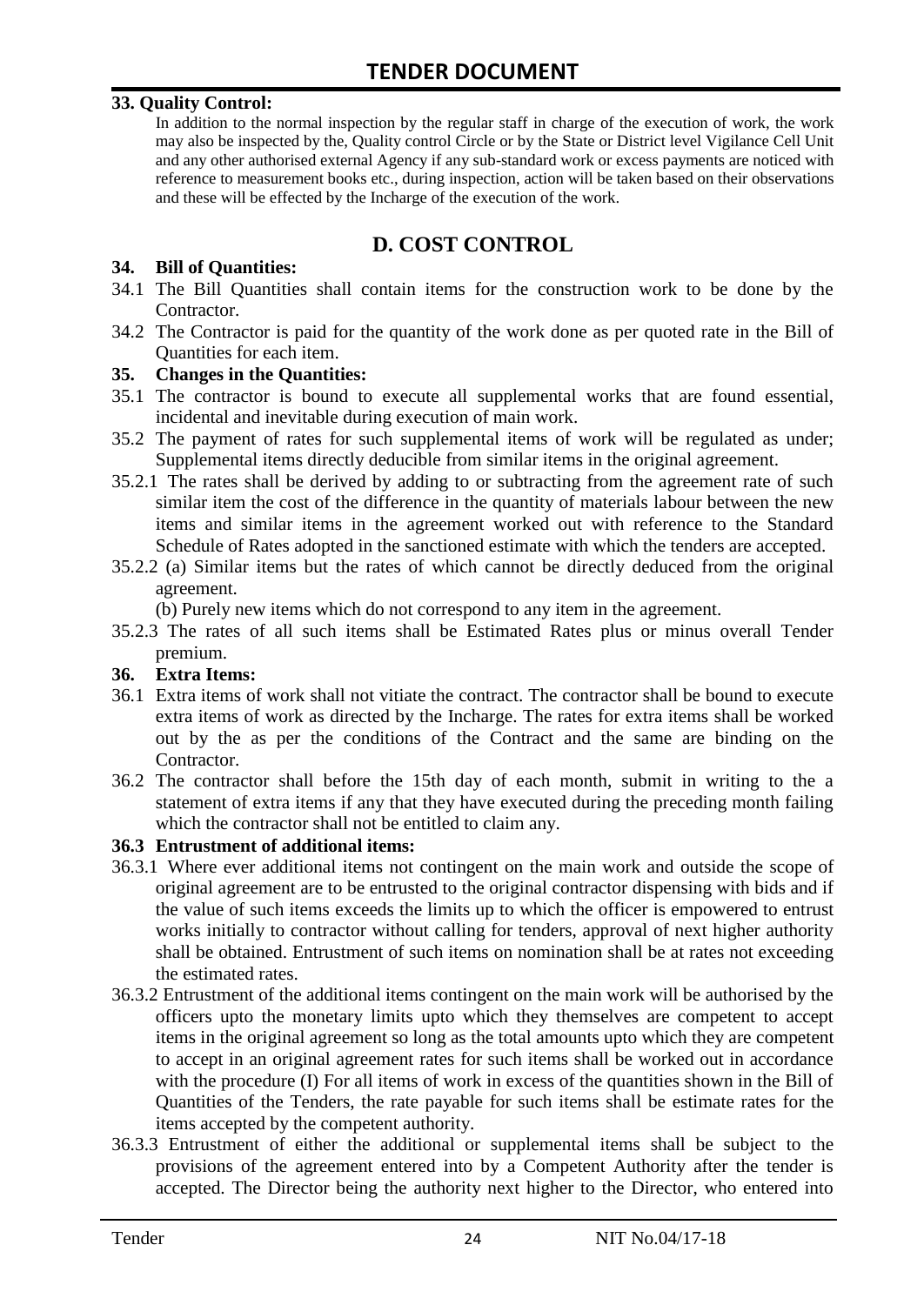the agreement approves the rate for the items / variation in quantity in the current agreement. The items shall not be ordered by an officer on his own responsibility if the revised estimate or deviation statement providing for the same requires the sanction of Director.

- Note:It may be noted that the term Estimate Rate used above means the rate in the sanctioned estimate with which the tenders are accepted, or if no such rates is available in the estimate, the rate derived will be with reference to the Standard Schedule of Rates adopted in the sanctioned estimate with which tenders are accepted.
- **37. Cash flow forecasts:**
- **37.1 When the program is updated, the contractor is to provide the Incharge with an updated cash flow forecast.**
- **38. Payment Certificates:**
- **38.1 The Contractor shall submit to the Incharge monthly statements of the estimated value of the work completed less the cumulative amount certified previously.**
- **38.2 The Incharge shall check the Contractor's monthly statement within 14 days.**
- **38.3 The value of work executed shall be determined by the Incharge.**
- **38.4 The value of work executed shall comprise the value of the quantities of the items in the Bill of Quantities completed.**
- **38.5 The Incharge may exclude any item certified in a previous certificate or reduce the proportion of any item previously certified in any certificate in the light of later information.**
- **39. Payments:**
- **39.1 Payment will be made after satisfactory completion of the work.**
- 39.2 Part Payment if any will be consider as per Govt. of India norms.
- 39.3 Part payment if any will be adjusted against the final payment
- **39.3 Payments and Certificates:**
- 39.3.1 In case of over payments or wrong payment if any made to the contractor due to wrong interpretation of the provisions of the contract a n d c ontract conditions etc., such unauthorized payment will be deducted in the subsequent bills or final bill for the work or from the bills under any other contracts with the Government or at any time there after from the deposits available with the Government.
- 39.3.2 Any recovery or recoveries advised by the Government Department either state or central, due to non-fulfilment of any contract entered into with them by the contractor shall be recovered from any bill or deposits of the contractor.
- 39.3.3 No claim shall be entertained, if the same is not represented in writing to the Incharge within 15 days of its occurrence.
- 39.3.4 The contractor is not eligible for any compensation for inevitable delay in handing over the site or for any other reason. In such case, suitable extensions of time will be granted after considering the merits of the case.

#### **40. Interest on Money due to the Contractor:**

- 40.1 No omission by the or the sub-divisional officer to pay the amount due upon certificates shall vitiate or make void the contract, nor shall the contractor be entitled to interest upon any guarantee fund or payments in arrear, nor upon any balance which may, on the final settlement of his accounts, found to be due to him.
- **41. Certificate of Completion of works:**
- **41.1 Certificate of Completion of works:**
- **41.1.1 When the whole of the work has been completed and has satisfactory passed any final test that may be prescribed by the Contract, the Contractor may give a notice to that effect to the Incharge accompanied by an undertaking to carryout any rectification work during the period of maintenance, such notice and undertaking shall be in writing and shall be deemed to be request by the Contractor for the Incharge to issue a Certificate of completion in respect of the Works. The Incharge**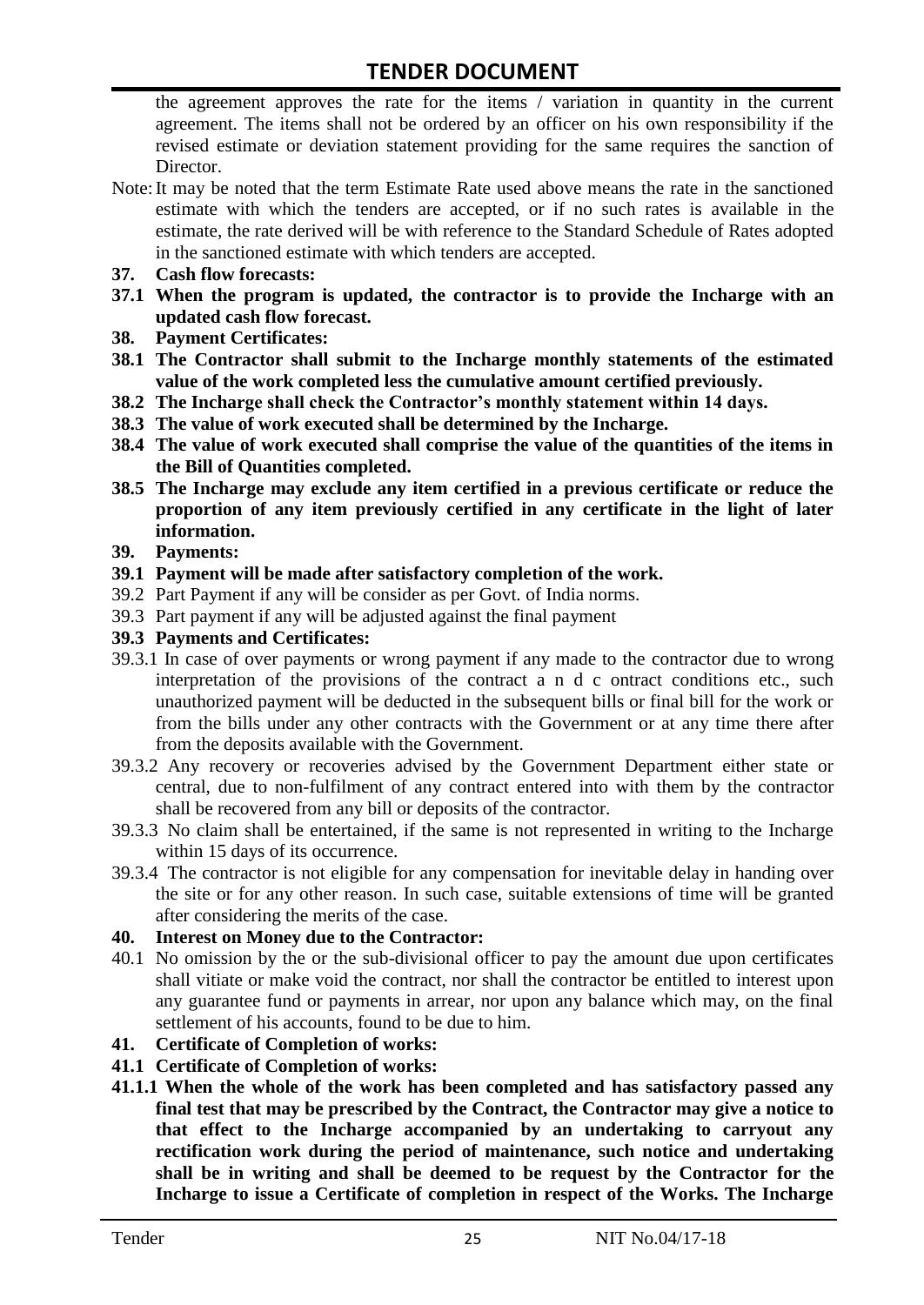**shall, within twenty one days of the date of delivery of such notice either issue to the Contractor, a certificate of completion stating the date on which, in his opinion, the works were completed in accordance with the Contract or give instructions in writing to the Contractor specifying all the Works which, in the Incharge'' opinion, required to be done by the Contractor before the issue of such Certificate.**

- **41.1.2 Incharge shall also notify the Contractor of any defects in the Works affecting completion that may appear after such instructions and before completion of the Works specified there in. The Contractor shall be entitled to receive such Certificate of the Completion within twenty one days of completion to the satisfaction of the Incharge of the Works so specified and making good of any defects so notified.**
- **41.1.3 Similarly, the Contractor may request and the Incharge shall issue a Certificate of Completion in respect of:**
- **a) Any section of the Permanent works in respect of which a separate time for completion is provided in the Contract, and**
- **b) Any substantial part of the Permanent Works which has been both completed to the satisfaction of the Incharge and occupied or used by the Department.**
- **41.1.4 If any part of the Permanent Works shall have been completed and shall have satisfactorily passed any final test that may be prescribed by the Contract, the Incharge may issue such certificate, and the Contractor shall be deemed to have undertaken to complete any outstanding work in that part of the Works during the period of Maintenance.**

#### **42. Taxes included in the Price:**

42.1 The rates quoted by the contractor shall be deemed to be inclusive of the sales Tax and other taxes on all materials that the contractor will have to purchase for performance of this contract.

#### **43. Liquidated Damages:**

- 43.1 If for any reason, which does not entitle the contractor to an extension of item, the rate of progress of works, or any section is at any time, in the opinion of the Director, ICAR-RCER too slow to ensure completion by the prescribed time or extended time for completion Director, ICAR-RCER shall so notify the contractor in writing and the contractor shall there upon take such steps as are necessary and the Director, ICAR-RCER may approve to expedite progress so as to complete the works or such section by the prescribed time or extended time. The contractor shall not be entitled to any additional payment for taking such steps. If as a result of any notice given by the Director, ICAR-RCER under this clause the contractor shall seek the Director, ICAR-RCER permission to do any work at night or on Sundays, if locally recognised as days or rest, or their locally recognised equivalent, such permission shall not be unreasonably refused.
- 43.2 If the contractor fails to complete whole of the works or any part thereof or section of the works within the stipulated periods of individual mile stones (including any bonafide extensions allowed by the competent authority without levying liquidated damages), the Director, ICAR-RCER may without prejudice to any other method of recovery will deduct one hundreds of one percent of contract value per calendar day or part of the day for the period of delays subject to a maximum of 10% of the contract value not as a penalty from any monies in his hands due or which may become due to the contractor. The payment or deductions of such damages shall not relieve the contractor from his obligation to complete the works, or from any other of his obligations and liabilities under the contract
- 43.3 The liquidated damages for the whole of the work are @0.05% of value of contract per day for delay. The maximum amount of liquidated damages for the whole of the works is ten percent of final contract price.

The effective date will be from the date of handing over of the site after agreement and after obtaining a Program of the work.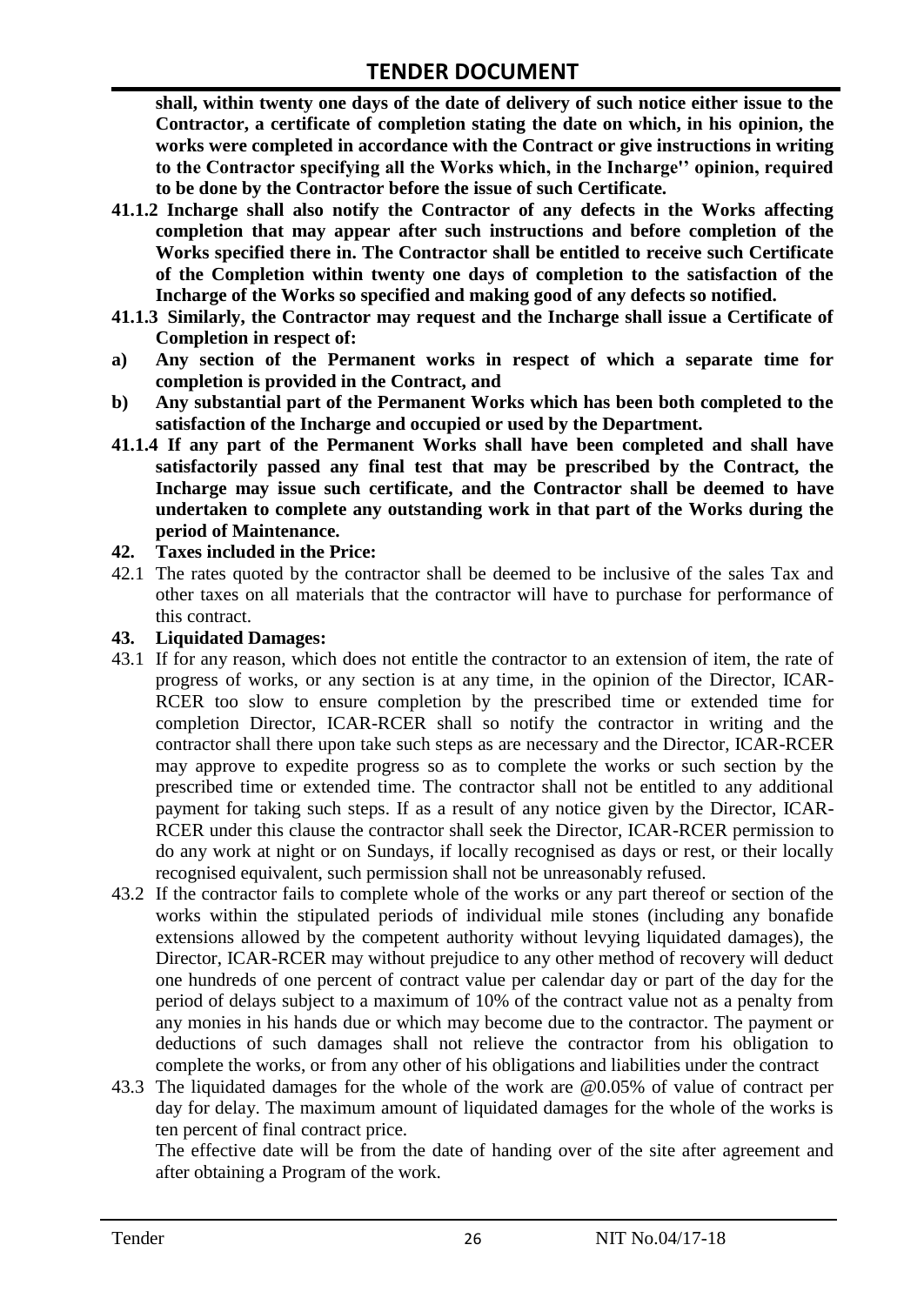#### **44. Cost of Repairs:**

44.1 Loss or damage to the works or materials to the works between the start date and the end of the defects correction periods shall be remedied by the contractor at the contractor's cost if the loss or damage arises from the contractor's acts or omissions.

### **E. FINISHING THE CONTRACT**

#### **45. Completion:**

45.1 The Contractor shall request the Incharge to issue a Certificate of completion of the Works and the Incharge will do so upon deciding that the work is completed.

#### **46. Taking Over:**

- 46.1 The Department shall takes over the Site and the Works within seven days of the Incharge issuing a certificate of Completion based on the report given by the Consultant.
- *47. Final Account:*
- **47.1 The Contractor shall supply to the Incharge a detailed account of the total amount that the Contractor considers payable under the Contract before the end of the Defects Liability Period. The Incharge shall issue a Defects Liability Certificate and certify any final payment that is due to the Contractor within 56 days of receiving the Contractor's account if it is correct and complete. If it is not, the Incharge shall issue within 56 days a schedule that states the scope of the corrections or additions that are necessary. If the final Account is still unsatisfactory after it has been resubmitted, the Incharge shall decide on the amount payable to the Contractor and issue a payment certificate with in 56 days of receiving the Contractor's revised account.**

#### **48. Termination:**

- 48.1 The Department may terminate the Contract if the contractor causes a fundamental breach of the Contract.
- 48.2 Fundamental breaches of Contract include, but shall not be limited to the following.
- a) The Contractor stops work for 28 days when no stoppage of work is shown on the current program and the stoppage has not been authorised by the Incharge.
- b) The Contractor is made bankrupt or goes into liquidation other than for a reconstruction or amalgamation.
- c) The Incharge gives Notice that failure to correct a particular Defect is a fundamental breach of Contract and the Contractor fails to correct it within a reasonable period of time determined by the Incharge; and
- d) The Contractor does not maintain a security which is required and
- e) The Contractor has delayed the completion of works by the number of days for which the maximum amount of liquidated damages can be paid as defined.
- f) If the contractor, in the judgement of the Department has engaged in corrupt or fraudulent practices in competing for or in the executing the contract.

For the purpose of this paragraph: "corrupt practice" means the offering, giving, receiving or soliciting of any thing of value to influence the action of a public official in the procurement process or in contract execution. "Fraudulent practice" means a misrepresentation of facts in order to influence a procurement process or the execution of a contract to the detriment o the Government and includes collusive practice among Tenderers (prior to or after Tender submission) designed to establish Tender prices at artificial non-competitive levels and to deprive the Government of the benefits of free and open competition.

- 48.3 Notwithstanding the above the Department may terminate the contract for convenience.
- 48.4 If the Contract is terminated, the Contractor shall stop work immediately, make the Site safe and secured leave the Site as soon as reasonably possible.

#### **49. Payment upon Termination:**

**49.1 If the Contract is terminated because of a fundamental breach of Contract by the Contractor, the Incharge shall issue a certificate for the value of the work done less**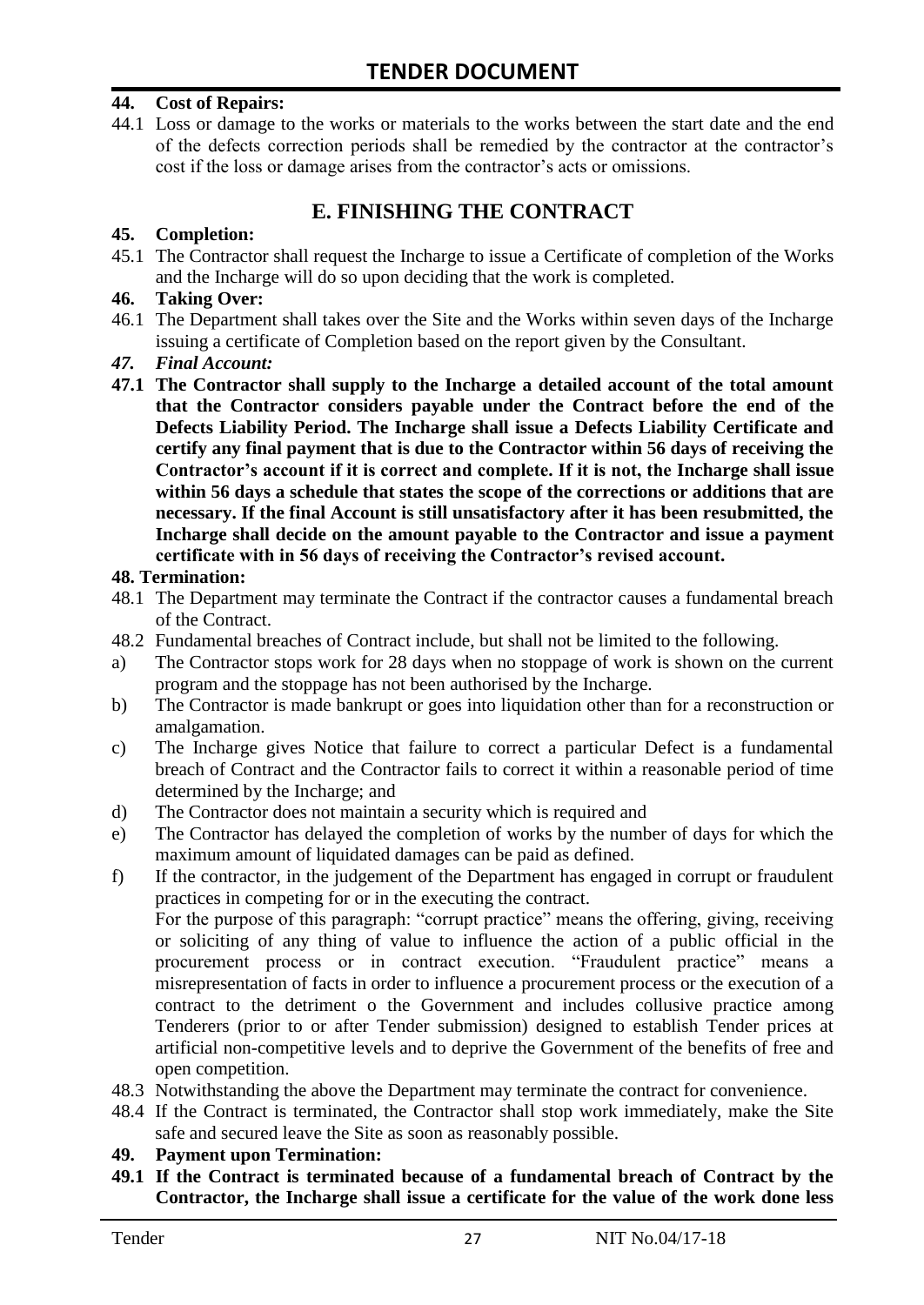**advance payments received upon the date of the issue of the certificate, less other recoveries due in terms of the Contract, less taxes due to be deducted at source as per applicable law and less the rate to apply to the work not completed.. If the total amount due to the Department exceeds any payment due to the Contractor the difference shall be a debt payable to the Department.**

- **50. Property:**
- 50.1 All materials on the Site, Plant, Equipment, Temporary Works and Works are deemed to be the property of the Department if the Contract is terminated because of Contractor's default.
- **51. Release from Performance:**
- 51.1 **If the Contract is frustrated by the outbreak of war or by any other event entirely outside the control of either the Department or the Contractor the Incharge shall certify that the contract has been frustrated. The Contractor shall make the site safe and stop work as quickly as possible after receiving this certificate and shall be paid for all works carried out before receiving it and for any work carried out after wards to which commitment was made.**

# **F. Special Conditions**

#### **52. Water Supply:**

The Contractor has to make his own arrangements for water required for the work and to the colonies and work sites, which are to be established by the Contractor.

#### **53. Electrical Power:**

The Contractors will have to make their own arrangements for drawing electric power from the nearest power line after obtaining permission from the PESU at his own cost. In case of failure of electricity, the Contractor has to make alternative arrangements for supply of electricity by Diesel Generator sets of suitable capacity at place of work. If the supply is arranged by the Department, necessary Tariff rates shall have to be paid based on the prevailing rates.

The contractor will pay the bills of Electricity Board for the cost of power consumed by him.

**The contractor shall satisfy all the conditions and rules required as per Indian Electricity Act 1910 and under rule –45(I) of the Indian Electricity Rules, 1956 as amended from time to time and other pertinent rules.**

The power shall be used for bonafide Departmental works only.

#### **53.1 Electric Power for Domestic Supply:**

- a) The contractor has to make his own arrangements for the supply of electric power for domestic purposes and the charges for this purpose have to be paid by him at the rates as fixed by the Bihar State Electricity Board from time to time.
- b) The contractor will have to make his own arrangements to lay and maintain the necessary distribution lines and wiring for the camp at his own cost. The layout and the methods of laying the lines and wiring shall have the prior approval of the Incharge. All camp area shall be properly electrified. All lines, streets, approaches for the camp etc., shall be sufficiently lighted for the safety of staff and labour of the contractor, at the cost of the Contractor and it will be subject to the approval of the Incharge.

#### **54. Land:**

#### **54.1 Land for Contractor's use:**

The contractor will be permitted to use Government land for execution of work. The contractor shall have to make his own arrangements for acquiring and clearing the site, leveling, providing drainage and other facilities for labour staff colonies, site office, workshop or stores and for related activities. The Contractor shall apply to the Department within a reasonable time after the award of the contract and atleast 30 days in advance of its use, the details of land required by him for the work at site and the land required for his camp and should any private land which has not been acquired, be required by the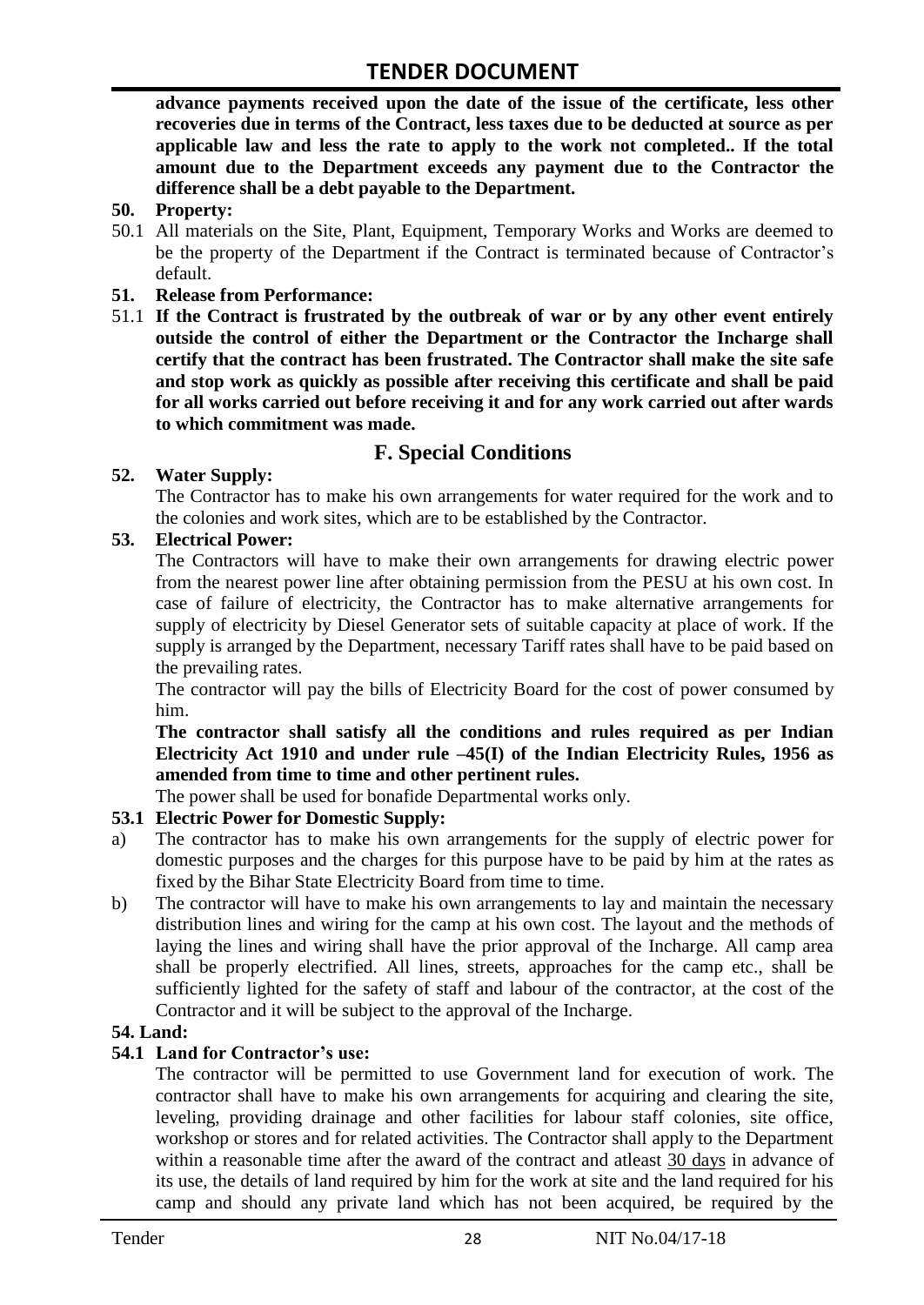contractor for his use. The same may be acquired by the contractor at his own cost by private negotiations and no claim shall be admissible to him on this account. The Incharge reserves the right to refuse permission for use of any government land for which no claim or compensation shall be admissible to the contractor. The contractor shall, however, not be required to pay cost or any rent for the Government land given to him.

#### **54.2 Surrender of occupied land**

- a) The Government land as here in before mentioned shall be surrendered to the Incharge within seven days, after issue of completion certificate. Also no land shall be held by the contractor longer than the Incharge shall deem necessary and the contractor shall on the receipt of due notice from the Incharge, vacate and surrender the land which the Incharge may certify as no longer required by the Contractor for the purpose of the work.
- b) The contractor shall make good to the satisfaction of the Incharge any damage to areas, which he has to return or to other property or land handed over to him for purpose of this work. Temporary structures may be erected by the contractor for storage sheds, offices, residences etc., for non-commercial use, with the permission of the on the land handed over to him at his own cost. At the completion of the work these structures shall be dismantled site cleared and handed over to the. The land required for providing amenities will be given free of cost from Government lands if available otherwise the contractor shall have to make his own arrangements.

#### **54.3 Contractor not to dispose off Spoil etc.,**

The contractor shall not dispose off or remove except for the purpose of fulfilment of this contract, sand, stone, clay ballast, earth, trees and shrubs or other materials obtained in the excavation made or lying on the site of the work, and all such materials and produce shall remain property of the Government. The Department may upon request from the contractor, or if so stipulated in the conditions of the contract allow the contractor to use any of the above materials for the works either free of cost or after payment as may be specifically mentioned or considered necessary during the execution of the work.

#### **55. Roads:**

In addition to existing public roads and roads Constructed by Government, if any, in work area all additional approach roads inside work area and camp required by the Contractor shall be constructed and maintained by him at his own cost. The layout design, construction and maintenance etc. of the roads shall be subject to the approval of the Incharge. The contractor shall permit the use of these roads by the Government free of charge.

It is possible that work at, or in the vicinity of the work site will be performed by the Government or by other contractors engaged in work for the Government during the contract period. The contractor shall without charge permit the government and such other contractor and other workmen to use the access facilities including roads and other facilities, constructed and acquired by the contractor for use in the performance of the works.

The contractor's heavy construction traffic or tracked equipment shall not traverse any public roads or bridges unless the contractor has made arrangement with the authority concerned. In case contractor's heavy construction traffic or tracked equipment is not allowed to traverse any public roads or bridges and the contractor is required to make some alternative arrangements, no claim on this account shall be entertained. The contractor is cautioned to take necessary precautions in transportation of construction materials to avoid accidents.

#### **56. Payment for Camp Construction**

No payment will be made to the contractor for construction, operation and maintenance of camp and other camp facilities and the entire cost of such work shall be deemed to have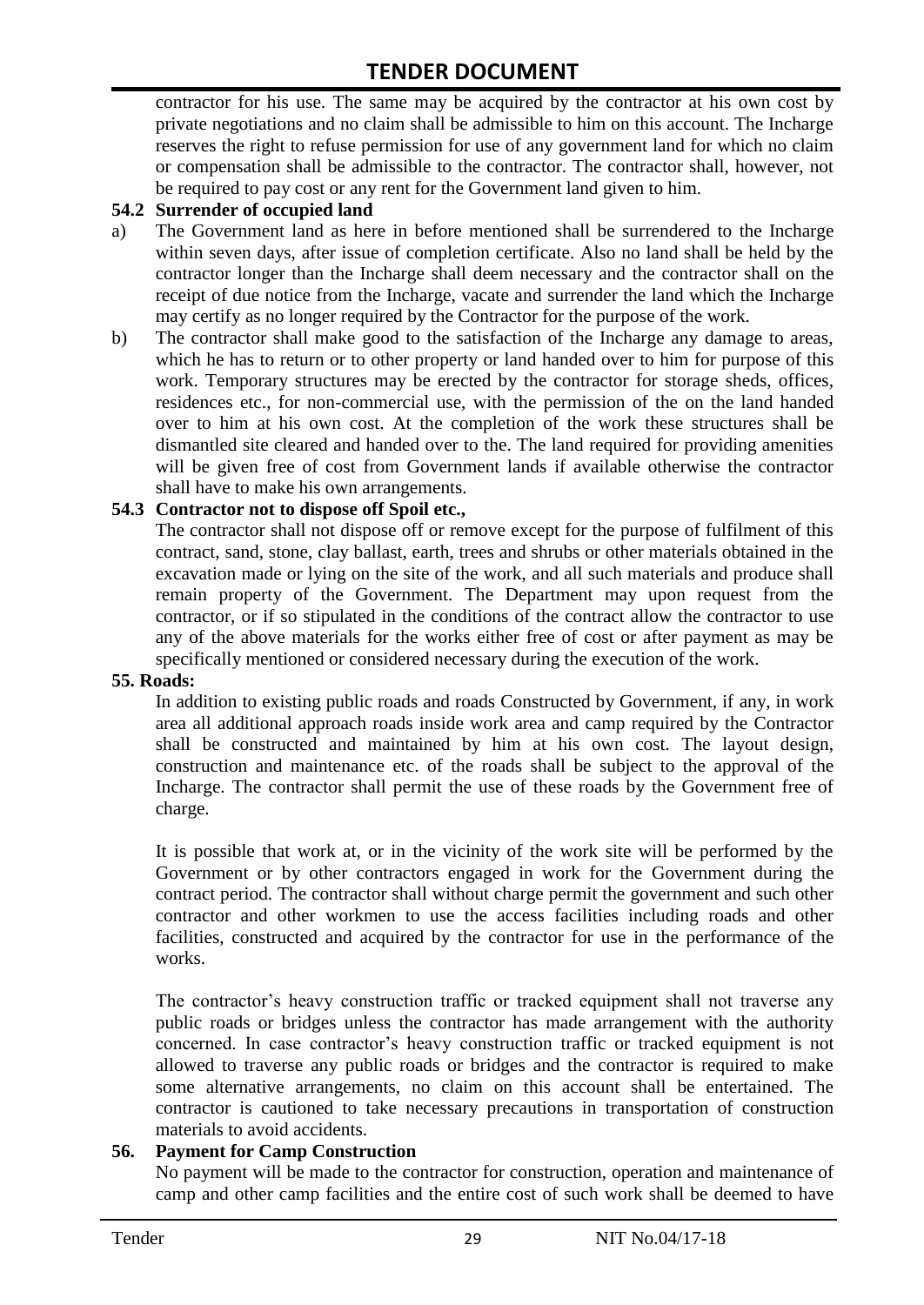been included in the tendered rate for the various items of work in the schedule of quantities and bids.

#### **57. Explosive And Fuel Storage Tanks**

No explosive shall be stored within  $\frac{1}{2}$  (half) KM of the limit of the camp sites. The storage of gasoline and other fuel oils or of Butane, Propane and other liquefied petroleum gases, shall confirm to the regulations of Andhra Pradesh State Government and Government of India. The tanks, above ground and having capacity in excess of 2000 liters, shall not be located within the camp area, nor within 200m, of any building.

#### **58. Labour:**

The contractor shall, make his own arrangements for the engagement of all staff and labour, local or other, and for their payment, housing, feeding and transport.

Labour importation and amenities to labour and contractor's staff shall be to the contractor's account. His quoted rate shall include the expenditure towards importation of labour amenities to labour and staff;

The contractor shall, if required by the Incharge deliver to the Incharge a written in detail, is such form and at such intervals as the Incharge may prescribe, showing the staff and the numbers of the several classes of labour from time to time employed by the contractor on the Site and such information respecting Contractor's Equipment as the Incharge may require.

#### **58.1 Transportation of Labour:**

- I. The contractor shall make his own arrangement for the daily transportation of the labour and staff from labour camps colonies to the work spot and no labour or staff of the contractor shall stay at the work spot. No extra payment will be made to the contractor for the above transportation of the labour and his quoted rate to the work shall include the transportation charges of labour from colonies to work spot and back.
- **II. The contractor will at all times duly observe the provisions of employment of children Act XXVI of 1938 and any enactment or modification of the same and will not employ or permit any person to do any work for the purpose under the provisions of this agreement in contravention of said Act. The contractor here by agrees to indemnify the department from and against all claims, penalties which may be suffered by the department or any person employed by the department by any default on the part of the contractor in the observance and performance of the provisions of the employment of children Act. XXVI of 1938 or any enactment or modification of the same.**

**The contractor shall obtain the insurance at his own cost to cover the risk on the works to labour engaged by him during period of execution against fire and other usual risks and produce the same to the concerned before commencement of work as per govt. guidelines.**

#### **59. Safety Measures:**

- 1. The contractor shall take necessary precautions for safety of the workers and preserving their health while working in such jobs, which require special protection and precautions. The following are some of the measures listed but they are not exhaustive and contractor shall add to and augment these precautions on his own initiative where necessary and shall comply with directions issued by the or on his behalf from time to time and at all times.
- 2. Providing protective foot wear to workers situations like mixing and placing of mortar or concrete sand in quarries and places where the work is done under much wet conditions.
- 3. Providing protective head wear to workers at places like under ground excavations to protect them against rock falls.
- 4. Providing masks to workers at granulates or at other locations where too much fine dust is floating about and sprinkling water at frequent intervals by water hoses on all stone crushing area and storage bins abate to dust.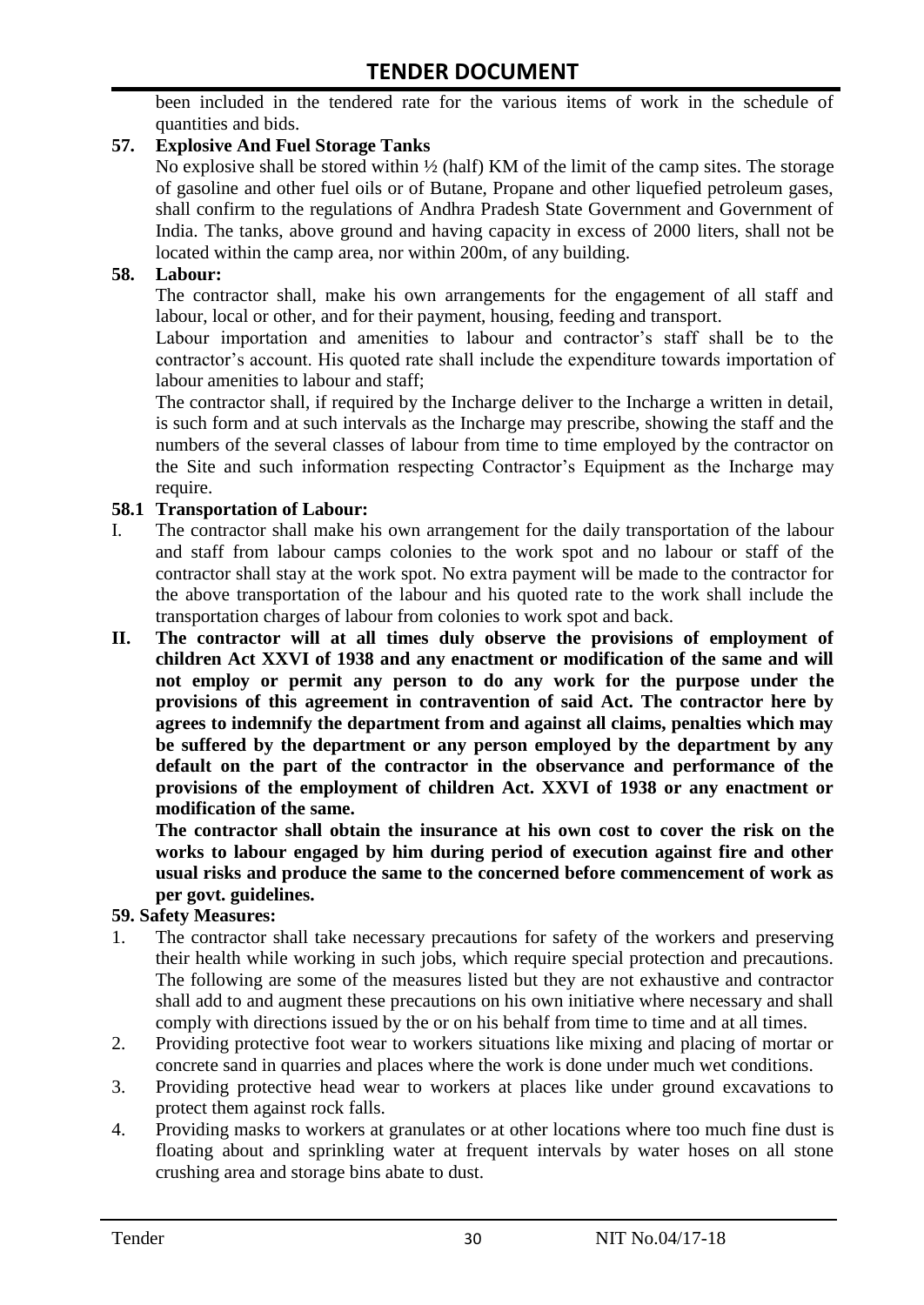- 5. Getting the workers in such jobs periodically examined for chest trouble due to too much breathing in to fine dust.
- 6. Taking such normal precautions like fencing and lightening in excavation of trenches, not allowing rolls and metal parts of useless timber spread around, making danger areas for blasting providing whistles etc.
- 7. Supply work men with proper belts, ropes etc., when working in precarious slopes etc.
- 8. Avoiding named electrical wire etc., as they would electrocute the works.
- 9. Taking necessary steps towards training the workers concerned on the machinery before they are allowed to handle them independently and taking all necessary precautions in around the areas where machines hoists and similar units are working.

#### **60. Fair Wage Clause:**

- 1. The contractor shall pay not less than fair wages to labourers engaged by him on the work.
- 2. "Fair" wages means wages whether for time of piecework notified by the Government from time in the area in which the work is situated.
- 3. The contractor shall not with-standing the revisions of any contract to the contrary cause to be paid to the labour, in directly engaged on the work including any labour engaged by the sub-contractor in connection with the said work, as if the laborers had been directly employed by him.
- 4. In respect of labour directly or indirectly employed in the works for the purpose of the contractors part of the agreement the contractor shall comply with the rules and regulations on the maintenance of suitable records prescribed for this purpose from time to time by the Government. He shall maintain his accounts and vouchers on the payment of wages to the laborers to the satisfaction of the Incharge.
- 5. The shall have the right to call for such record as required to satisfy himself on the payment of fair wages to the labourers and shall have the right to deduct from the contract amount a suitable amount for making good the loss suffered by the worker or workers by reason of the "fair wages" clause to the workers.
- 6. The contractor shall be primarily liable for all payments to be made and for the observance of the regulations framed by the Govt. from time to time without prejudice to his right to claim indemnity from his sub-contractors.
- **7. As per contract labour (Regulation and abolition) Act. 1970 the contractor has to produce the license obtained from the licensing officers of the labour department along with the tender or at the time of agreement.**
- 8. Any violation of the conditions above shall be deemed to be a breach of his contract.
- 9. Equal wages are to be paid for both men and women if the nature of work is same and similar.
- 10. The contractor shall arrange for the recruitment of skilled and unskilled labour local and imported to the extent necessary to complete the work within the agreed period as directed by the Engineer-in-charge in writing.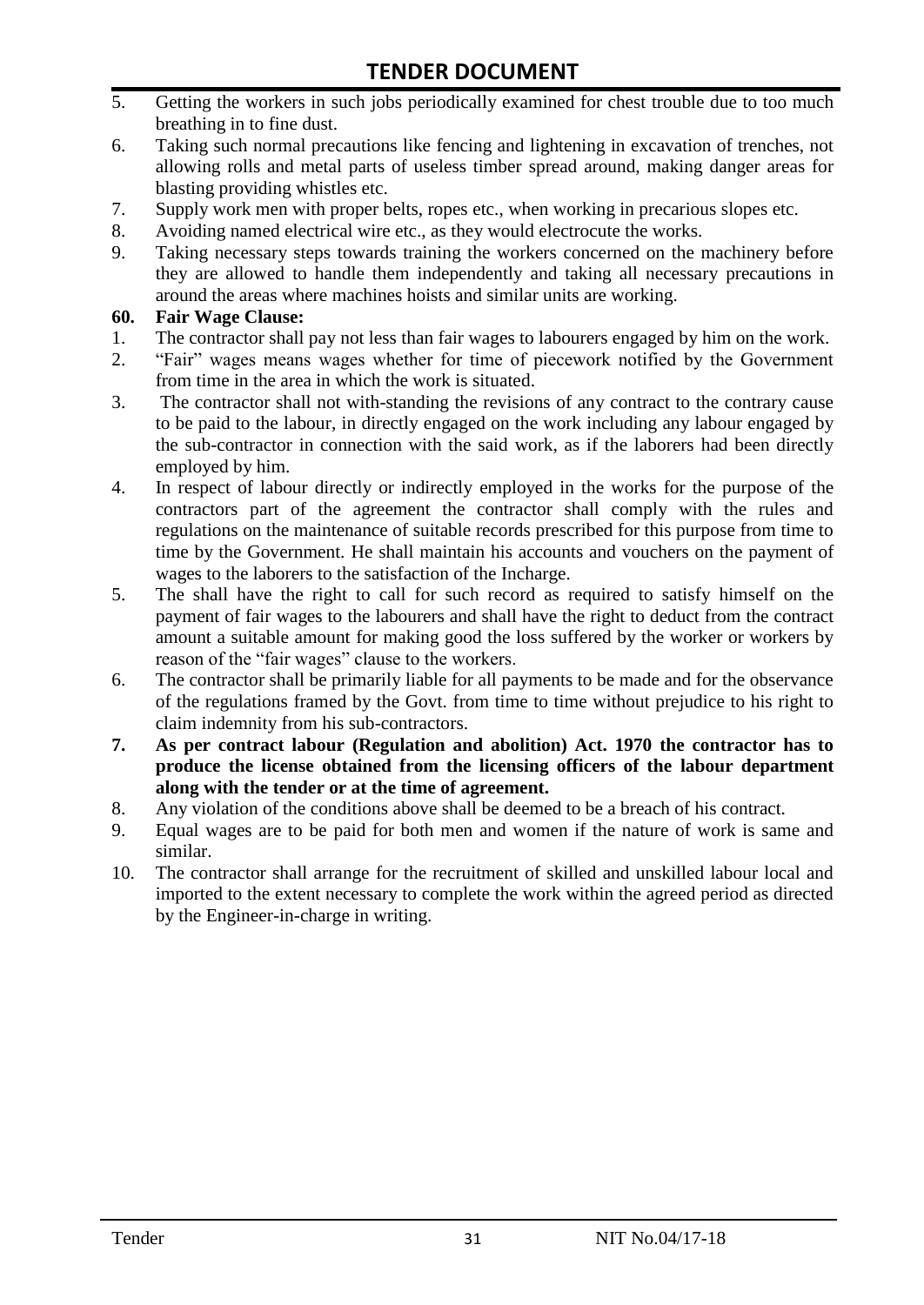#### **61. Indemnity Bond:**

**Name of work: Extension of vermicomposet Shed (20.6mx7.5m) at farm-1 , PLANDU**

**I …………………………………. contractor S/o……………………………………..... aged ……………………………Resident of ……………………………………………. do hereby bind myself to pay all the claims may come (a) under Workmen's Compensation Act. 1933 with any statutory modification there of and rules there under or otherwise for or in respect of any damage or compensation payable in connection with any accident or injury sustained (b) under Minimum wages Act 1948 (c) under payment of wages Act.1936 (d) under the Contractor labour (Regulation and Abolition) Act. 1970 by workmen engaged for the performance of the business relating to the above contract i.e., failing such payment of claims of workmen engaged in the above work, I abide in accepting for the recovery of such claims,** 

**effected from any of my assets with the departments. 62. Compliance with Labour Regulations:**

**During continuance of the contract, the contractor and his sub contractors shall abide at all times by all existing labour enactments and rules made there under, regulations, notifications and bye laws of the State or Central Government or local authority and any other labour law (including rules), regulations, bye laws that may be passed or notifications that may be issued under any labour law in future either by the State or the Central Government or the local authority and also applicable labour regulations, health and sanitary arrangements for workmen, insurance and other benefits. Salient features of some of the major labour laws that are applicable to construction industry are given below. The contractor shall keep the Department indemnified in case any action is taken against Department by the competent authority on account of contravention of any of the provisions of any Act or rules made there under, regulations or notifications including amendments. If the Department is caused to pay or reimburse, such amounts as may be necessary to cause or observe, or for non-observance of the provision stipulated in the notifications/bye laws/Acts/Rules/regulations including amendments, if any, on the part of the contractor, the Incharge /Department shall have the right to deduct any money due to the contractor including his amount of performance security. The Department/Incharge shall also have right to recover from the contractor any sum required or estimated to be required for making good the loss or damage suffered by the Department.**

**The employees of the Contractor and the Sub-contractor in no case shall be treated as the Department of the Department at any point of time.**

- **63. Salient features of some major labour laws applicable to establishment engaged in buildings and other construction work:**
- **(a) Workmen compensation Act 1923: The Act provides for compensation in case if injury by accident arising out of and during the course of employment.**
- **(b) Payment of Gratuity Act 1972: Gratuity is payable to an employee under the Act on satisfaction of certain conditions on separation if any employee has completed 5 years service or more, or on death, the rate of 15 days wages for every completed year of service. The Act is applicable to all establishments, employing 10 or more employees.**
- **(c) Employees P.F. and Miscellaneous provision Act 1952: The Act provides for monthly contributions by the Department plus workers @ 10% or 8.33%. The benefits payable under the Act are:**
- **(i) Pension or family pension on retirement or death, as the case may be.**
- **(ii) Deposit linked insurance on the death in harness of the worker.**
- **(iii) Payment of P.F. accumulation on retirement/death etc.,**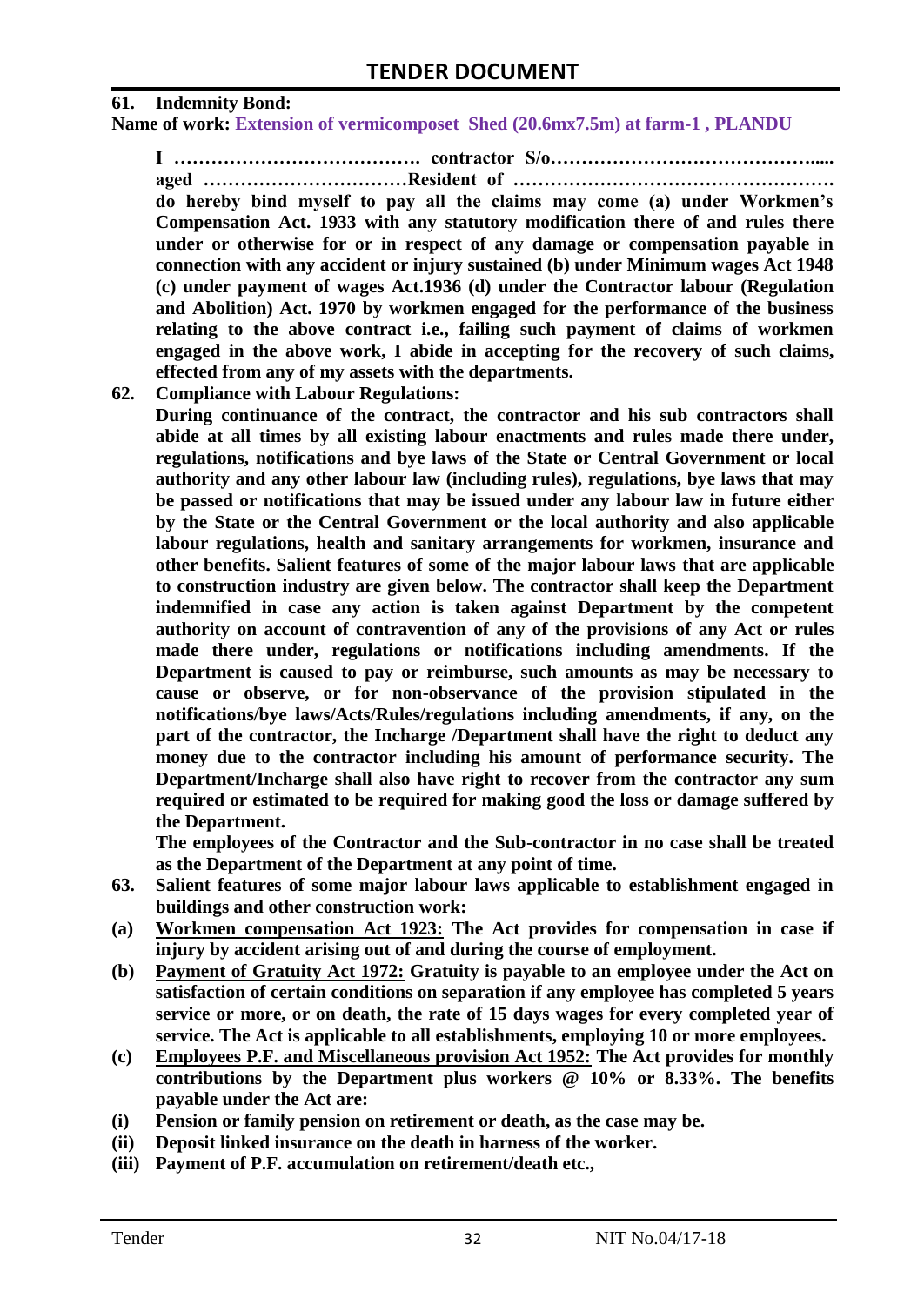- **(d) Maternity Benefit Act 1951: The Act provides for leave and some other benefits to women employees in case of confinements or miscarriage etc.**
- **(e) Contract Labour (Regulation & Abolition) Act 1970: The Act provides for certain welfare measures to be provided by the contractor to contract labour and in case the Contractor fails to provide, the same are required to be provided by the Principal Department by Law. The Principal Department is required to take certificate of Registration and the contractor is required to take license from the designated Officer. The Act is applicable to the establishments or Contractor of Principal Department if they employ 20 or more contract labour.**
- **(f) Minimum wages Act 1948: The Department is supposed to pay not less than the Minimum wages fixed by appropriate Government as per provisions of the Act if the employment is a scheduled employment construction of Buildings, Roads, Runways are scheduled employments.**
- **(g) Payment of wages Act 1936: It lays down as to by what date the wages are to be paid, when it will be paid and what deductions can be made form the wages of the workers.**
- **(h) Equal Remuneration Act 1979: The Act provides for payment of equal wages for work of equal nature to Male or Female workers and for not making discrimination against Female employee in the matters of transfers, training and promotions etc.**
- **(i) Payment of Bonus Act 1965: The Act Is applicable to all establishments employing 20 or more employees. The Act provides for payment of annual bonus subject to a minimum of 8.33% of wages and maximum of 20% of wages to employees drawing Rs. 3500/- per month or less. The bonus to be paid to employees getting Rs.2500/- per months or above and upto Rs.3500/- per month shall be worked out by taking wages as Rs.2500/- per monthly only. The Act does not apply to certain establishments. The newly set-up establishments are exempted for five years in certain circumstances. Some of the State Governments have reduced the employment size from 20 to 10 for the purpose of applicability of this Act.**
- **(j) Industrial Disputes Act 1947: The Act lays down the machinery and procedure fo resolution of Industrial disputes, in what situations a strike or lock- out becomes illegal and what are the requirements for laying off or retrenching the employees or closing down the establishment.**
- **(k) Industrial Employment (Standing Orders) Act 1946: It is applicable to all establishments employing 100 or more workmen (employment size reduced by some of the State and Central Government to 50). The Act provides for laying down rules governing the conditions of employment by the Department on matters provided in the Act and get the same certified by the designated Authority.**
- **(l) Trade Unions Act 1926: The Act lays down the procedure for registration of trade unions of workmen and Departments. The Trade Unions registered under the act have been given certain immunities from civil and criminal liabilities.**
- **(m) Child Labour (Prohibition & Regulation) Act 1986: The Act prohibits employment of children below 14 years of age in certain occupations and processes and provides for regulation of employment of children in all other occupations and processes, Employment Child Labour is prohibited in Building and Construction Industry.**
- **(n) Inter-State Migrant workmen's (Regulation of Employment & Conditions of service) Act 1979: The Act applicable to an establishment, which employs 5 or more interstate migrant workmen through an intermediary (who has recruited workmen in one state for employment in the establishment situated in another State). The inter State migrant workmen, in an establishment to which this Act becomes applicable, are required to be provided certain facilities such as housing, medical aid, traveling expenses from home upto the establishment and back, etc.**
- **(o) The Building and Other Construction workers (regulation of Employment and conditions of service) Act 1996 and the Cess Act of 1996: All the establishments who**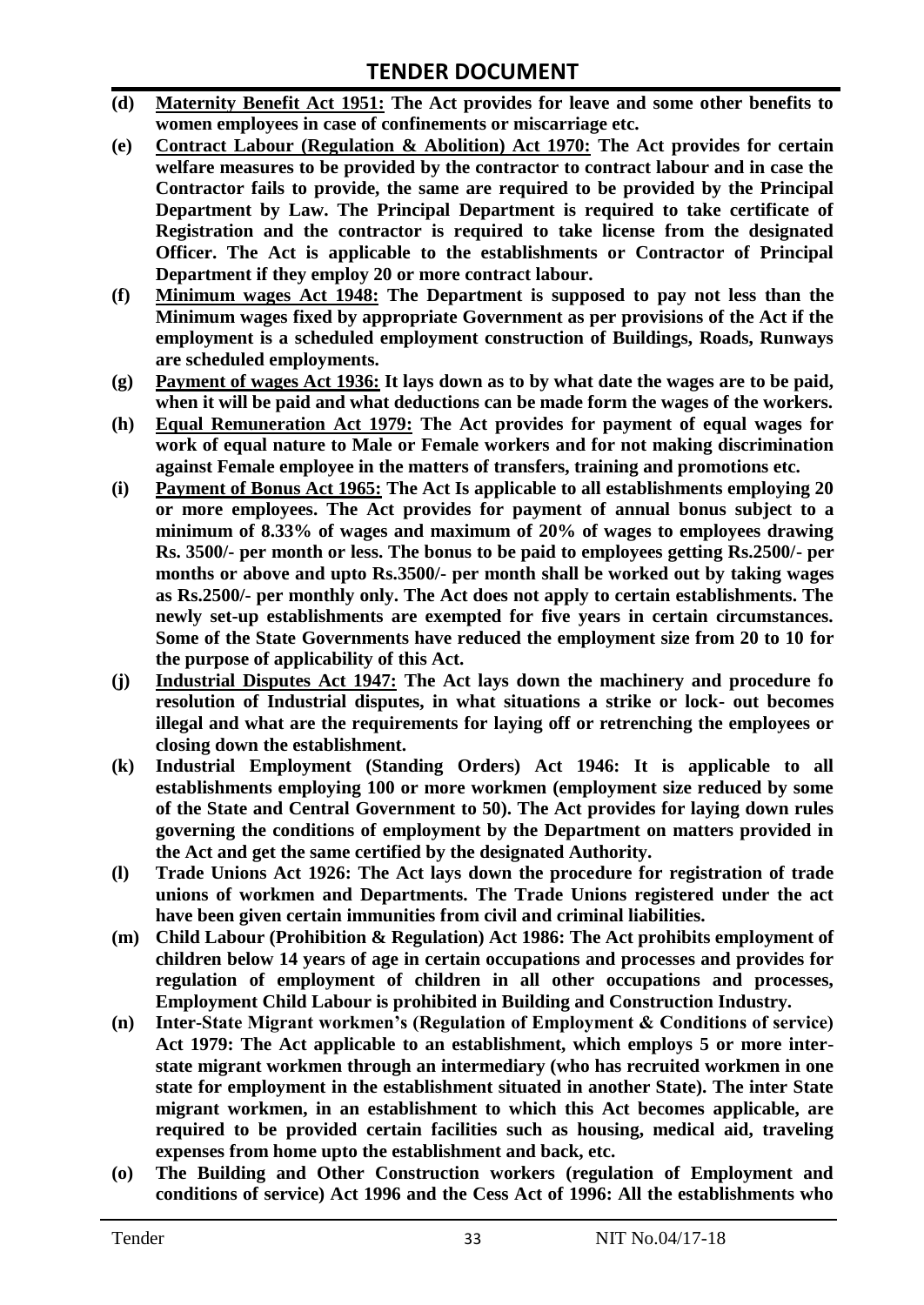**carryon any building or other construction work and employs 10 or more workers are covered under this Act. All such establishments are required to pay cess at the rate not exceeding 2% of the cost of construction as may be modified by the Government. The Department of the establishment is required to provide safety measures at the Building or construction work and other welfare measures, such as Canteens, First-aid facilities, Ambulance, Housing accommodations for workers near the work place etc. The Department to whom the Act applies has to obtain a registration certificate from the Registering Officer appointed by the Government.**

**(p) Factories Act 1948: The Act lays down the procedure for approval of plans before setting up a factory, health and safety provisions, welfare provisions, working hours, annual earned leave and rendering information regarding accidents or dangerous occurrences to designated authorities. It is applicable to premises employing 10 person or more with aid of power or 20 or more persons without the aid of power engaged in manufacturing process.**

#### **64. Liabilities of the Contractor**

64.1 Accident Relief and workmen compensation:

The contractor should make all necessary arrangements for the safety of workmen on the occurrence of the accident, which results in the injury or death of any of the workmen employed by the contractor, the contractor shall within 24 hours of the happenings of the accident and such accidents should intimate in writing to the Consultant and Incharge of the Centre. The contractor shall indemnify Centre against all loss or damage sustained by the Centre resulting directly or indirectly from his failure to give intimation in the manner aforesaid including the penalties or fines if any payable by Centre as a consequence of Centre failure to give notice under workmen's compensation Act or otherwise conform to the provisions of the said Act in regard to such accident.

- 64.2 In the event of an accident in respect of which compensation may become payable under the workmen's compensation Act VIII 23 whether by the contractor, by the Government it shall be lawful for the Incharge to retain such sum of money which may in the opinion of the Incharge be sufficient to meet such liability. The opinion of the Incharge shall be final in regard to all matters arising under this clause.
- 64.3 The contractor shall at all times indemnify the Centre against all claims which may be made under the workmen's compensation act or any statutory modification thereafter or rules there under or otherwise consequent of any damage or compensation payable in consequent of any accident or injuries sustained or death of any workmen engaged in the performance of the business relating to the contractor.

#### **65. Contractor's Staff, Representatives and Labour:**

- (a) The contractor shall, at all times, maintain on the works, staff of qualified Engineers, and Supervisors of sufficient experience of similar other jobs to assure that the quality of work turned out shall be as intended in the specifications. The contractor shall also maintain at the works, a Work Manager or sufficient status, experience and office and duly authorize him to deal with all aspects of the day-today work. All communications to any commitments by the Work Manager shall be considered as binding on the Contractor.
- (b) The Contractor shall at all times submit details of skilled and unskilled labour and equipment employed to the Incharge in prescribed proforma as he may require to assess and ensure the proper progress of work.
- (c) If the contractor does not employ the technical person agreed to on the work a fine may be imposed as decided by the Competent Authority.

#### **66. Accommodation and food:**

The contractor should arrange accommodation he needs, at his own cost. The contractor shall make his own arrangements for supply of food grains, fuel and other provision to his staff and labourers including controlled commodities.

#### **67. Relationship :**

Contractor shall have to furnish information along with tender, about the relationship he is having with any officer of the Centre.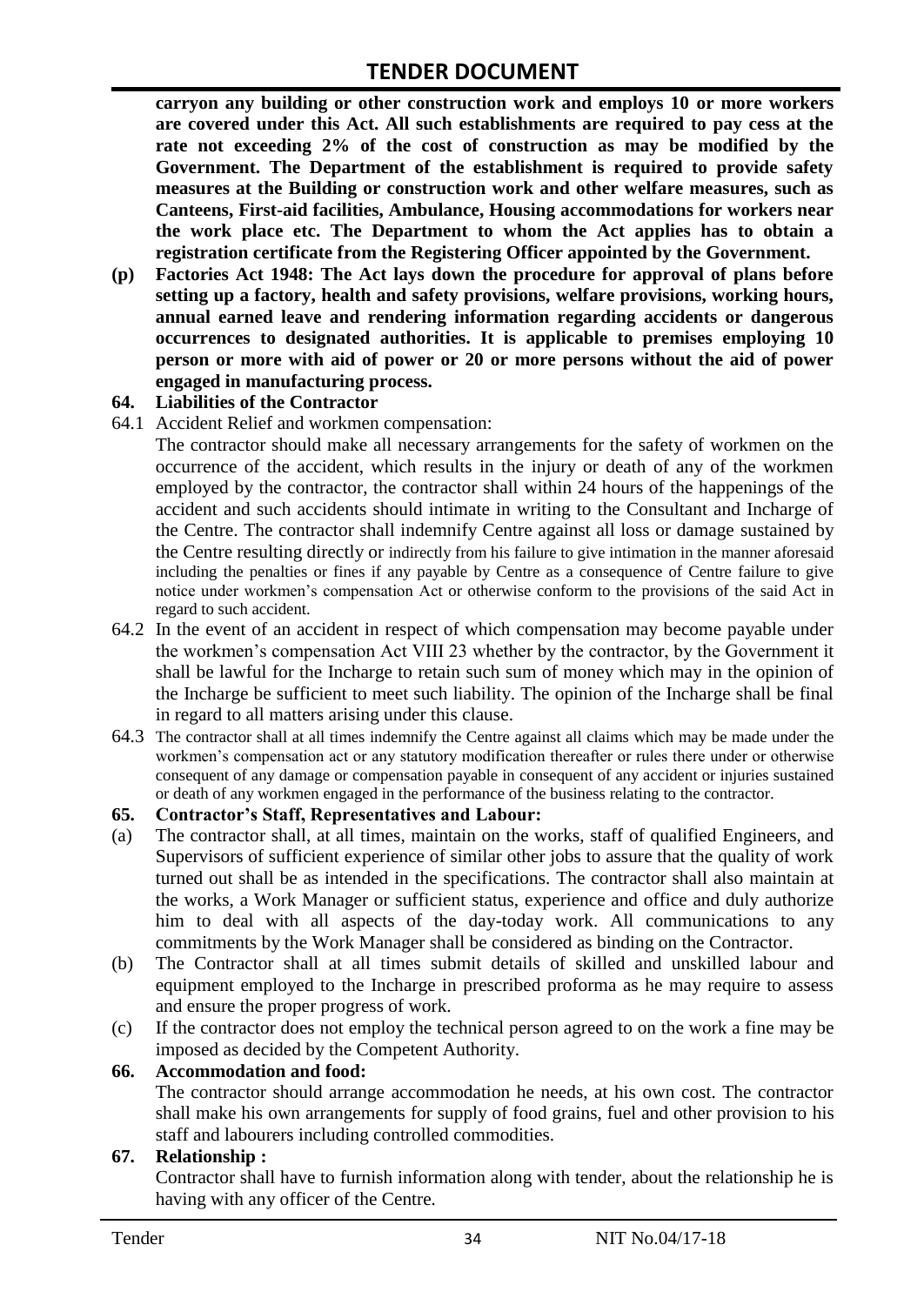#### **68. Protection of adjoining premises:**

The contractor shall protect adjoining sites against structural, decorative and other damages that could be caused by the execution of these works and make good at his cost any such damages.

#### **69. Work during night or on Sundays and holidays:**

The works can be allowed to be carried out during night, Sundays or authorised holidays in order to enable him to meet the schedule targets and the work shall require almost round the clock working keeping in view:

- (i) The provisions of relevant labour laws being adhered to:
- (ii) Adequate lighting, supervision and safety measures are established to the satisfaction of the and
- (iii) The construction programme given by the Contractor and agreed upon by the envisages such night working or working during Sundays or authorised holidays

#### **70. Layout of materials stacks:**

The contractor shall deposit materials for the purpose of the work on such parts only of the ground as may be approved by the Incharge before starting work. A detailed survey, clearly indicating position and areas where materials shall be stacked and sheds built is to be conducted by the contractor at his own cost and only after obtaining necessary approval of the plan for use of sites by the Incharge, the Contractor can use the sites accordingly.

#### **71. Use of blasting materials:**

Procurement of blasting materials and its storage is the responsibility of the contractor. The contractor shall engage licensed blaster for blasting operation. The contractor is to act in accordance with Indian Explosive Act and other rules prevailing, during the execution of work. It is the responsibility of the contractor to see, that works by other agencies in the vicinity are not hampered, in such cases if any claim is made by other agencies that should be borne by the contractor. Carriage of blasting materials, from the magazine to the work site, is the responsibility of the contractor.

#### **72. Plant and Equipment:**

- 72.1 The contractor shall have sufficient plant, equipment and labour and shall work such hours and shifts as may be necessary to maintain the progress on the work as per the approval progress schedule. The working and shifts hours shall comply with the Govt. Regulations in force.
- 72.2 It is to expressly and clearly understood that contractor shall make his own arrangements to equip himself with all machinery and special tools and plant for the speedy and proper execution of the work and the department does not undertake responsibility towards their supply.
- 72.3 The department shall supply such of the machinery that may be available on hire basis but their supply cannot be demanded as matter of right and no delay in progress can be attributed to such non-supply of the plant by the department and the department cannot be made liable for any damage to the contractor. The Contractor shall be responsible for safe custody of the departmental machinery supplied to him (which will be delivered to contractor at the machinery yard at site of work) and he has to make good all damages and losses if any other than fire, wear and tear to bring it to the conditions that existed at the time of issue to the contractor before handing over the same to the department. The hire charges for the machinery handed over to the contractor will be recovered at the rate prevalent at the time of supply. The contractor will have to execute supplemental agreement with at the time of supply of the machinery.
- 72.4 The acceptance of departmental machinery on hire is optional to the contractor.

#### **73. Steel forms:**

Steel forms should be used for all items involving and use of centering and shuttering shall be single plane without any dents and undulations.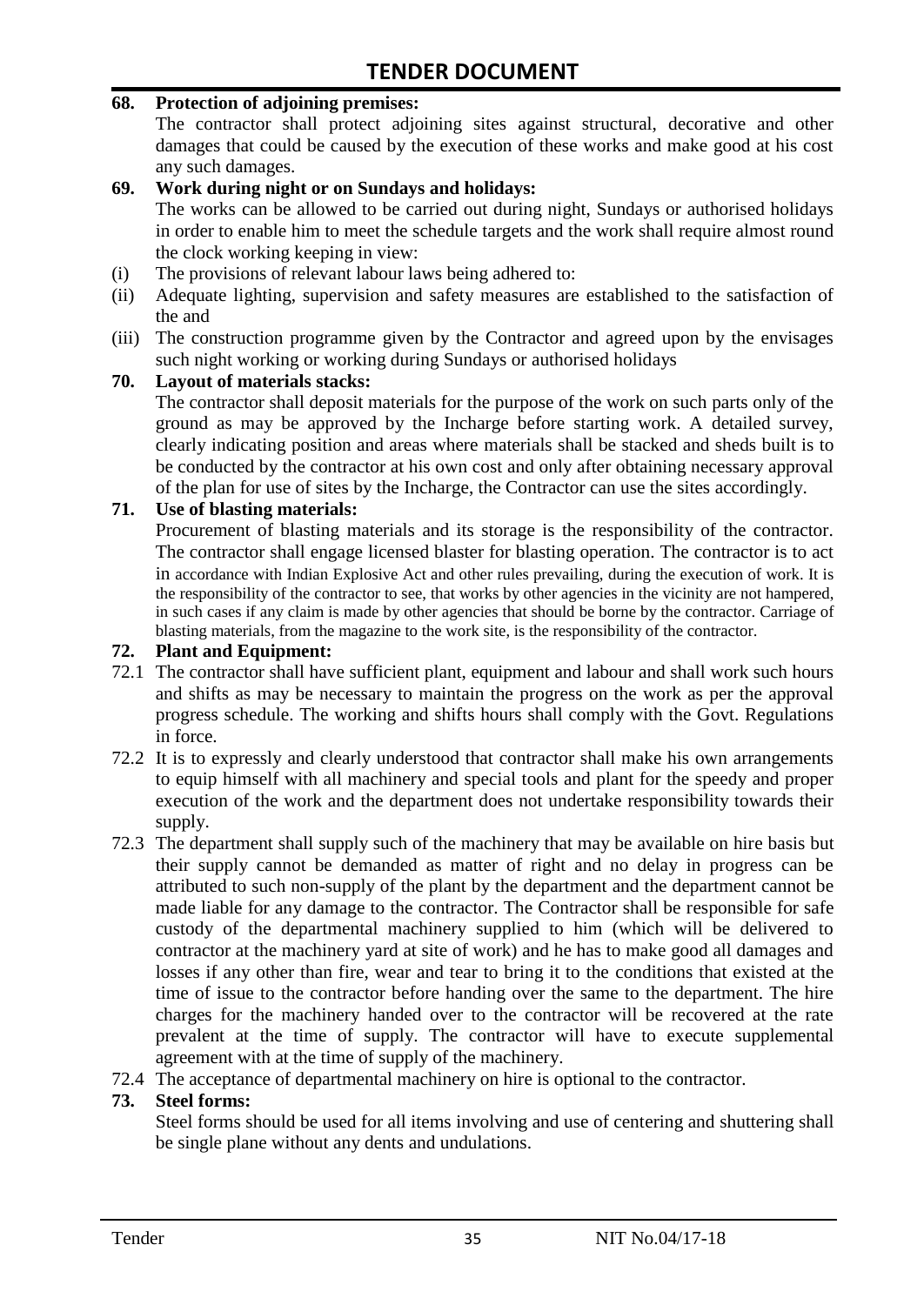#### **74. Inconvenience to public:**

The contractor shall not deposit materials at any site, which will cause inconvenience to public. The Incharge may direct the contractor to remove such materials or may undertake the job at the cost of the contractor.

**75. Conflict of interest:**

**Any bribe, commission, gift or advantage given, promised or offered by on behalf of contractor or his partner, agent or servant or any one on his behalf to any officer, servant, representatives, agents of Incharge or any persons on their behalf, in relation to the obtaining or to execution of this, or any other contract with Incharge shall in addition to any criminal liability, which it may occur, subject to the cancellation of this or all other contracts and also to payment of any loss or damage resulting from any such cancellation. Incharge shall then be entitled to deduct the amount, so payable from any money, otherwise due to the contractor under this or any other contract.**

#### **76. Contract documents and materials to be treated as confidential:**

All documents, correspondences, decisions and orders, concerning the contract shall be considered as confidential and/or restricted in nature by the contractor and he shall not divulge or allow access to them by any unauthorized person

#### **77. General obligations of Contractor:**

- 77.1 The contractor shall, subject to the provision of the contract and with due care and diligence, execute and maintain the works in accordance with specifications and drawings.
- 77.2 The contractor shall promptly inform the Department and the Incharge of any error, omission, fault and such defect in the design of or specifications for the works which are discovered when reviewing the contract documents or in the process of execution of the works.
- 77.3 If Contractor believes that a decision taken by the Incharge was either outside the authority given to the Incharge by the Contract or that the decision was wrongly taken, the decision shall be referred to the technical expert within 14 days of the notification of the Incharge's decisions.
- 77.4 Pending finalisation of disputes, the contractor shall proceed with execution of work with all due diligence

#### **78. Security measures:**

- a) Security requirements for the work shall be in accordance with the Government's general requirements including provisions of this clause and the Contractor shall conform to such requirements and shall be held responsible for the actions of all his staff, employees and the staff and employees of his sub-contractors
- b) All contractors' employees, representatives and sub-contractor's employees shall wear identifications badges provided by the contractor. Badges shall identify the contractor, showing and employee's number and shall be worn at all times while at the site. Individual labour will not be required to wear identification badges.
- c) All vehicles used by the contractor shall be clearly marked with contractor's name.
- d) The contractor shall be responsible for the security of the works for the duration of the contract and shall provide and maintain continuously adequate security personnel to fulfil these obligations. The requirements of security measures shall include, but not limited to maintenance of order on the site, provision of all lighting, fencing, guard flagmen and all other measures necessary for the protection of the works within the colonies, camps and elsewhere on the site, all materials delivered to the site, all persons employed in connection with the works continuously throughout working and non working period including nights, Sundays and holidays for duration of the contract.
- e) Other contractors working on the site concurrently with the contractor will provide security for their own plant and materials. However, their security provisions shall in no way relieve the contractor of his responsibilities in this respect.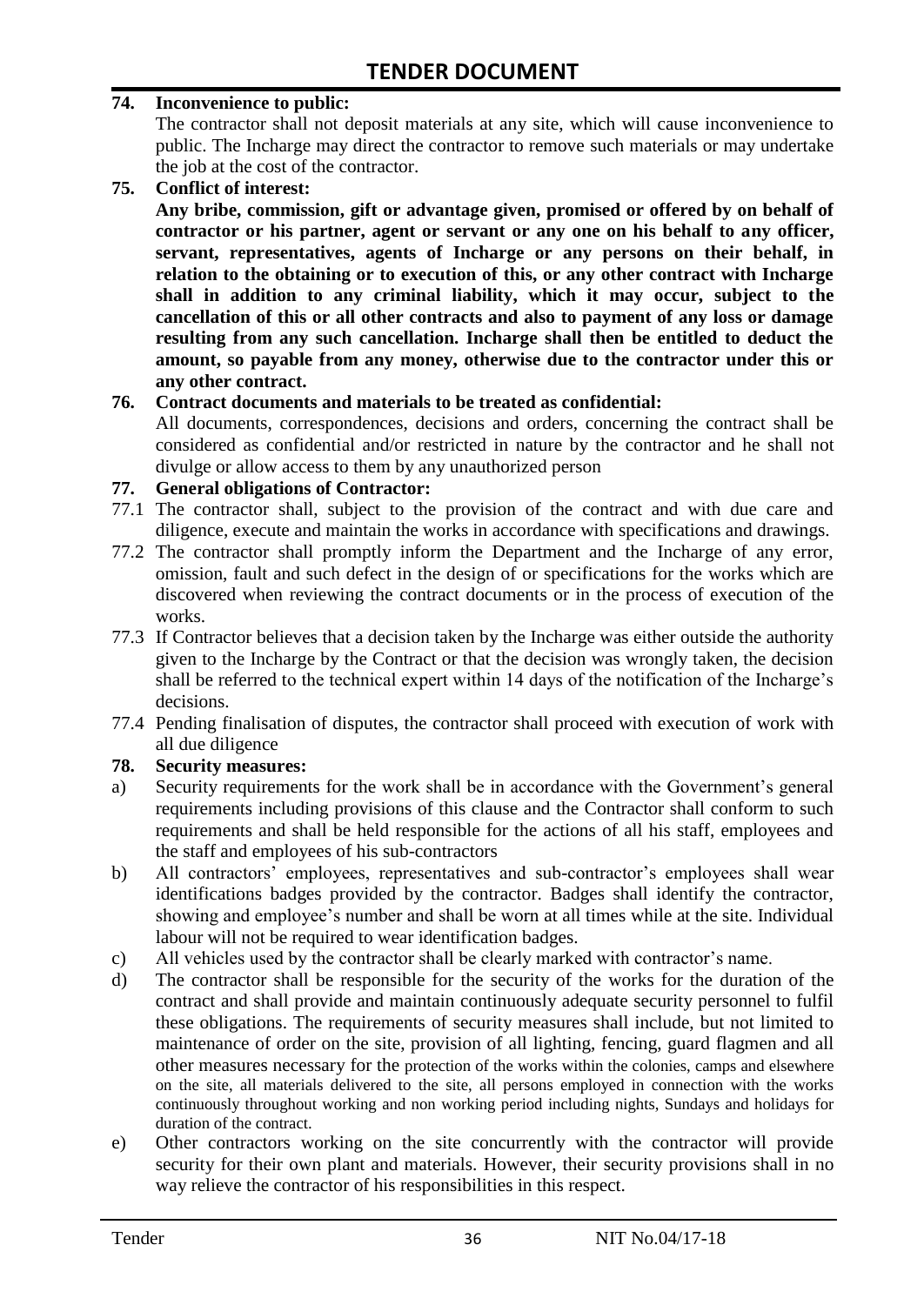f) Separate payment will not be made for provision of security services.

#### **79. Fire fighting measures:**

- a) The contractor shall provide and maintain adequate fire fighting equipment and take adequate fire precaution measures for the safety of all personnel and temporary and permanent works and shall take action to prevent damage to destruction by fire of trees shrubs and grasses.
- b) Separate payment will not be made for the provision of fire prevention measures.

#### **80. Sanitation:**

The contractor shall implement the sanitary and watch and ward rules and regulations for all forces employed under this contract and if the Contractor fails to enforce these rules, the Incharge may enforce them at the expenses of the Contractor.

#### **81. Training of personnel:**

The contractor, shall, if and as directed by the Incharge provide free of any charge adequate facilities, for vocational training of Government Officers, students, Engineers, supervisors, foremen, skilled workmen etc. not exceeding six in number at any one time on the contractor's work. Their salaries, allowances etc. will be borne by the Government and the training schemes will be drawn up by the Incharge in consultation with the contractor.

#### **82. Ecological balance:**

- a) The contractor shall maintain ecological balance by preventing de-forestation, water pollution and defacing of natural landscape. The contractor shall so conduct his construction operation as to prevent any unnecessary destruction, scarring, or defacing of the natural surrounding in the vicinity of the work. In respect of the ecological balance, Contractor shall observe the following instructions.
- i) Where unnecessary destruction, scarring, damage or defacing may occur, as result of the operation, the same shall be repaired replanted or otherwise corrected at the contractor's expense. The contractor shall adopt precautions when using explosives, which will prevent scattering of rocks or other debris outside the work area. All work area including borrow areas shall be smoothened and graded in a manner to conform to the natural appearances of the landscape as directed by the Incharge.
- ii) All trees and shrubbery which are not specifically required to be cleared or removed for construction purposes shall be preserved and shall be protected from any damage that may be caused by the contractor's construction operation and equipment. The removal of trees and shrubs will be permitted only after prior approval by the Incharge. Special care shall be exercised where trees or shrubs are exposed to injuries by construction equipment, blasting, excavating, dumping, chemical damage or other operation and the contractor shall adequately protect such trees by use of protective barriers or other methods approval by the Incharge. Trees shall not be used for anchorages. The contractor shall be responsible for injuries to trees and shrubs cause by his operations. The term "injury" shall include, without limitation bruising, scarring, tearing and breaking of roots, trunks or branches. All injured trees and shrubs be restored as nearly as practicable without delay to their original condition at the contractor's expense.
- (iii) The contractor's construction activities shall be performed by methods that will present entrance or accidental spillage of solid matter contaminants, debris and other objectionable pollutants and wastage into river. Such pollutant and waste include earth and earth products, garbage, cement concrete, sewage effluent, industrial wastes, radio-active substances, mercury, oil and other petroleum products, aggregate processing, mineral salts and thermal pollution. Pollutants and wastes shall be disposed off in a manner and at sites approved by the Incharge.
- (iv) In conduct of construction activities and operation of equipments the contractor shall utilize such practicable methods and devices as are reasonably available to control, prevent and otherwise minimize the air pollution. The excessive omission of dust in to the atmosphere will not be permitted during the manufacture, handling and storage of concrete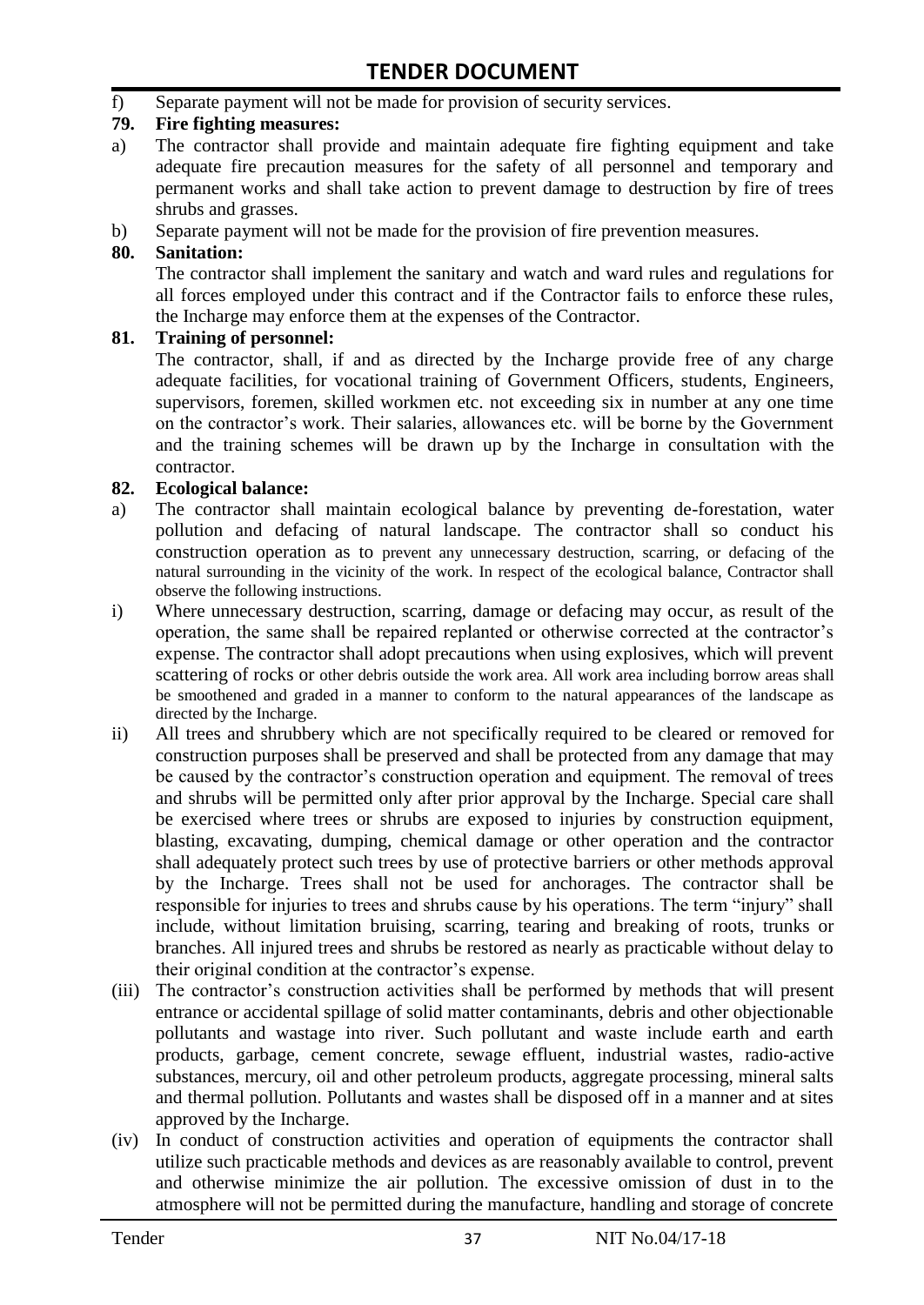aggregates and the contractor shall use such methods and equipment as a necessary for collection and disposal or prevention of dust during these operation. The contractor's methods of storing and handling cement shall also include means of eliminating atmospheric discharges of dust, equipment and vehicles that give objectionable omission of exhaust gases shall not be operated. Burning of materials resulting from clearing of trees, bushes, combustible construction materials and rubbish may be permitted only when atmospheric conditions for burning are considered favourable.

b) Separate payment will not be made for complying with the provisions of this clause and all cost shall be deemed to have been included in the unit rates and prices included in the contract if any provision is not complied with within a reasonable time even after issue of a notice in this respect, the necessary operations would be carried out by the Incharge at the cost of the Contractor, Orders of the Incharge in this respect would be final and binding on the contractor.

#### **83. Preservation of existing vegetation:**

- a) The contractor will preserve and protect all existing vegetation such as trees, on or adjacent to the site which do not unreasonably interfere with the construction as may be determined by the Incharge. The contractor will be held responsible for all unauthorized cutting or damage of trees, including damage due to careless operation of equipment, stockpiling of materials or tracking of grass areas by equipment. Care shall be taken by the Contractor in felling tress authorised for removal to avoid any unnecessary damages to vegetation and tress that are to remain in place and to structures under construction or in existence and to workmen.
- b) All the produce from such cutting of trees by the contractor shall remain the property of Government and shall be properly stacked at site, approved by the Incharge. No payment whatsoever, shall be made for such cutting and its stacking by the Contractor. If an produce from such cutting is not handed over to the Government by the contractor, he shall be charged for the same at the rates to be decided by the Incharge. The recovery of this amount shall be made in full from the intermediate bill that follows.
- c) The contractor shall also make arrangements of fuel deposits for supply of required fuel for the labourer to be employed for cooking purpose at his own cost in order to prevent destruction of vegetation growth in the surrounding area of the work site.

#### **84. Possession prior to completion:**

The Incharge shall have the right to take possession of or use any completed part of work or works or any part there of under construction either temporarily or permanently. Such possession or use shall not be deemed as an acceptance of any work either completed or not completed in accordance with the contract, except where expressly otherwise specified by the Incharge.

#### **85. Payment upon termination:**

If the contract is terminated because of a fundamental breach of contract by the contractor, the Incharge shall issue a certificate for the value of the work done less advance payment received upon the date of the issue of the certificate and less the rate to apply to the work not completed as indicated in the contract data. Additional liquidated damages shall not apply. If the total amount due to the Department exceeds any payment due to the contractor the difference shall be a debt payable to the Department. In case of default for payment within 28 days from the date of issue of notice to the above effect, the contractor shall be liable to pay interest at 12% per annum for the period of delay.

#### **86. Access to the contractor's books:**

Whenever it is considered necessary by the Incharge to ascertain the actual cost of execution of any particular extra item of work or supply of the plant or material on which advance is to be made or of extra items or claims, he shall direct the contractor to produce the relevant documents such as payrolls, records of personnel, invoices of materials and any or all data relevant to the item or necessary to determine its cost etc. and the contractor shall when so required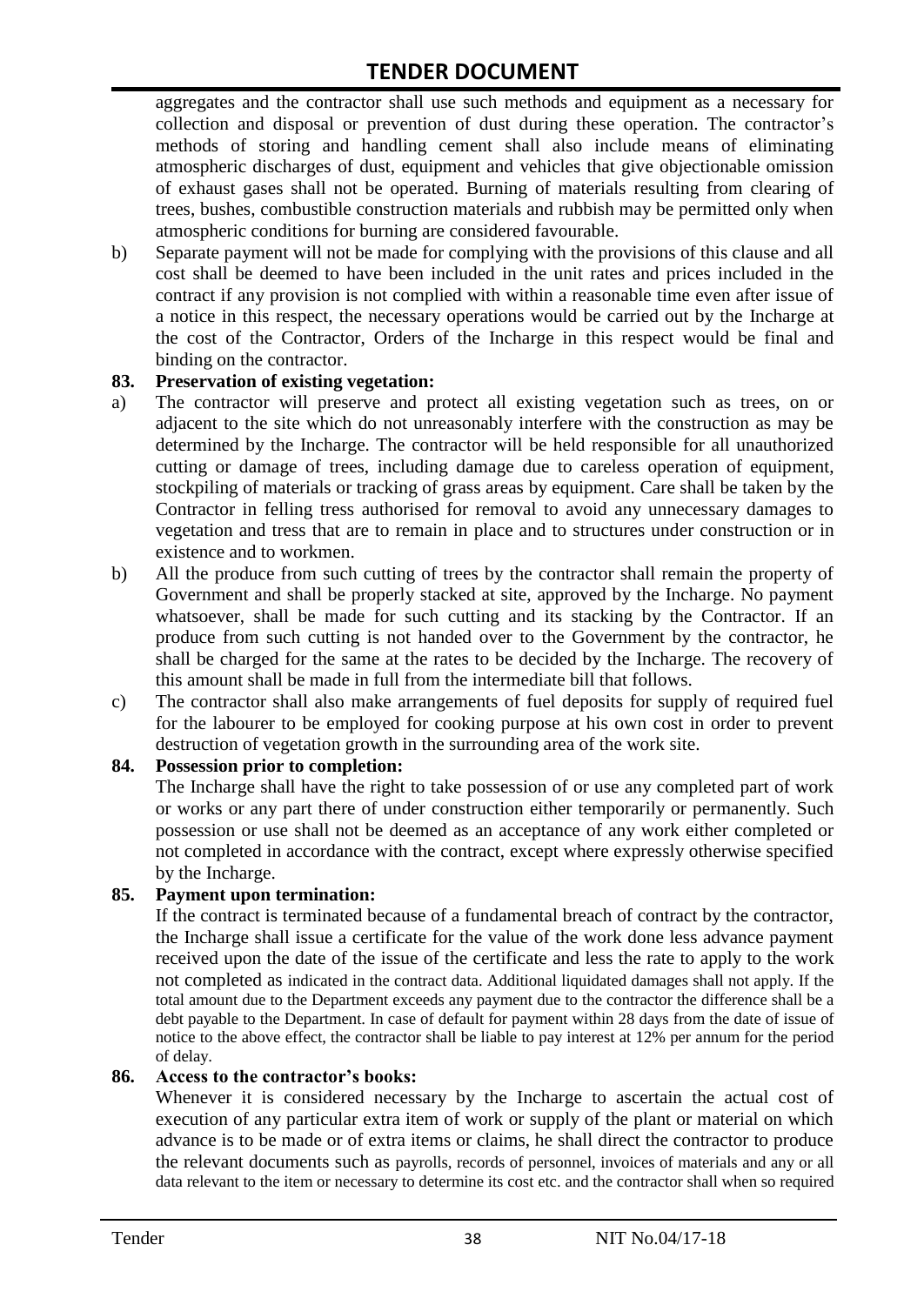furnish all information pertaining to the aforesaid items in the mode and manner that may be specified by the Incharge.

#### **87. Drawing to be kept at site:**

One copy of the drawings furnished to the contractor shall be kept by the contractor on the site and the same shall at all reasonable time be available for inspection and use by the Incharge and the Incharge's representative and by any other persons authorized by the Incharge in writing.

#### **88. B.I.S. [I.S.I.] books to be kept at site:**

A complete set of Indian Standard specification referred to in "Technical Specifications" shall be kept at site for reference.

#### **89. Site Order Book:**

An order book shall be kept at the site of the work. As far as possible, all orders regarding the work are to be entered in this book. All entries shall be signed and dated by the Department Officer in direct charge of the work and by the contractor or by his representative. In important cases, the Incharge will countersign the entries, which have been made. The order book shall not be removed from the work, except with the written permission of the Incharge.

#### **90. Variations by way of modification, omissions or additions:**

For all modifications, omissions from or additions to the drawings and specifications, the will issue revised plans, or written instructions, or both and no modification, omission or addition shall be made unless so authorised and directed by the Incharge in writing. The shall have the privilege of ordering modifications, omission or additions at any time before the completion of the work and such orders shall not operate to annual those portions of the specifications with which said changes do not conflict. 's Decision:

It shall be accepted as in separable part of the contract that in matters regarding materials, workmanship, removal of improper work, interpretation of the contract drawings and contract specification, mode of the procedure and the carrying out o the work, the decision of the Incharge, which shall be given in writing shall be binding on the contractor.

- **91. Income tax**
- **a) During the currency of the contract deduction of income tax at 1 or 2 % shall be made from the gross value of each bill of the contract, the contract value of which is in excess of Rs. 10,000/- for deduction of tax at rates lower than 1 or 2 % procedure stipulated under section 194-C(4) of Income Tax Act, 1961 shall be followed.**
- **b) Income Tax clearance certificate should be furnished before the payment of final bill.**
- **c) The contractor's staff, personnel and labour will be liable to pay personnel income taxes in respect of their salaries and wages as are chargeable under the laws and regulations for the time being in force, and the contractor shall perform such duties in regard to such deductions thereof as may be imposed on him by such laws and regulations.**
- **92. Value Added Tax (VAT):**
- **92.1. The Contractor has to pay the Sales Tax/ VAT wherever payable.**
- **92.2. The contractor should produce a valid Value Added Tax Clearance Certificate before the payment of the final bill, otherwise payment to the contractor will be withheld.**

#### **93. Supply of construction materials:**

- i) The contractor has to make his own arrangements for procurements, supply and use of construction materials.
- ii) All materials so procured should confirm to the relevant specifications indicated in the bidding documents.
- iii) The contractor shall follow all regulations of the Department/Government of India in respect of import licenses etc., of the procurement of the materials is through imports and he shall be responsible for the payment of applicable duties and taxes, port clearances, inland transportation etc.
- iv) The contractor shall make his own arrangements for adequate storage of the materials.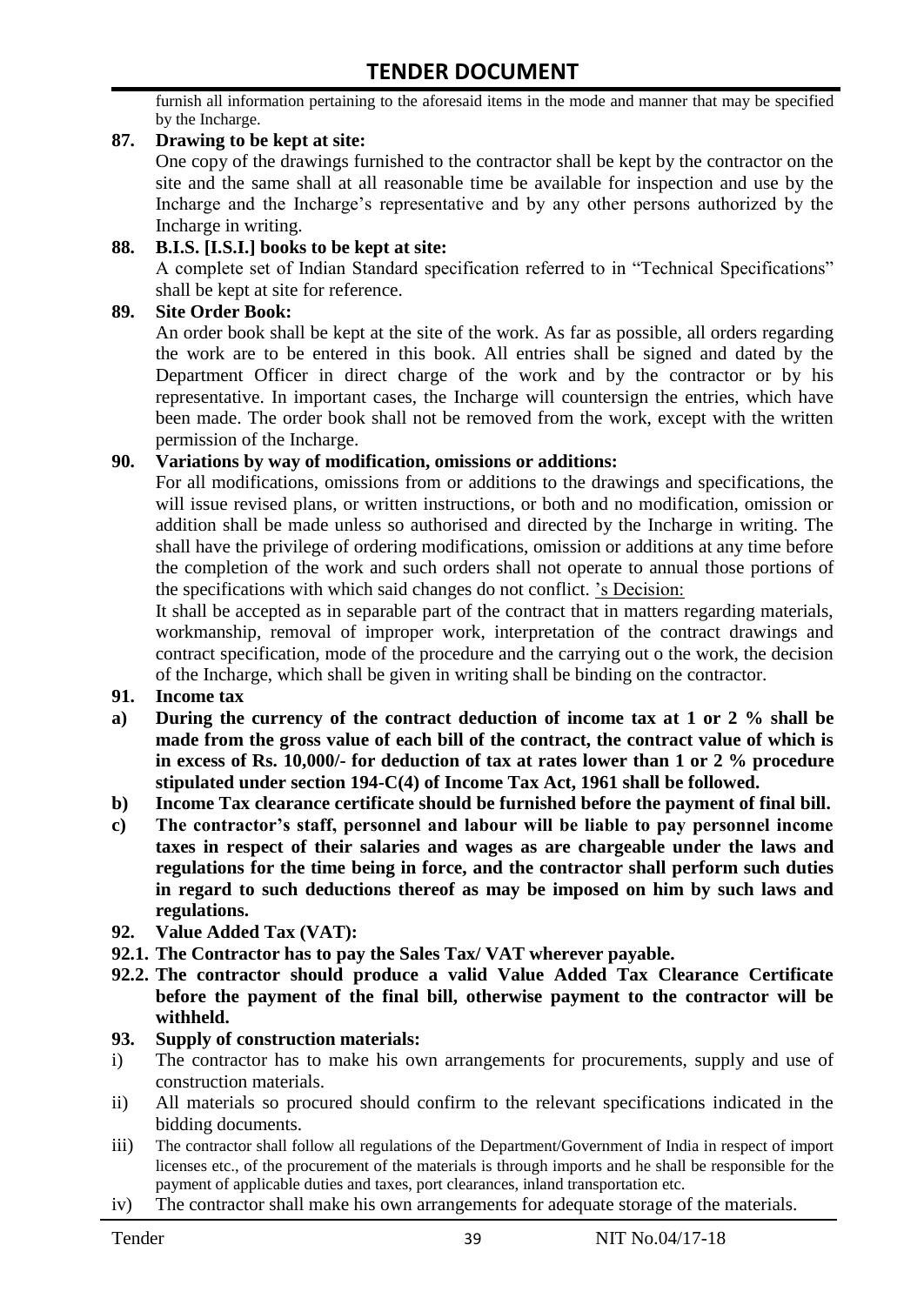## **ADDITIONAL CONDITIONS TO TENDER NOTICE**

A Statement giving brief particulars of equipment and resources that will be put at the disposal of the work under the following classification should accompany the tender

- 1. a. Equipment transport for material viz. Lorrie / Carts, Crushers etc.,
	- b. Organization: 1.Technical 2. Unskilled
	- c. Methods that will be adopted to speed up the work to ensure completion within the prescribed time.
- 2. The contractor shall make his own arrangements for all the tools and plants required for the execution of the work. The equipment if any, available with the Department may be hired to the contractor at rates and conditions prescribed by the Department.
- 3. National Savings Certificates and other Government Bonds will not be accepted towards the Earnest Money Deposit.
- 4. A Separate tender must be submitted to each work as mentioned in the list of works enclosed. Tenders submitted for more than one work in one cover will be rejected. Only one tender should be enclosed in the cover.
- 5. All rejected materials shall be removed from the site, within 24 hours after written instructions of rejecting and materials and ordering their removal have been issued in case of default, on the part of the contractor to carryout such order, the materials will be got removed through other agency at the contractor's risk and cost.
- 6. All materials rejected or obstructing traffic shall be removed by the Contractor, with the least possible delay, within the time specified, failing which it is open to the Department to remove them at the contractor's risk, through other agency. All labour in testing and measuring during measurements and check measurements should be borne by the contractor.
- 7. The contractor shall with his own expenses, make all the arrangements and take all possible steps and precautionary measures, for the safety of the public, during the execution of the electrical works. The rates offered by the contractor should be inclusive of such incidental charges.
- 8. Fully accepted agreement rates will be paid only after all the items of work are completed. The agreement executing authority will decide the exact items, the rates of which are considered to be high, for the purpose of this clause and his decision of the Incharge shall be final and binding on the contractor.
- **9. As per new section 104 – C of the Income Tax 1961, deduction at the rate of 1 of 2 % on the gross amounts of payments, will be made towards Income Tax should the value of the contract exceeds Rs. 10,000/- (Vide Government of India Reference F. N. 275 / 100/ 72 –1 – TJI – dated 29-5-72).**
- 10. Where the value of the contract exceeds the sum of Rs. 10,000/- the contractor has to produce a valid income tax clearance certificate along with the tender, atleast at the time of payment of final bill of the work. In case the final bill is withheld, the bill will be paid only after production of the certificate.
- 11. Once a contractor buys a tender schedule he shall not be permitted to return the schedule.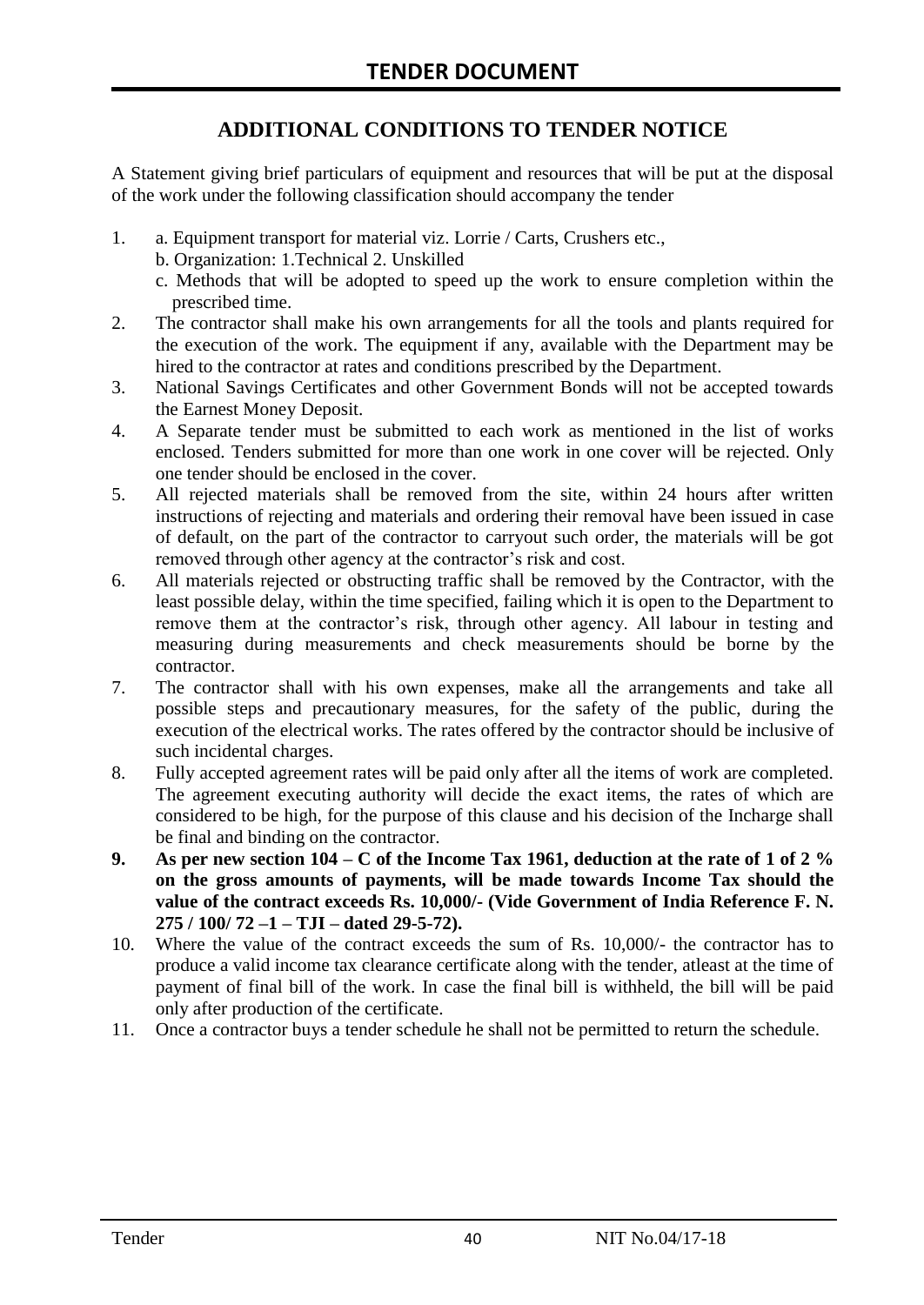# **GENERAL SPECIFICATIONS**

#### **1. General Specifications for (Name of the work)**

#### **2. General Specifications and Instructions for Electrical Work**

- 1. I.E. RULES 1956: The installation shall generally be carried out in conformity with the Indian Electricity rule 1956 as amended from time to time and National Electrical code which contains specific regulations to be adhered to in the supply and use of electricity energy in the interest of safety.
- 2. PRESSURE AND FREQUENCY OF SUPPLY: All current consuming devices shall be suitable for the pressure and frequency of supply stated in the special conditions of contract
- 3. SYSTEM OF WIRING: The wiring shall be carried out on such a system as may be specified in the conditions of contract. "Power wiring shall be kept separate and distinct from lighting wiring. All conductors shall be run as far as possible along the walls and ceiling, so as to be easily accessible for inspection. The balancing of circuits in 3 phase

#### **a) General Conditions for Electrical Works**

- 1. The make of material mentioned in the Schedule A, should be used on the work in variably and the Department reserves the right to insist upon using any of the make of the material mentioned in the Schedule – A from their choice.
- 2. The work shall be carried out strictly in conformity with (i) code of practice for Electrical wiring and fittings in Government Building (ii) The Indian Standard Specification (iii) The Department specification, if the work carried out does not comply with the code of practice and Departmental specifications and if the work man ship is unsatisfactory it will be binding of the contractor to redo the job without any extra cost and pay penalty as decided by the department towards inconvenience caused , if any.
- 3. The work should be carried out under the direct supervision of persons holding a certificate of competency for the type of work involved.
- 4. After completion of work a plan of building should be furnished indicating the location of various main and sub- boards and all the fittings together with a circuit diagram duly numbered ( in the diagram)
- 5. The contractor will be responsible for any defect noticed during either improper workmanship or defective materials supplied by him for two calendar years from the date of final completion of work.
- 6. Lugs should be provided for all earth connections.
- 7. The contractor himself should arrange for the transportation of men and material to their work spot.
- 8. All Civil works and patch works indicated for providing electrical installations should be well finished to the satisfaction of the authorities. A certificate from them should be obtained to the effect that the Civil and patch work done is to the satisfaction of authorities. It will be the responsibility of the electrical contractor to obtain such certificate from the Engineer. Unless such certificate is produced this office will have right to with held the bill.
- 9. Concreting to the pole and providing independent earthing should be done in presence of departmental staff.
- 10. The distribution boards with Switch controls shall be separate in each floor for normal supply and essential supply.
- 11. The lighting circuits shall be provided with separate conductor to enable to connect the normal lighting and essential lighting without linking to any of the above systems to ensure to switch over to essential supply in order to have minimum lighting to avoid inconvenience to the staff working.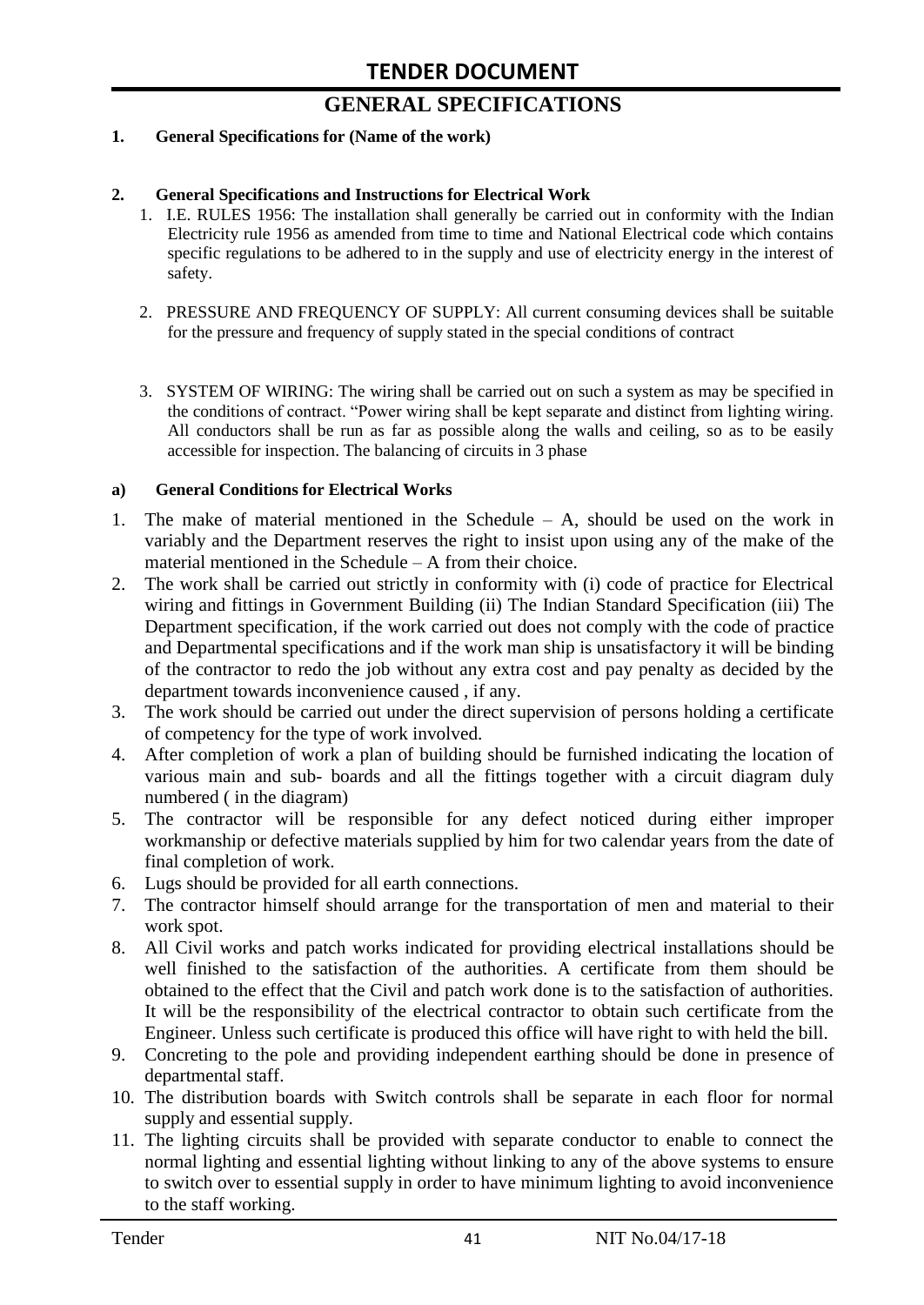- 12. The control for the luminaire to be provided in the hall for both to be connected to the normal supply and essential supply shall be separate and away from the each system.
- 13. For the points to be connected to essential supply, a separate conduit system is to be laid as enumerated in the above conditions includes circuit main of any system.
- 14. The locations for the D. B's and Switch controls for essential supply will be decided during the course of execution where the circuit conduit way have to be terminated.
- 15. The tenderer / agency is bound to supply the materials prescribed in Schedule A and no change of specification and make will be entertained. The tenderer has to survey the market regarding availability of the materials for specified item brand / specified make in schedule – A of the tender schedules before tendering for the work. In case of Discrepancy Final Decision will be taken by the tender accepting authority.
- 16. The tenderer has to furnish the copy of the relevant test certificates /delivery challan against the materials supplied in support of genuine electrical materials.
- 17. Tenderer has to furnish compliance report comprising the details of the testing of the installation duly indicating IR values and fitness before the Energisation as per IE rules and he is solely responsible after Energisation of the installation during the defect liability.
- 18. It is bounded duty of the tenderer to see that the site is taken over after issue of the work order or after signing the agreement and should commence the work without delay. Any failure in this regard will be viewed seriously and necessary penalty will be levied as per agreement conditions.
- 19. The tenderer has to keep the necessary test equipment at site at his own cost for the convenience of the inspecting officers till the work is completed.

### **Drawings**

#### **1. Discrepancies**

- 1.1 In case of discrepancies between documents the following order of procedure shall apply:-
- 1.1.1 Between the written description of written dimensions in the drawings and the corresponding one in the specifications, the latter shall apply.
- 1.1.2 Figured dimensions shall supersede scaled dimensions. The drawings on a larger scale shall take precedence over those on a smaller scale.
- 1.1.3 Drawings issued as construction drawings from time to time shall supersede tender drawings and also the correspondence drawings previously issued.
- Note: The contractor should not execute any component of work without obtaining the working drawings. Any work done without drawings shall be at the contractor's responsibility only. Acceptance for such work will be at the discretion of the Incharge.

#### **2.0 SECRECY CLAUSE**

The drawings and specifications made available to the tenderer shall exclusively be used on the work and they are retained from passing on each plan to any unauthorized hand either in parts or in full under the provisions of Section-3 and 5 of the official secrets Act 1923. Any violation in this regard will entail suitable action under appropriate clause or official secret Act 1923.

- 3. The Drawings enclosed to the tender are as follows:
	- a. Site plan and Building Plan **(as per page No.).**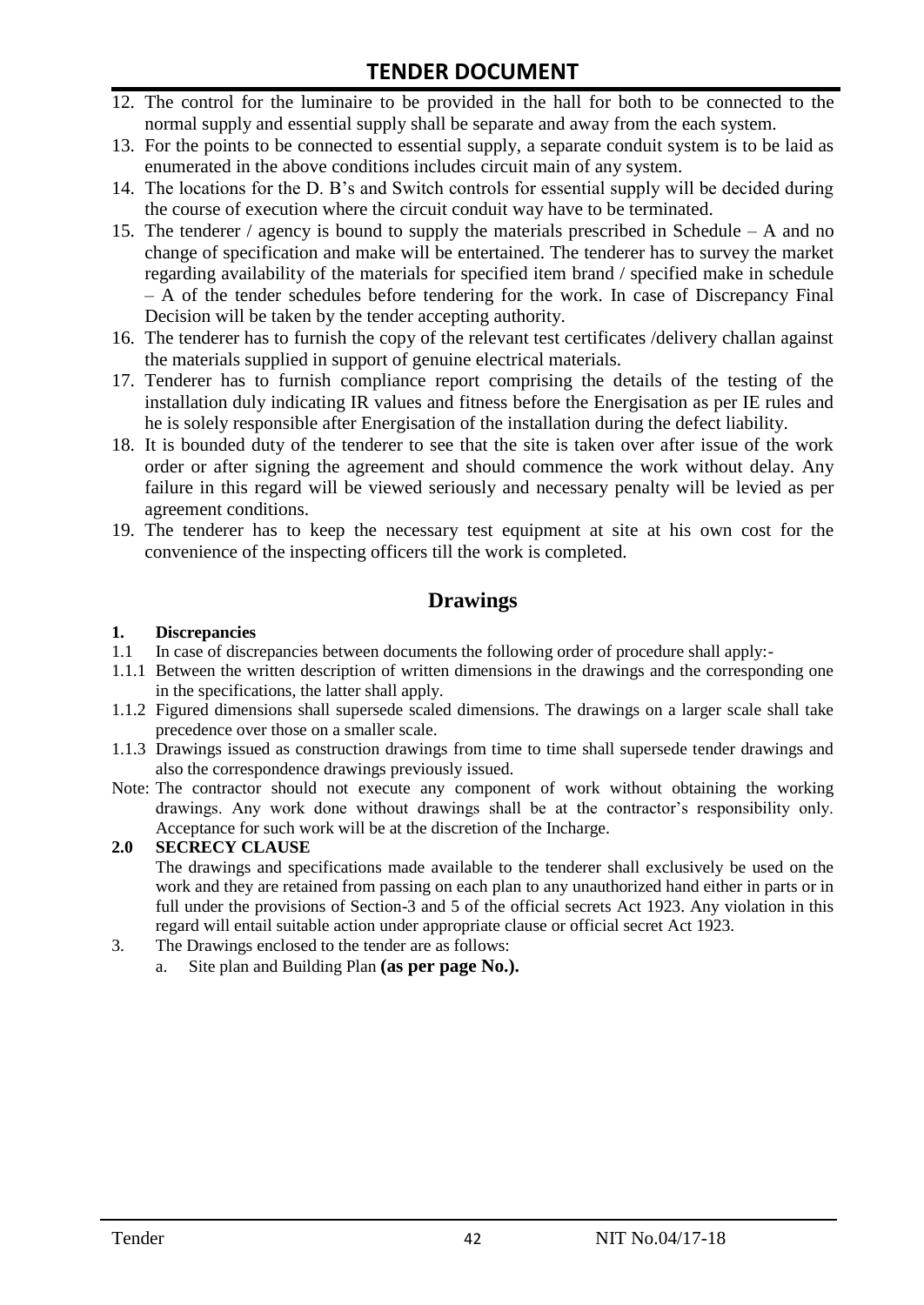#### **BILL OF QUANTITIES**

#### **Name of work: Extension of vermicomposet Shed (20.6mx7.5m) at farm-1 , PLANDU PREAMBLE**

- 1. The Bill of Quantities shall be read in conjunction with the instructions to Tenderers, General and Special conditions of Contract Technical Specifications and Drawings.
- 2. The quantities given in the Bill of Quantities are estimated and provisional and are given to provide common basis for tendering. The quantities here given are those upon which the lumpsum tender cost of the work is based but they are subject to alterations, omissions, deductions or additions as provided for in the conditions of this contract and do not necessarily show the actual quantities of work to be done. The basis of payment will be actual quantities of work ordered and carried out as measured by the Contractor and verified by the Engineer and valued at the estimate rate plus or Bill of Quantities where applicable, and otherwise at such rates and prices as the Incharge may fix within the terms of Contract.
- 3. The estimate rates in the Bill of Quantities shall, except in so-far as it is otherwise provided under the Contract include cost of all constructional material, labour, machinery, transportation, erection, maintenance, profit, taxes and duties together with all general risks, liabilities and obligations set out or implied in the Contract.
- 4. The plans enclosed with the tender are liable to be altered during execution of work as per necessity of site conditions. The Tender rate quoted by the tenderer shall hold good for execution of work even with altered plans.
- 5. The whole cost of complying with the provisions of the Contract shall be included in the estimated rates for items provided in the Bill of Quantities and where no items are provided in the Bill of Quantities, their cost shall be deemed to be distributed among the estimate rates entered for the related items of work.
- 6. General directions and descriptions of work and materials are not necessarily repeated nor summarised in the Bill of Quantities. References to the relevant sections of the Contract documentation shall be made before entering estimate rate against each item in the Bill of Quantities.
- 7. The method of measurements of completed work for payment shall be in accordance with the relevant B.I.S. Codes.
- 8. All items of work are to be executed as per the drawings / specifications supplied with the contract documents. If there is any contradiction between the drawings and the text of the specifications, the

later shall prevail. 9. The Tenderer should inspect and select the quarries of his choice before he quotes the

- tender rate in the Schedule of Bill of Quantities and satisfy himself about the availability of required quantum of materials.
- 10. Diversion drains should be excavated before completion of the embankments and the useful soils should be used in the nearby embankments.
- 11. The actual mix proportion by weight to be adopted during execution will be got designed in the laboratories to suit the grade of concrete and mortar to be used. It will be the responsibility of the contractor to manufacture concrete and mortar of required strength.
- 12. The quantum of measurement for all items of earthwork involving conveyance manually or by machinery shall be as assessed by level measurement. The measurements for the embankment will be for the consolidated banks only.
- 13. Wherever bailing out of water is involved either for excavation or for foundations or for constructions, the rate quoted shall take into account the dewatering charges necessary. No separate payment will be made for dewatering.
- 14. Wherever embankment work is involved, useful soils approved by the Incharge from the cutting reaches and diversion drains shall be taken and used for forming nearby embankments soils used for constructions will be at free of cost.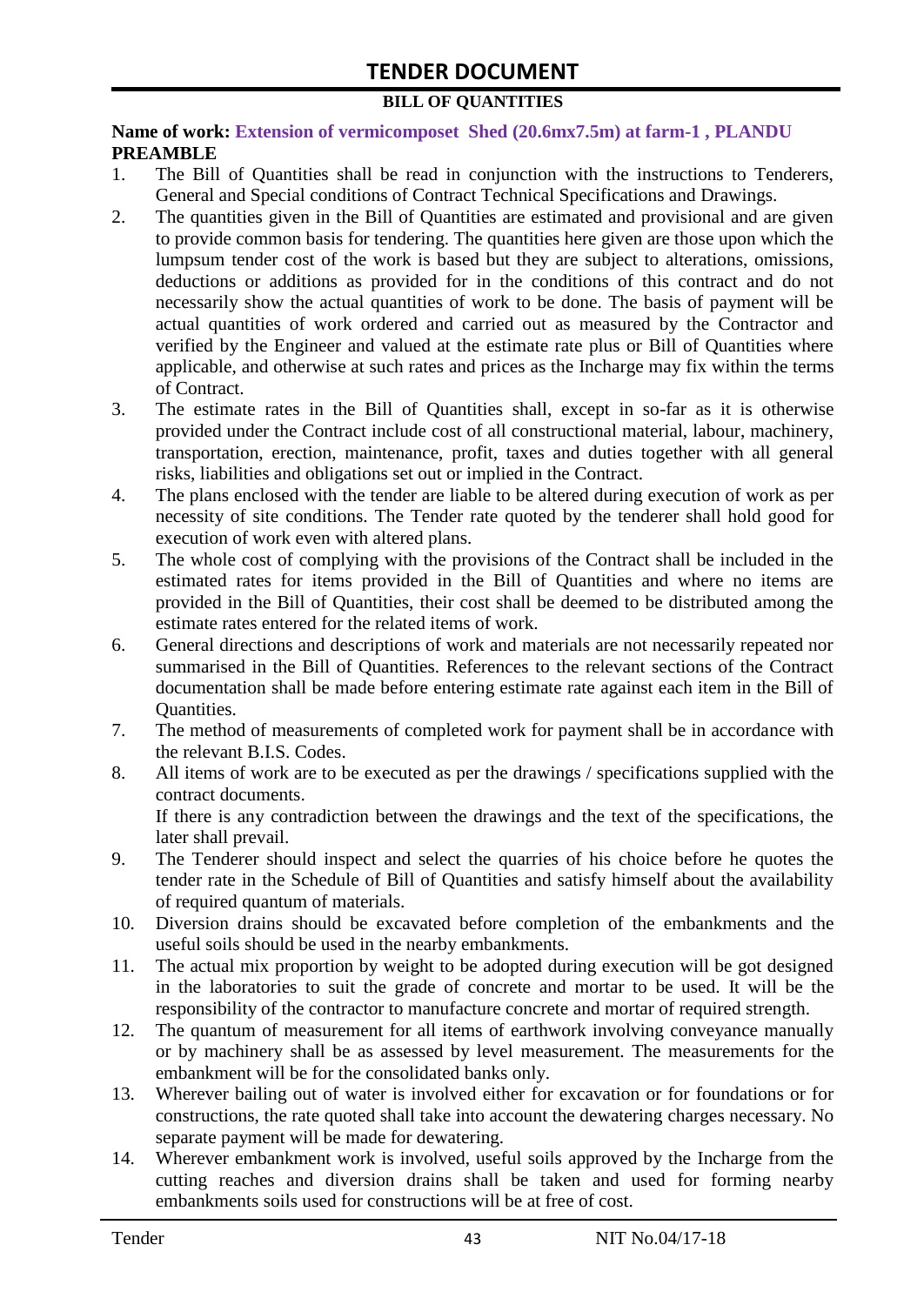- 15. The quoted tender rates shall also include the work of any kind necessary for the due and satisfactory construction, completion and maintenance of the works according to the drawings and these specifications and further drawings and orders that may be issued by the Incharge from time to time. The quoted tender rate shall include compliance by the Contractor with all the general conditions of contract, whether specifically mentioned or not in the various clauses of these specifications, all materials, machinery, plant, equipment, tools, fuel, water, strutting, timbering, transport, offices, stores, workshop staff, labour and the provision of proper and sufficient protective works, diversions, temporary fencing and lighting. It shall also include safety of workers, first aid equipments suitable accommodation for the staff and workmen, with adequate sanitary arrangements, the effecting and maintenance of all insurances, the payment of all wages, salaries, fees, royalties / Taxes, duties or other charges arising out of the execution of works and the regular clearance of rubbish, reinstatement and clearing-up of the site as may be required on completion of works safety of the public and protection of the works and adjoining land. The work of Building in quality control / assurance shall be deemed to be covered in the quoted rate.
- 16. The Contractor shall ensure that, the quoted tender r a t e shall cover all stages of work such as setting out, selection of materials, selection of construction methods, selection of equipment and plant, deployment of personnel and supervisory staff, quality control testing etc. The work quality assurance shall be deemed to be covered in the tender rate.
- 17. a) The special attention of the tenderer is drawn to the conditions in the tender notices and the Standard preliminary specifications containing therein. These preliminary specifications shall apply to the agreement to be entered into between the contractor and the ICAR-RCER and shall form an in-separable condition of the contract along with the estimate. All these documents taken together shall be deemed to form one contract and shall be complimentary to another.

b) The tenderer shall examine, closely the BIS also the standard preliminary specifications contained therein and sign the Incharge office copy of the BIS and its addenda volume in token of such study before submitting his overall tender rate which shall be for finished work in-situ. He shall also carefully study the drawings and additional specifications and all the documents, which form part of the agreement to be entered into by the successful tenderer.

- 18. The tenderers attention is directed to requirements for materials conforming to the Bureau of Indian Standards specifications etc., shall be used on the work and the tenderers shall quote his overall tender rate accordingly.
- 19. The tenderer has to do his own testing of materials and satisfy himself that they conform to the specifications of respective I.S.I. Codes before tendering.
- 20. The contractor shall himself procure the required construction materials of approved quality including the earth for formation of embankment and water from quarries / sources of his choice. All such quarries / sources of materials required for the work shall be got approved by the Incharge in writing well before their use of the work.
- 21. The contractor shall himself procure the steel, cement, Bitumen, Blasting materials, sand, metal, soils, etc., and such other materials required for the work well in advance. The contractor has to bear the cost of materials for conveyance. The department will not take any responsibility for fluctuations in market in cost of the materials, transportation and for loss of materials etc.
- 22. Inspection of site and quarries by the tenderer: Every tenderer is expected before quoting his overall tender rate, to inspect the site of proposed work. He should also inspect the quarries and satisfy himself about the quality, and availability of materials. The best class of materials to be obtained from quarries, or other sources shall be used on the work. In every case the materials must comply with the relevant standard specifications. Samples of materials as called for in the standard specifications or in this tender notice, or as required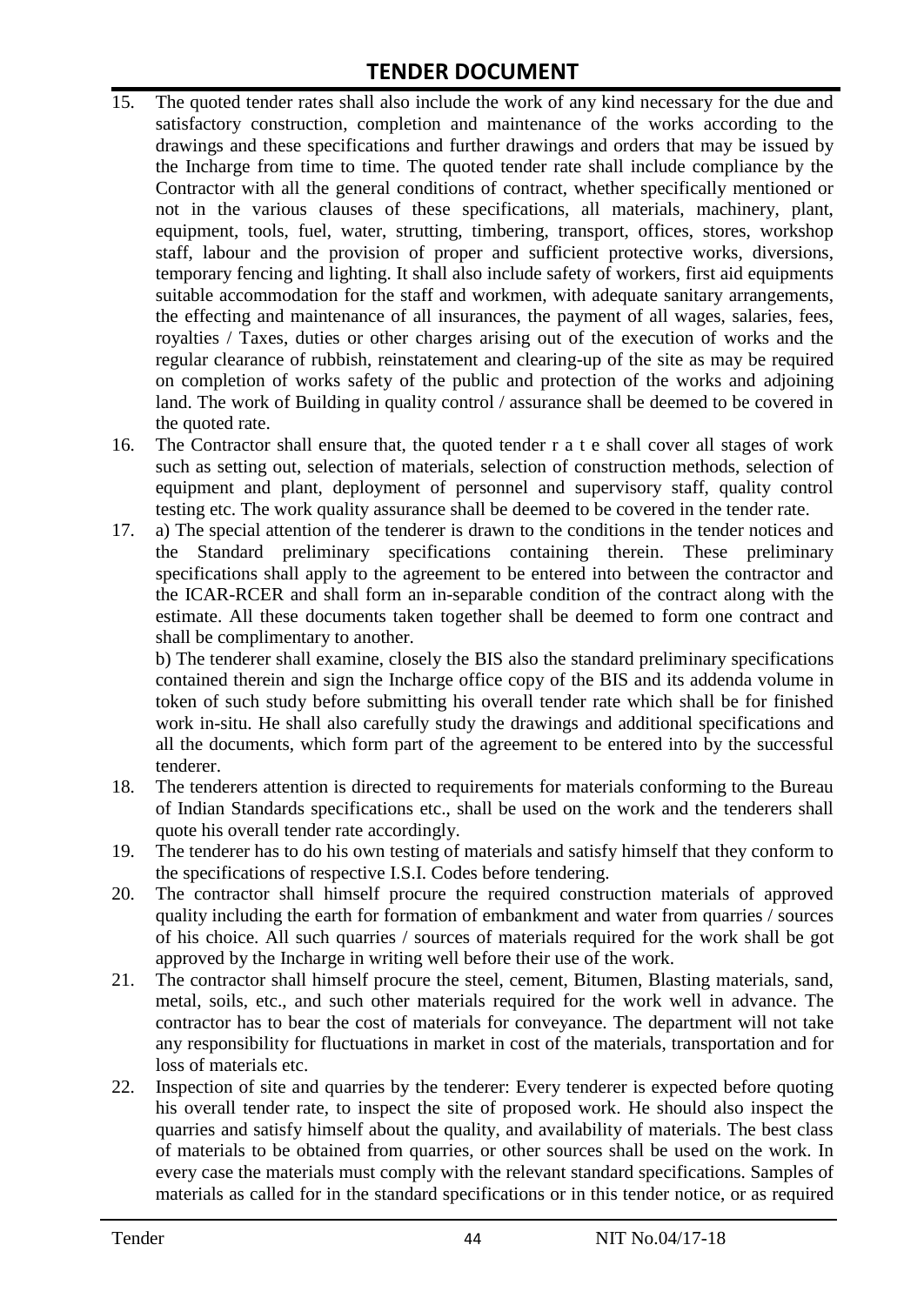by the, in any case, shall be submitted for the 's approval before the supply to site of work is begun.

- 23. The tenderer's particular attention is drawn to the sections and clauses in the BIS/CPWD specification dealing with
	- a) Test, inspection and rejection of defective materials and work.
	- b) Carriage
	- c) Construction plant
	- d) Water and lighting
	- e) Cleaning up during the progress and for delivery.
	- f) Accidents
	- g) Delays
	- h) Particulars of payments.

The contractor should closely peruse all the specification clauses, which govern the overall tender rate he is tendering.

- 24. The defect liability period of contract in terms of GO Ms No: 8, T(R&B)Dept.dated: 8.1.2003 is twenty four months.
- 25. The estimate rates for items shown in the Schedule "A" include all construction materials. No escalation in rates will be paid unless specified in the tender document. The tenderer has to quote an overall tender rate considering all the aspects of the tender to complete the finished item of work as per the B.I.S. specifications, the special specifications appended, Drawings etc.
- 26. If there is any contradiction between UE / and B.I.S. specifications, listed and detailed technical specifications, the latter shall prevail.
- 27. In case of a job for which specifications are not available with the Schedule or in B.I.S. code and are required to be prescribed, such work shall be carried out in accordance with the written instructions of the Incharge.
- 28. The contractor should use the excavated useful soils and stone for construction purpose. Soils used for construction either for homogeneous section in hearting or in casing zone based on the suitability will be at free of cost and the cost of stone used for construction purpose will be recovered from the contractor's bill.

The contractor should quote his tender rate keeping in view of the above aspects.

- 29. Additions and alternations by the Tenderer in the Schedule of quantities will disqualify the tender.
- 30. In the case of discrepancies between the written description of the item in the Schedule "A" and the detailed description in the specification of the same item, the latter shall be adopted.
- 31. The Unit rates noted below are those governing payment of extras or deductions for omissions according to the conditions or the contract as set-forth in the preliminary specifications of the Indian standard specifications and other conditions of specification of this contract.
- 32. It is to be expressly understood that the measured work is to be taken according to the actual quantities when in place and finished according to the drawings or as may be ordered from time to time by the and the cost calculated by measurement or weight at their respective rates without any additional charge for any necessary or contingent works connected works connected herewith. The rate quoted are for works in situ and complete in every respect.
- 33. For all items of work in excess of the quantities indicated the rates payable for such excess quantities will be tendered rates.
- 34. For all items of work, intermediate payment will be made provisionally as per relevant clause. Full-accepted agreement rates will be paid only after all the items of works are completed.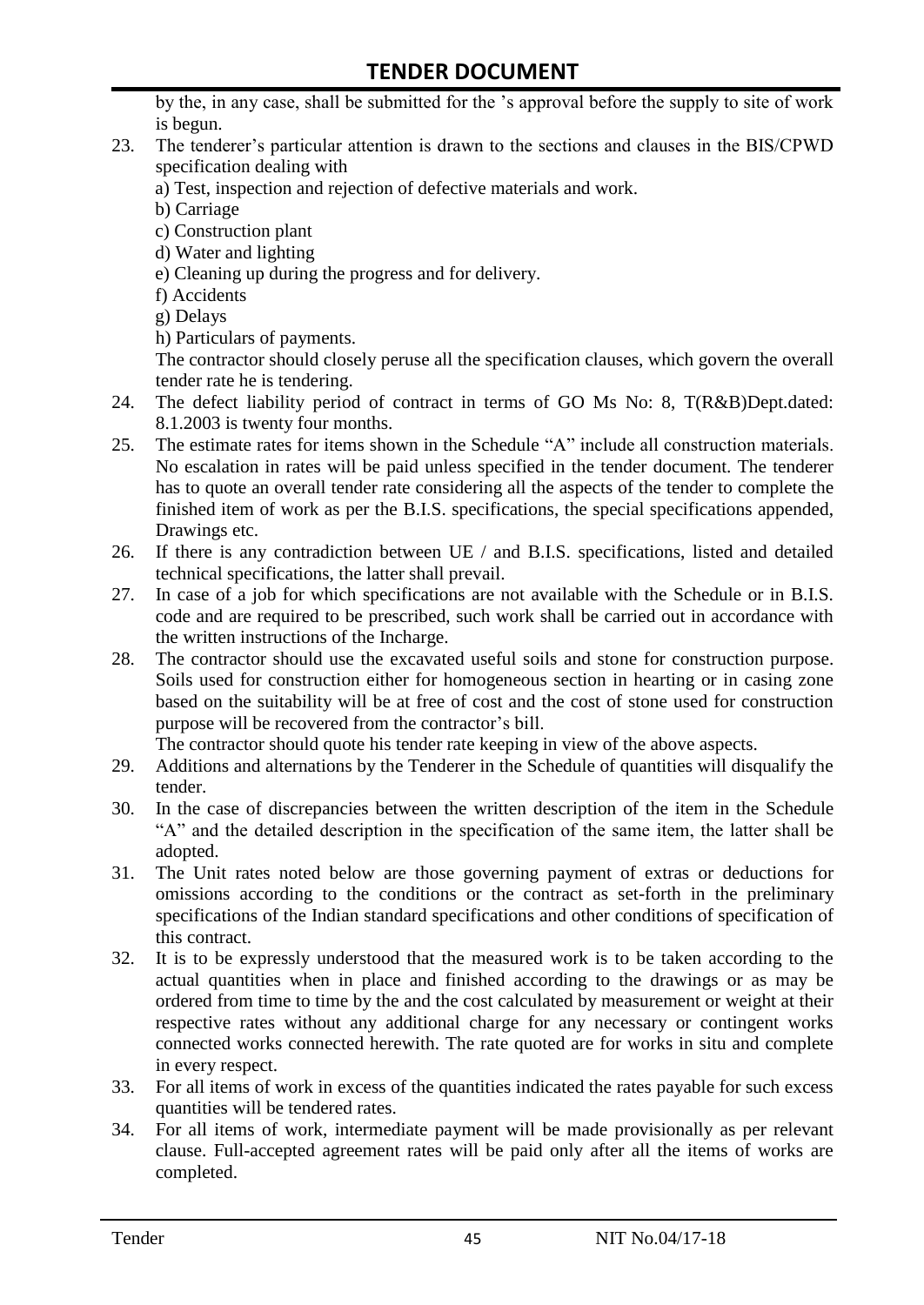- 35. The contractor is bound to execute all supplemental works that are found essential incidental and inevitable during execution of main work.
- 36. The payment of rates for supplement items of work will be regulated as under.

Supplemental items directly deductible from similar items in the original agreement.

The rates shall be derived by adding to or subtracting from the agreement rate of such similar item the cost of the difference in the quantity of materials labour between the new items and similar items in the agreement worked out with reference to the schedule of rates adopted in the sanctioned estimate with which the tenders are compared.

a) Similar items but the rates of which cannot be directly deducted from the original agreement.

b) Purely new items which do not correspond to any item in the agreement.

The rate of all such items shall be overall tender rate.

#### **37. ENTRUSTMENT OF ADDITIONAL ITEMS.**

- a) Where ever additional items not contingent on the main work and outside the scope of original agreement are to be entrusted to the original contractor dispensing with tenders and if the value of such items exceeds the limits upto which the officer is empowered to entrust works initially to contractor without calling for tenders approval of next higher authority shall be obtained. Entrustment of all such items on nomination shall be rates not exceeding the estimate rates.
- b) Entrustment of supplement items contingent on the main work will be authorised by the officers upto the monetary limits upto which they themselves are competent to accept items in the original agreement so long as the total amounts upto which they are competent to accept in an original agreement rates for such items shall be worked in accordance with the procedure prescribed by CPWD.
- c) Entrustment of either the additional supplemental items shall be further subject to the provisions under CPWD Code viz., the items shall not be ordered by an officer on his own responsibility if the revised estimate or deviation statement providing for the same requires the sanction of higher authority.
- Note:It may be noted that the term estimate rate used above means the rate in the sanctioned estimate with which the tender's compared or if no such rate is available in the estimate the rate derived will be with reference to the schedule of rates adopted in the sanctioned estimate with which tenders are compared.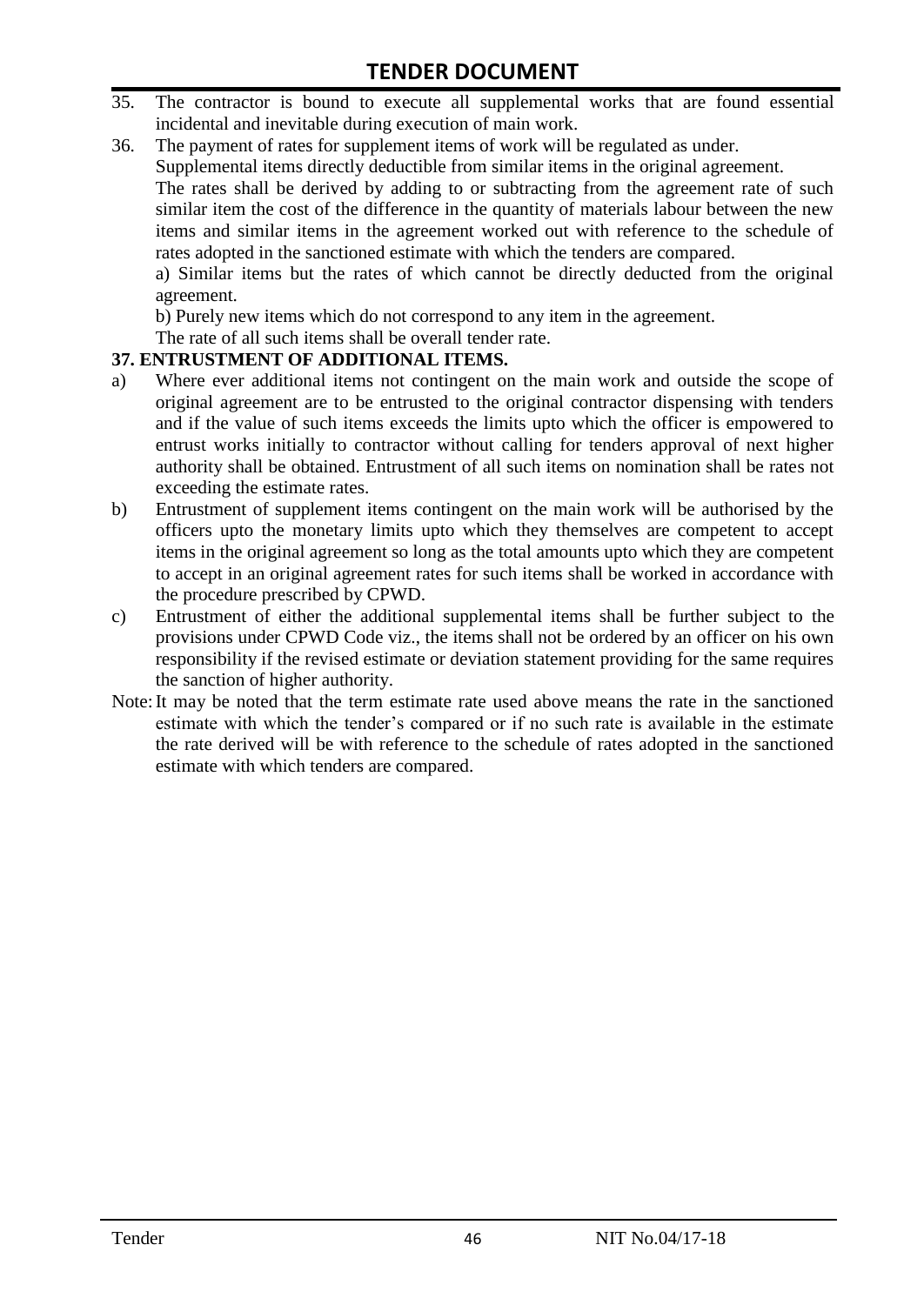# **Schedule - A Price Schedule & Bill of Quantities**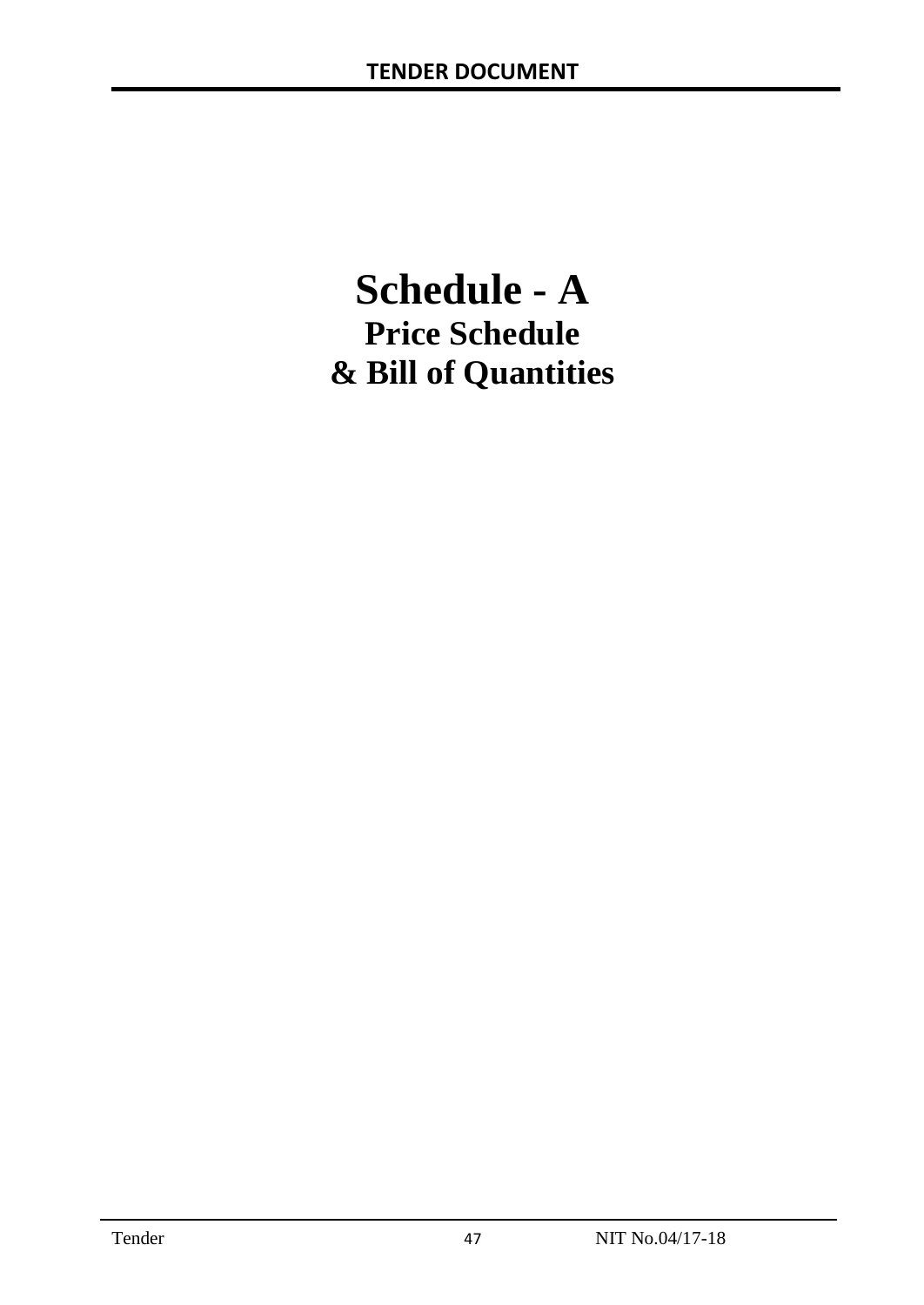#### **PRICE SCHEDULE OF CONTRACT**

Date : …………………

To, Director, ICAR-RCER, ICAR Parisar, Patna-14 Sir,

I/We do hereby tender and if this tender is accepted, undertake to execute the following work viz **Extension of vermicomposet Shed (20.6mx7.5m) at farm-1 , PLANDU** as per the specifications, drawings and such other data furnished.

I/We have studied the scope of work, including item wise specifications, with unit rates and agree to execute the work, when the lump sum payment under the terms of the agreement is varied by payment on measurement quantities. I/We certify that I/We have inspected the site of the work before quoting my rate excess or less on ECV, I/We have satisfied about the quality, availability and transport facilities for all the materials.

I/We undertake to execute the work indicated in price schedules of this tender at the rates quoted below:

| Package   Description | Price    | Price      |
|-----------------------|----------|------------|
| of package            | (In Rs.) | (In Words) |
| Works                 |          |            |
|                       |          |            |

I/We hereby distinctly and expressly, declare that the rates quoted by us is inclusive of all taxes and duties, prevailing at the time of execution of work. Further, I/We declare that I/We will not claim any price escalation or extra compensation on this account.

I/We agreed to keep the offer in this tender valid for a period of 6 (Six) Months mentioned in Tender Notice and not to modify the whole or any part of it for any reason within above period. If the tender is withdrawn by me / us for any reasons whatsoever, the earnest money deposit (EMD) paid by me / us will be forfeited to the Government.

IF MY / OUR tender is not accepted the sum shall be returned to me/us on application when intimation is sent to me/us of rejection or at the expiration of three months from last date of receipt of this tender, whichever is earlier. If my/our tender is accepted the earnest money shall be retained by the Government as security for the due fulfilment of this contract. If upon written intimation to me/us by the Office, I/We fail to attend the said office on the date herein fixed or if upon intimation being given to me/us or acceptance of my/our tender, and if I/We fail to make the additional security deposit or to enter into the required agreement as defined in the tender notice, then I/We agree the forfeiture of the earnest money. Any notice required to be served on me/us here under shall be sufficiently served on me/us if delivered to me/us hereunder shall be sufficiently served on me/us if delivered to me/us personally or forwarded to me/us by post to (registered or ordinary) or left at my/our address given herein. Such notice shall if sent by post be deemed to have been served on me/us at the time when in due course of post it would be delivered at the address to which it is sent.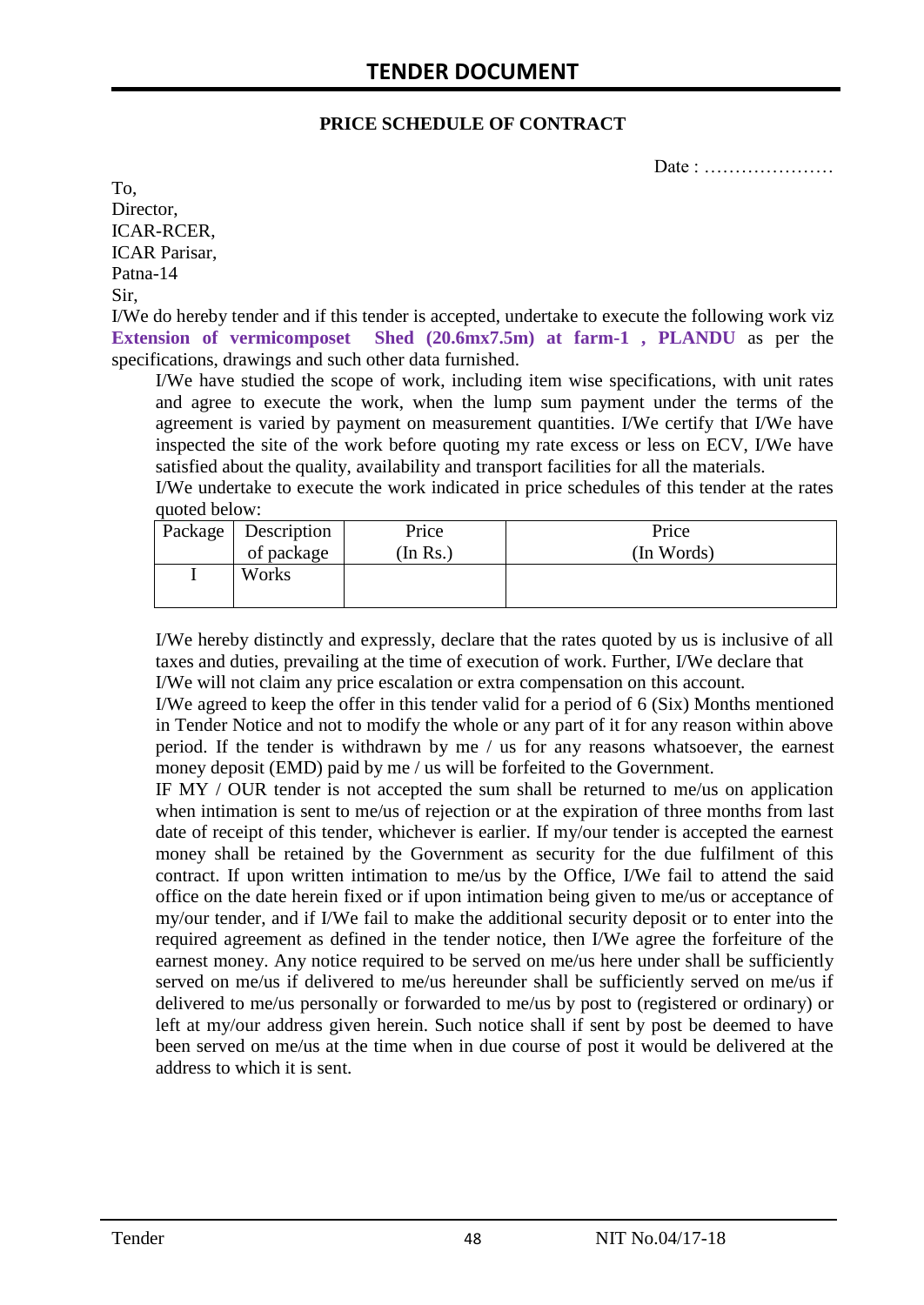I/WE fully understand that the written agreement to be entered into between me/us and Government shall be the foundation of the rights of the both the parties and the contract shall not be deemed to be complete until the agreement has first been signed by me/us and then by the proper officer authorised to enter into contract on behalf of Government. The bid form of the tender is duly signed by the authorized signatory of the Firm/company and sealed in presence of the following witness.

………………………………………..

| Address of the Tenderer:                                                                  | (Signature of Tender). |
|-------------------------------------------------------------------------------------------|------------------------|
|                                                                                           |                        |
| $(Fax No: \dots \dots \dots \dots \dots \dots \dots \dots \dots \dots \dots \dots \dots)$ |                        |

#### WITNESS:

| ◠ |  |
|---|--|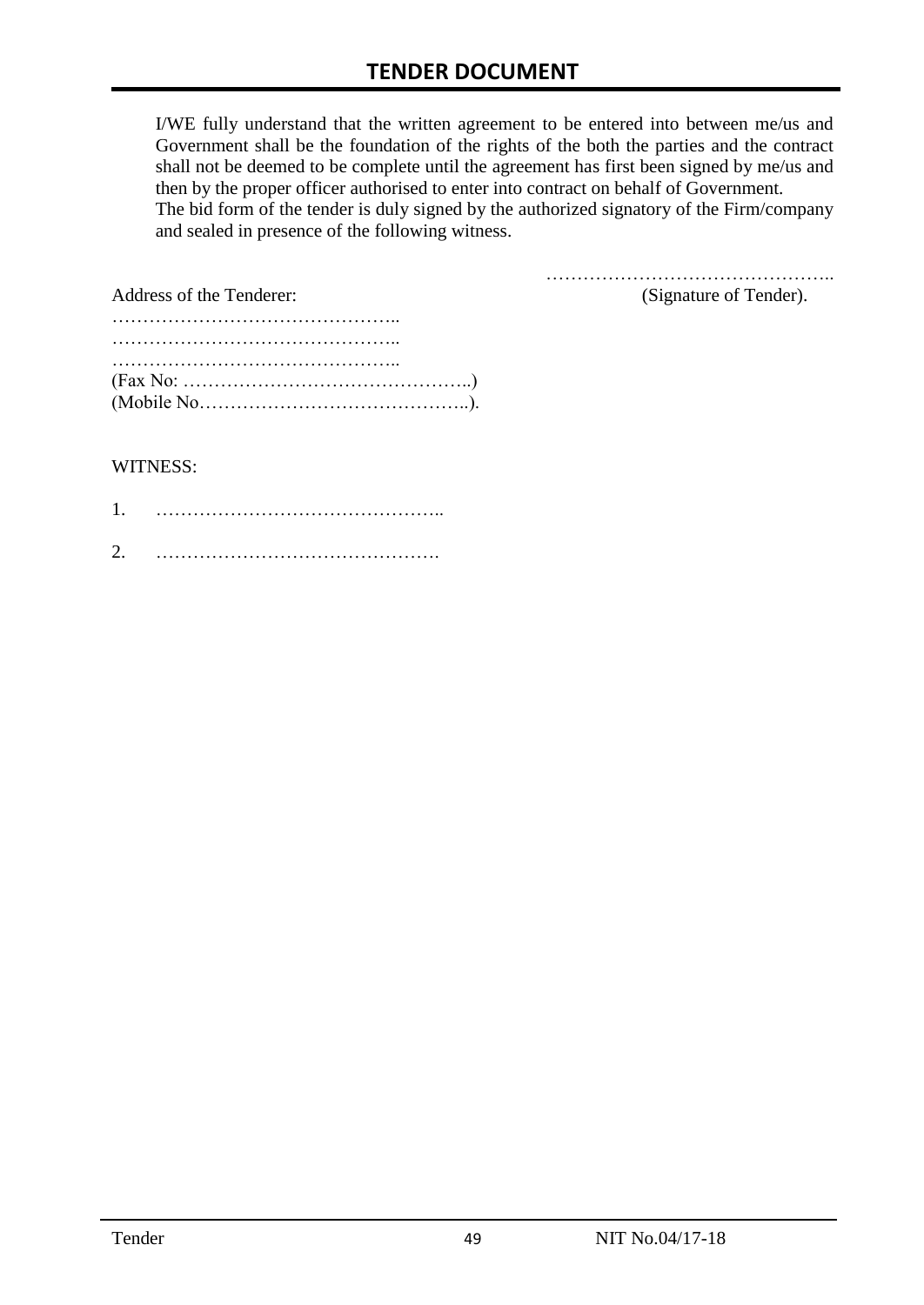#### **PRICE SUMMARY**

**Name of the work: Extension of vermicomposet Shed (20.6mx7.5m) at farm-1 , PLANDU**

PACK-I : WORKS: AMOUNT. (Rs).

1 Works.

GRAND TOTAL FOR PROJECT (INCL.TAXES)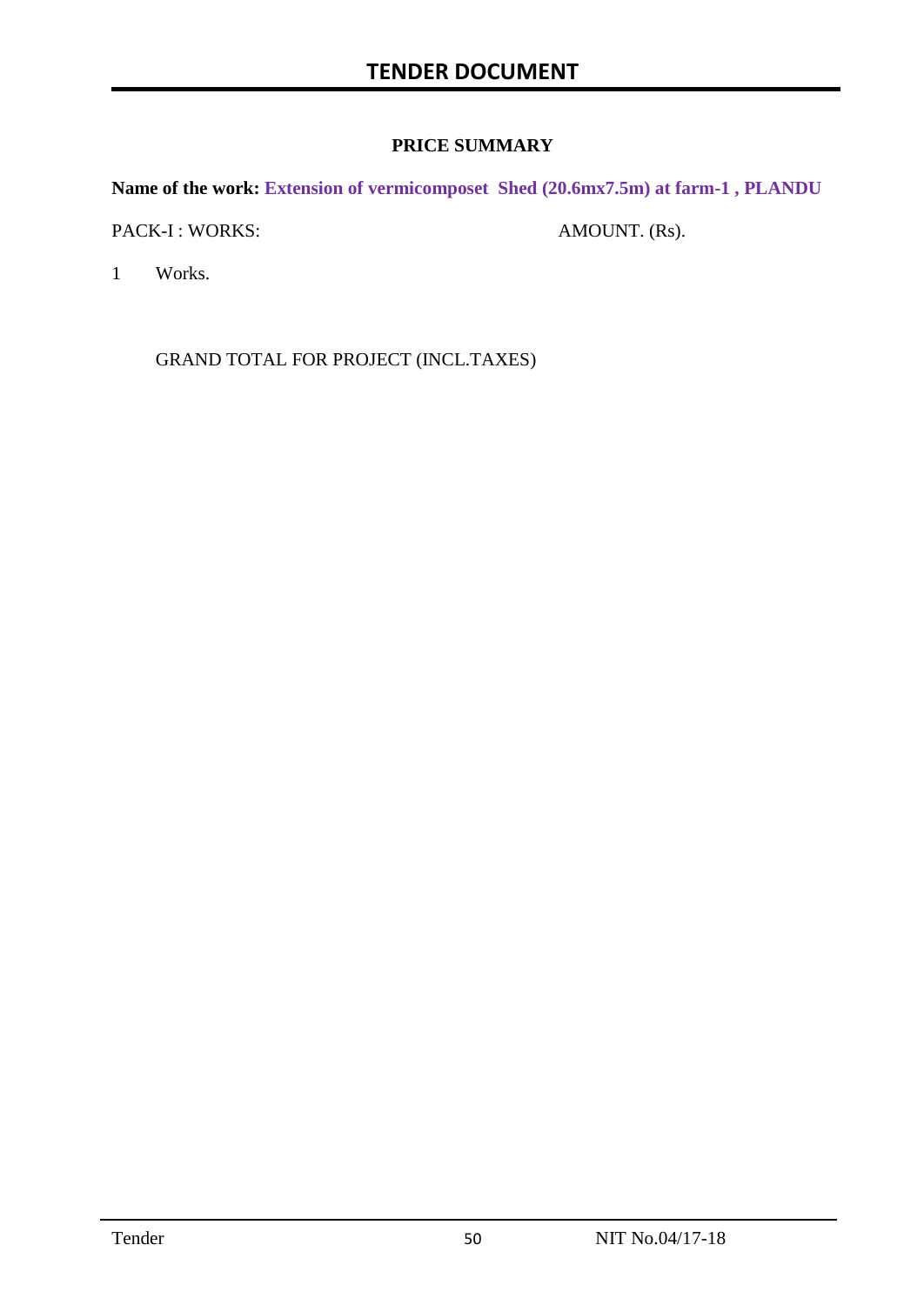Price Schedule for: Extension of vermicomposet Shed (20.6mx7.5m) at farm-1, **PLANDU** 

|                | Name of Work:- Extension of vermicomposet Shed (20.6mx7.5m) at farm-1, PLANDU                                        |       |      |          |               |
|----------------|----------------------------------------------------------------------------------------------------------------------|-------|------|----------|---------------|
| SI.            | <b>Description of item</b>                                                                                           |       |      | Rate     | <b>Amount</b> |
| N <sub>0</sub> |                                                                                                                      | Qty   | Unit | /perUnit | (in Rs.)      |
| $\mathbf{1}$   | $\boldsymbol{2}$                                                                                                     | 3     | 4    | 5        | 6             |
| $\mathbf{1}$   | Cleaning grass & surface dressing of ground<br>including removing vegetation $&$ in-equalities                       | 154.5 | sqm  |          |               |
|                | water, mud, etc and disposal of rubbish with all<br>complete jobs.                                                   |       |      |          |               |
|                | 20.6X7.5=154.5 sqm                                                                                                   |       |      |          |               |
| $\overline{2}$ | Excavating holes more than $0.10$ cum $\&$ upto $0.5$                                                                | 10    | each |          |               |
|                | cum including getting out the excavated soil, then                                                                   |       |      |          |               |
|                | returning the soil as required in layers not                                                                         |       |      |          |               |
|                | exceeding 20 cm in depth, including consolidating                                                                    |       |      |          |               |
|                | each deposited layer by ramming, watering etc, 0.3<br>$d$ of 0.76 $m$ 10 nos                                         |       |      |          |               |
| 3              | Providing and laying in position specified grade cement                                                              |       |      |          |               |
|                | concrete, excluding the cost of centering, shuttering,                                                               |       |      |          |               |
|                | finishing - All work up to plinth level : 1:2:4                                                                      | 0.68  | cum  |          |               |
|                | Hole 10x0.30x.30.x0.76=0.68 cum                                                                                      |       |      |          |               |
| $\overline{4}$ | Supplying $&$ filling sand in plinth or under floor                                                                  |       |      |          |               |
|                | including watering, ramming, consolidating and                                                                       | 7.72  | cum  |          |               |
|                | dressing with all complete jobs.20.6x7.50x0.05(2")                                                                   |       |      |          |               |
|                | $= 7.72$ cum                                                                                                         |       |      |          |               |
| 5              | Dry brick on edge flooring in required pattern with bricks<br>of class designation 7.5 on a bed of 12 mm mud mortar, |       |      |          |               |
|                | including filling joints with sand, with common burnt clay                                                           |       |      |          |               |
|                | non modular bricks.<br>154.5sqm                                                                                      | 154.5 | sqm  |          |               |
| 6              | Cement concrete flooring 1:2:4 finished with a floating                                                              |       |      |          |               |
|                | coat of neat cement, including cement slurry. complete.<br>154.5sqm                                                  | 154.5 | sqm  |          |               |
| 7              | Cutting of R.C.C. work & making groove to fix GI sheet<br>manually/ by mechanical means including disposal of        | 0.10  | cum  |          |               |
|                | unserviceable material within 50 metres lead as per                                                                  |       |      |          |               |
|                | direction of E/I 7.5x0.125x0.11=0.10cum                                                                              |       |      |          |               |
| 8              | Steel work in built up tubular (round, square or<br>rectangular hollow tubes etc.) trusses etc., including           |       |      |          |               |
|                | cutting, hoisting, fixing in position and applying a priming                                                         |       |      |          |               |
|                | coat of approved steel primer, including welding and                                                                 | 1220  |      |          |               |
|                | bolted with special shaped washers etc. complete.<br>pipe 4" - 38m>380 kg truss [2" 16 m>68kg, 40mm                  |       | kg   |          |               |
|                | $3.6m > 12$ kgtotal 80kg]x5nos = 400kg                                                                               |       |      |          |               |
|                | 25mm.165m> 330kg 25mm -25m >50kg                                                                                     |       |      |          |               |
|                | 12mm&6mm th plate+nut bolts60kg =1220 kg                                                                             |       |      |          |               |
| 9              | Providing corrugated G.S. sheet roofing including<br>vertical / curved surface fixed with polymer coated J or L      | 177   | sqm  |          |               |
|                | hooks, bolts and nuts 8 mm diameter with bitumen and                                                                 |       |      |          |               |
|                | G.I. limpet washers or with G.I. limpet washers filled with                                                          |       |      |          |               |
|                | white lead, including a coat of approved steel primer and                                                            |       |      |          |               |
|                | two coats of approved paint on overlapping of sheets                                                                 |       |      |          |               |
|                | complete (up to any pitch in horizontal/ vertical or curved<br>surfaces), excluding the cost of purlins, rafters and |       |      |          |               |
|                | trusses and including cutting to size and shape                                                                      |       |      |          |               |
|                | wherever required<br>21.07x8.4=176.99>177sqm                                                                         |       |      |          |               |
|                |                                                                                                                      |       |      |          |               |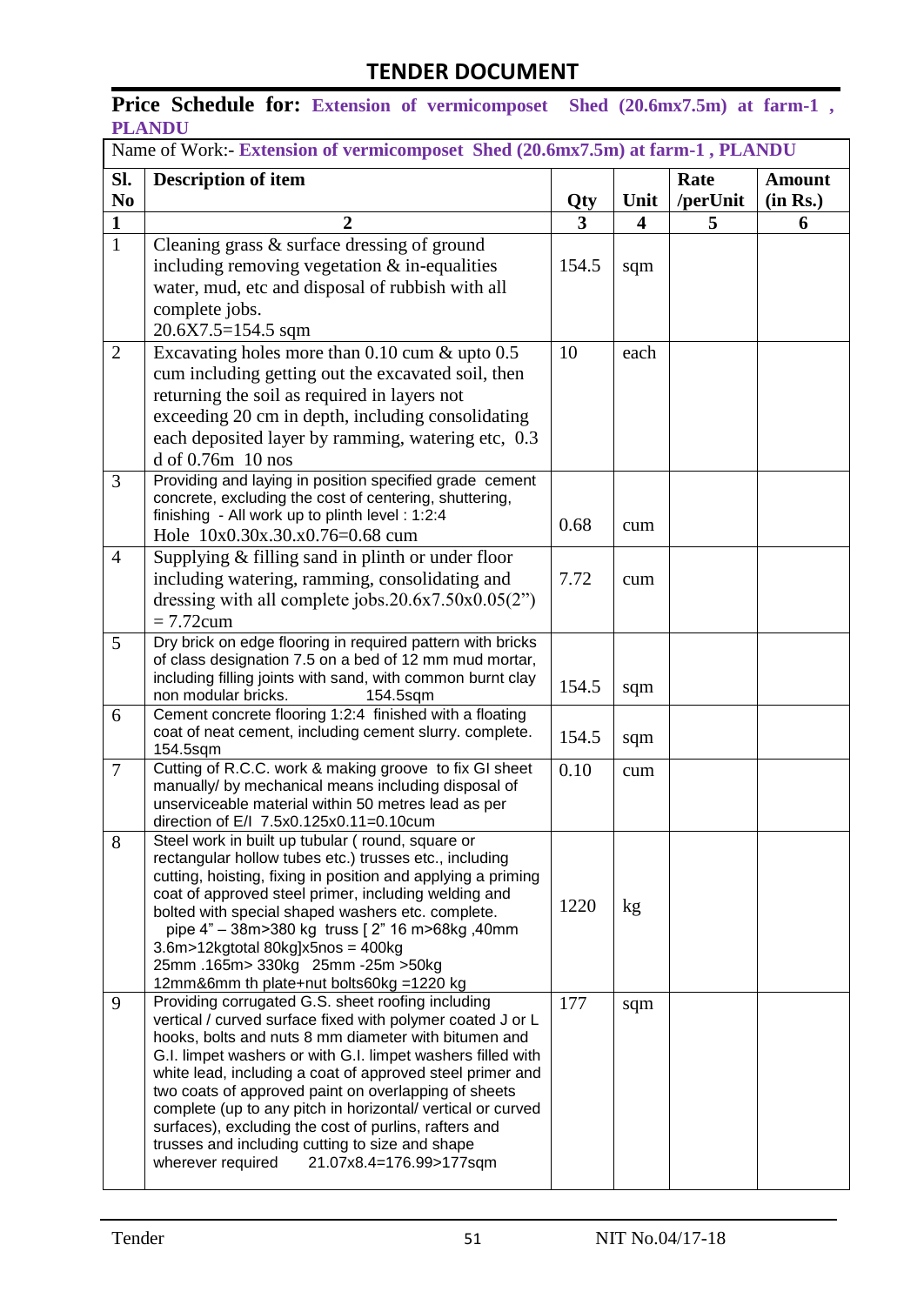| 10 | Providing ridges or hips of width 60 cm overall width<br>plain G.S. sheet fixed with polymer coated J. or L hooks,<br>bolts and nuts 8 mm dia G.I. limpet and bitumen<br>washers complete20.6m | 20.6 | mt |                          |  |
|----|------------------------------------------------------------------------------------------------------------------------------------------------------------------------------------------------|------|----|--------------------------|--|
|    |                                                                                                                                                                                                |      |    | Total (Rs.)              |  |
|    |                                                                                                                                                                                                |      |    | $GST$ (Rs.)              |  |
|    |                                                                                                                                                                                                |      |    | <b>Grand Total (Rs.)</b> |  |

**(Signature of Contractor/Firm with seal and date)**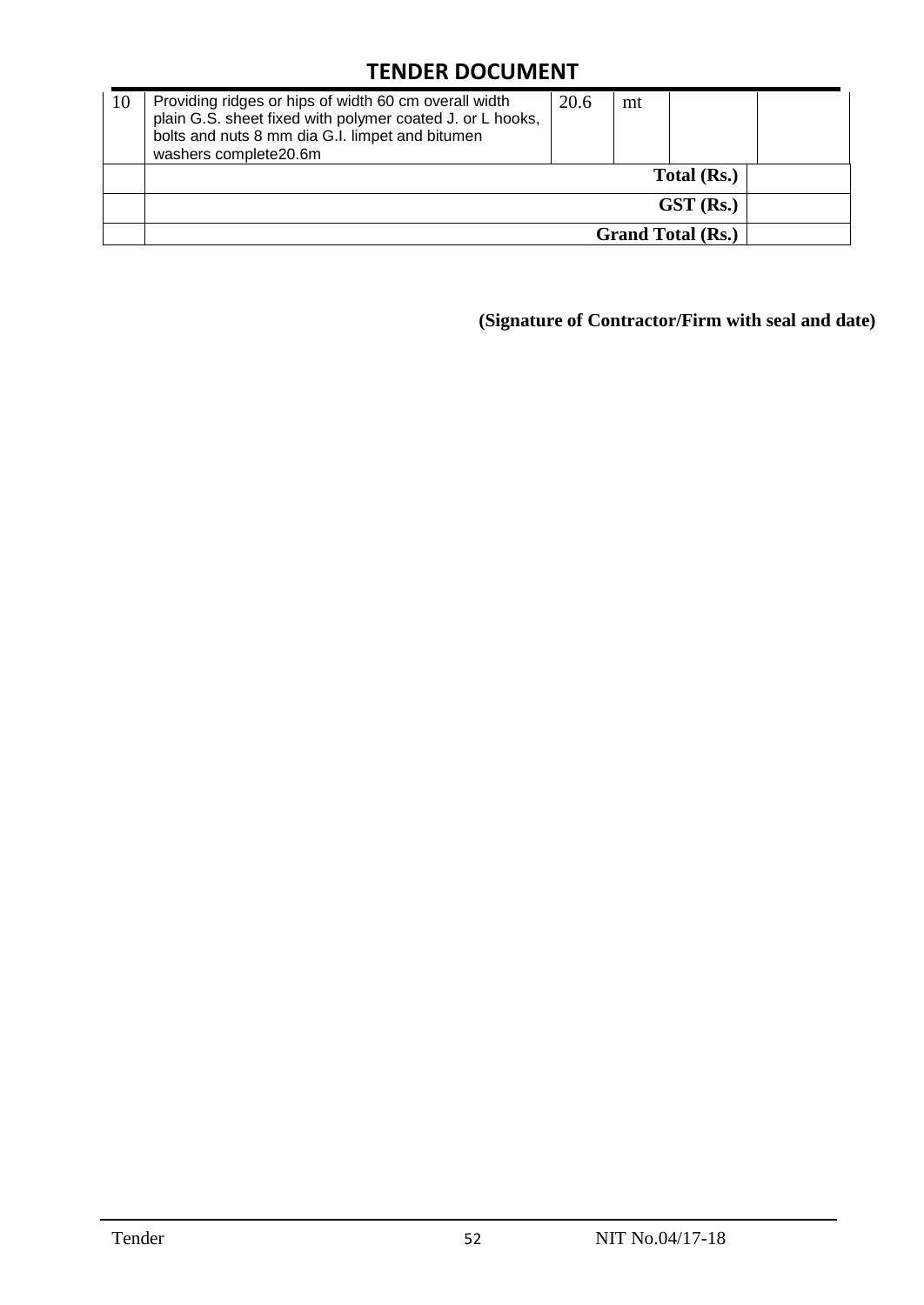#### **CONTRACT FORM**

|                                                                                                          |  |  | This Contract made the<br>day of                                                                   |  |
|----------------------------------------------------------------------------------------------------------|--|--|----------------------------------------------------------------------------------------------------|--|
| $(Month)$ ,                                                                                              |  |  | (Year) between the Hon'ble President of Indian Council of                                          |  |
|                                                                                                          |  |  | Agricultural Research acting through the Director, ICAR Research Complex for Eastern               |  |
| <b>Region</b> (Indian Council of Agricultural Research), <b>Patna – 800014</b> (Bihar) (name and address |  |  |                                                                                                    |  |
|                                                                                                          |  |  |                                                                                                    |  |
|                                                                                                          |  |  | (name and address of contractor) (hereinafter called "the <b>Contractor</b> " of the other party). |  |

WHEREAS the Employer is desirous that the Contractor executes the Work of:-

#### **1. Extension of vermicomposet Shed (20.6mx7.5m) at farm-1 , PLANDU**

(Ref. No………………………………….) (name and identification number of contract) (hereinafter called "the **Works**") at ICAR-RCER, Patna -800014 (Bihar) and the **Employer** has accepted the Bid by the **Contractor** for the execution and completion of such works and the remedying of any defects therein, at a contract price of **Rs……………(Rupees …………………………………… only)**

#### NOW, THEREFORE, IT IS HEREBY AGREED BETWEEN THE PARTIES AS FOLLOWS:

- 1. In this Contract, words and expressions shall assume the same meanings as are respectively assigned to them in the conditions of Contract hereinafter referred to and they shall be deemed to form and be read and construed as part of this Agreement.
- 2. In consideration of the payments to be made by the Employer to the Contractor as hereinafter mentioned, the Contractor hereby covenants with the Employer to execute and complete the works and remedy the defects therein in conformity in all aspects with the provisions of the contract.
- 3. The Employer hereby covenants to pay the Contractor in consideration of the execution and completion of the works and in remedying the defects wherein the Contract Price or such other sum as may become payable under the provisions of the Contract at the times and in the manner prescribed by the Contract.
- 4. The following documents shall be deemed to form and be read and construed as part of this Contract, viz.:
	- i) Letter of Acceptance
	- ii) Notice to proceed with the works
	- iii) Contractor's Bid
	- iv) Bidding data
	- v) General conditions of contract (including special conditions of contract)
	- vi) Specifications
	- vii) Drawings
	- viii) Bill of quantities
	- ix) Any other documents listed in the contract data as forming part of the contract